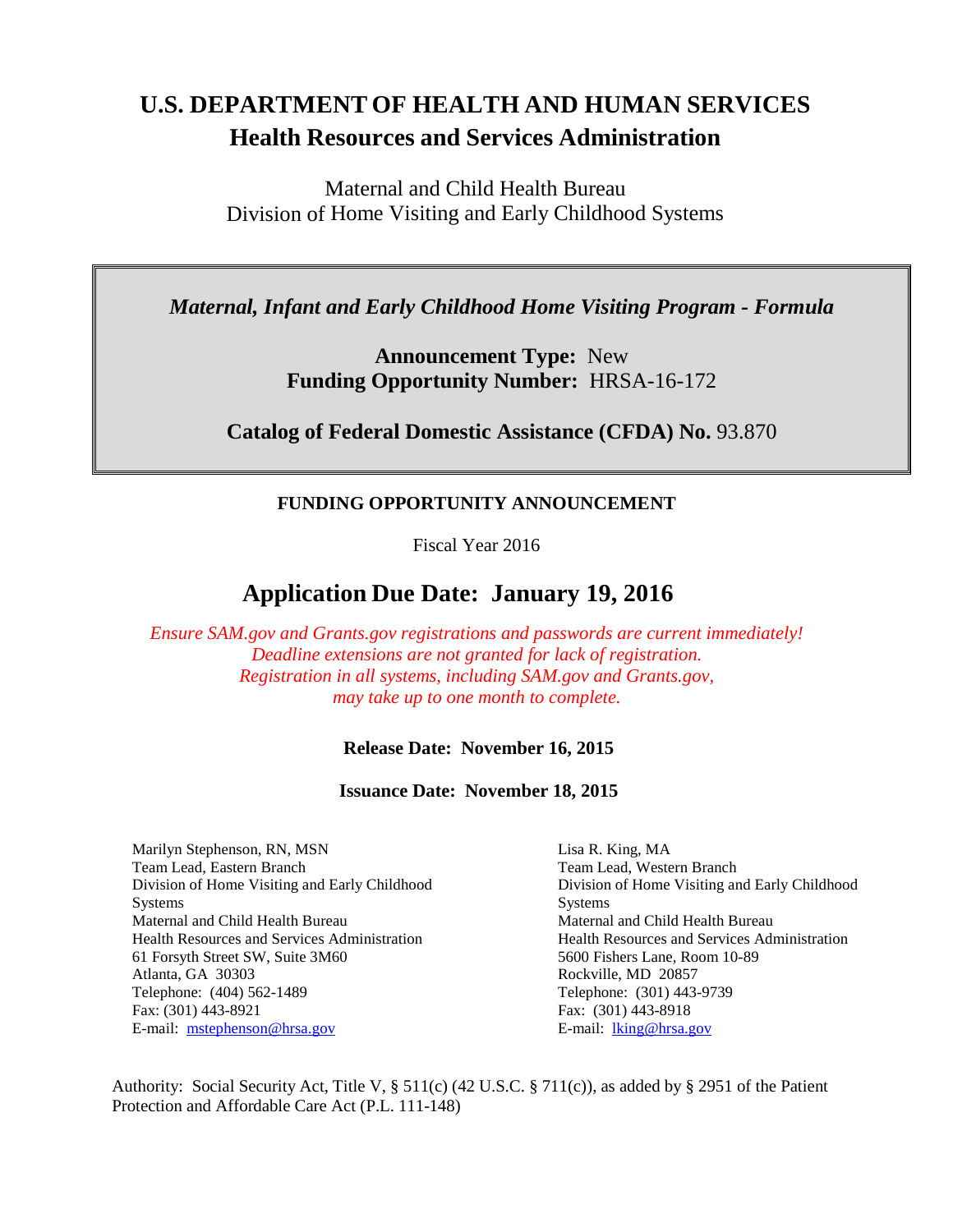# **EXECUTIVE SUMMARY**

The Health Resources and Services Administration, Maternal and Child Health Bureau, Division of Home Visiting and Early Childhood Systems is accepting applications for federal fiscal year (FY) 2016 formula grant funds through the Maternal, Infant, and Early Childhood Home Visiting (MIECHV) program. The purpose of this program is to support the delivery of coordinated and comprehensive high-quality voluntary early childhood home visiting services to eligible families.

| <b>Funding Opportunity Title:</b>           | Maternal, Infant, and Early Childhood Home                                                                                                                                                                                                                                                                                                                                                                              |
|---------------------------------------------|-------------------------------------------------------------------------------------------------------------------------------------------------------------------------------------------------------------------------------------------------------------------------------------------------------------------------------------------------------------------------------------------------------------------------|
|                                             | Visiting Program - Formula                                                                                                                                                                                                                                                                                                                                                                                              |
| <b>Funding Opportunity Number:</b>          | HRSA-16-172                                                                                                                                                                                                                                                                                                                                                                                                             |
| Due Date for Applications:                  | January 19, 2016                                                                                                                                                                                                                                                                                                                                                                                                        |
| Anticipated Total Annual Available Funding: | \$345,000,000                                                                                                                                                                                                                                                                                                                                                                                                           |
| Estimated Number and Type of Awards:        | 56 grants                                                                                                                                                                                                                                                                                                                                                                                                               |
| <b>Estimated Award Amount:</b>              | Amounts vary                                                                                                                                                                                                                                                                                                                                                                                                            |
| <b>Cost Sharing/Match Required:</b>         | N <sub>o</sub>                                                                                                                                                                                                                                                                                                                                                                                                          |
| Maintenance of Effort Required:             | <b>Statutory Maintenance of Effort/Non-</b><br>supplantation requirements apply—See Section<br>Ш.                                                                                                                                                                                                                                                                                                                       |
| Project Period:                             | April 1, 2016 – September 30, 2018<br>(two years and six months)                                                                                                                                                                                                                                                                                                                                                        |
| Eligible Applicants:                        | Eligible applicants include the following<br>entities currently funded in FY 2015 under the<br>MIECHV program: 47 states; three (3)<br>nonprofit organizations serving Florida, North<br>Dakota, and Wyoming; and six (6) territories<br>and jurisdictions serving the District of<br>Columbia, Puerto Rico, Guam, the U.S. Virgin<br>Islands, the Commonwealth of the Northern<br>Mariana Islands, and American Samoa. |

# **Application Guide**

All applicants are responsible for reading and complying with the instructions included in HRSA's *SF-424 Application Guide,* available online at

[http://www.hrsa.gov/grants/apply/applicationguide/sf424guide.pdf,](http://www.hrsa.gov/grants/apply/applicationguide/sf424guide.pdf) except where instructed in this FOA to do otherwise. A short video for applicants explaining the *Application Guide* is available at [http://www.hrsa.gov/grants/apply/applicationguide/.](http://www.hrsa.gov/grants/apply/applicationguide/)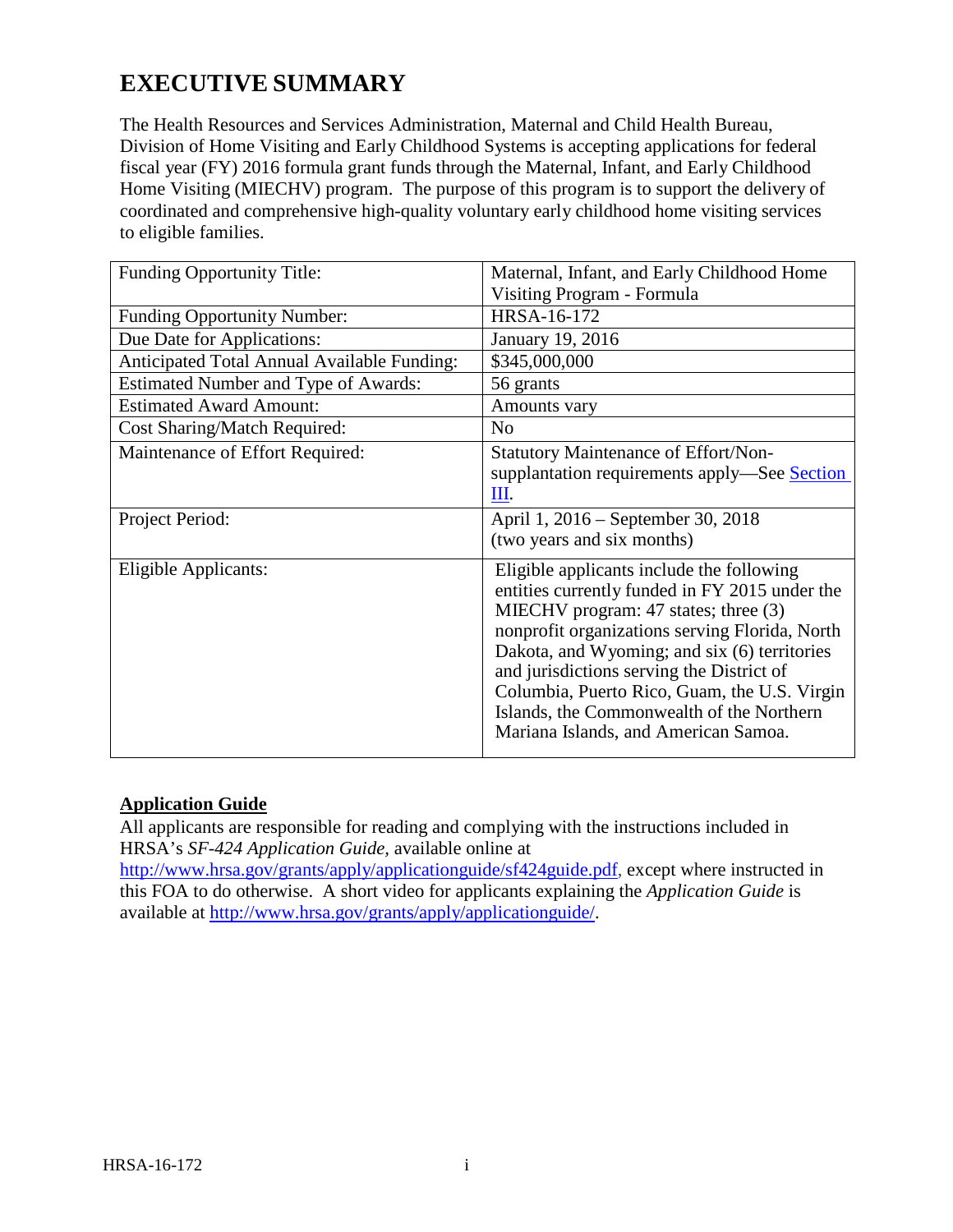#### **Technical Assistance**

Two technical assistance webinars for this funding opportunity will be provided. All applicants are encouraged to participate in one or both webinars. The webinars will: (1) help prepare applicants to submit an FY 2016 application; (2) highlight key program requirements; and (3) offer participants an opportunity to ask questions. The webinars will be hosted on:

- Thursday, December 3, 3:00-5:00 P.M. Eastern Time
- Thursday, December 10, 3:00-5:00 P.M. Eastern Time

Webinar and registration information is available on the Maternal and Child Health Bureau website at: [http://mchb.hrsa.gov/programs/homevisiting/ta.](http://mchb.hrsa.gov/programs/homevisiting/ta) Please send questions about the programmatic aspects of this funding opportunity via e-mail to Marilyn Stephenson at [mstephenson@hrsa.gov](mailto:mstephenson@hrsa.gov) or Lisa King at [lking@hrsa.gov,](mailto:lking@hrsa.gov) and the financial/budget related questions to Mickey Reynolds at [mreynolds@hrsa.gov.](mailto:mreynolds@hrsa.gov) The Division of Home Visiting and Early Childhood Systems will compile and address questions.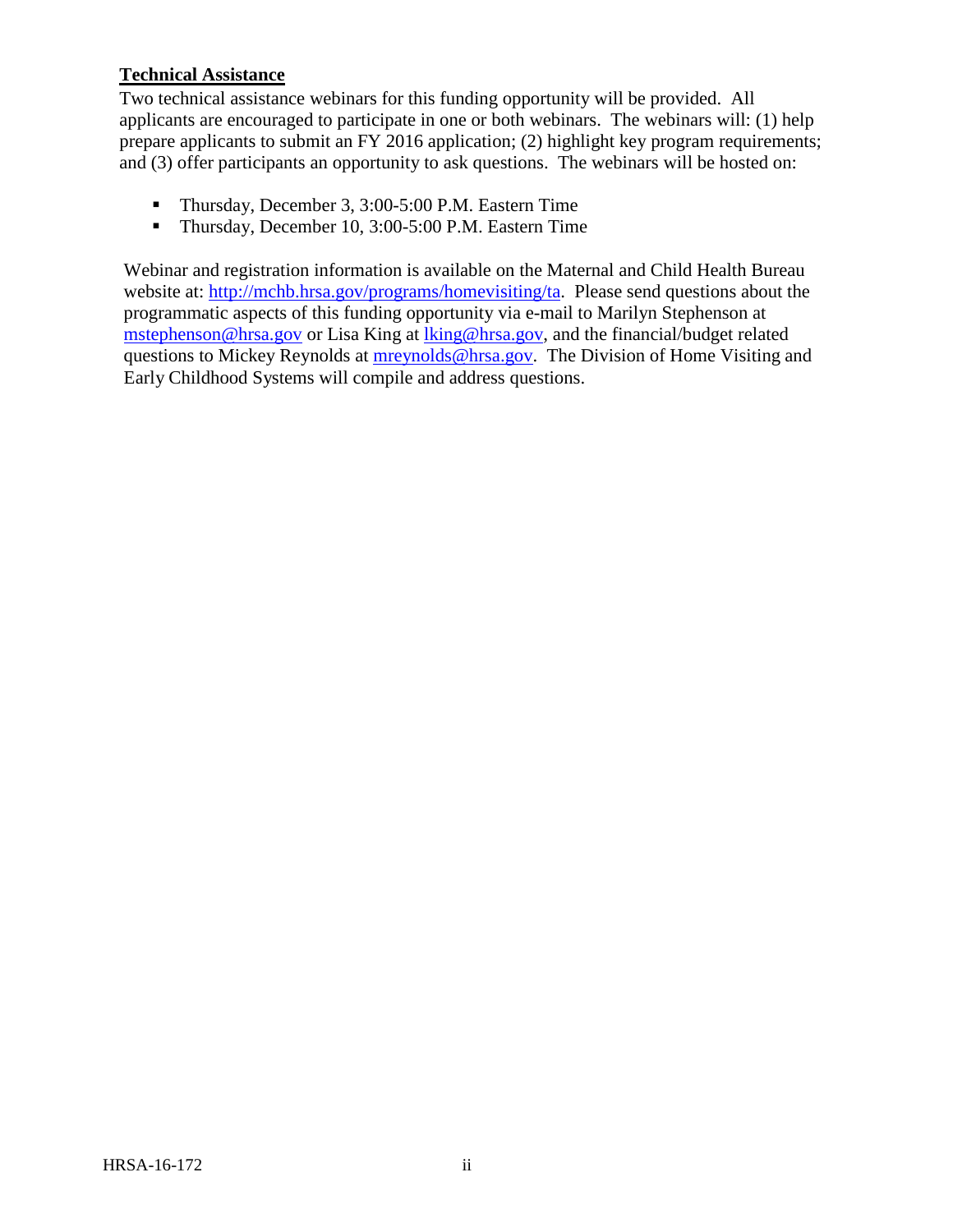|  |  | <b>Table of Contents</b> |
|--|--|--------------------------|
|--|--|--------------------------|

| i.<br>ii.                                                                                  |
|--------------------------------------------------------------------------------------------|
| iii.                                                                                       |
| iv.                                                                                        |
| v.                                                                                         |
| vi.<br>3. Dun and Bradstreet Universal Numbering System (DUNS) Number and System for Award |
|                                                                                            |
|                                                                                            |
|                                                                                            |
|                                                                                            |
|                                                                                            |
|                                                                                            |
|                                                                                            |
|                                                                                            |
|                                                                                            |
|                                                                                            |
|                                                                                            |
|                                                                                            |
|                                                                                            |
|                                                                                            |
| 2. Evidence-based Models Eligible to Home Visiting Program Recipients 37                   |
|                                                                                            |
| APPENDIX A: EXPECTATIONS FOR PROMISING APPROACHES AND OTHER RESEARCH                       |
|                                                                                            |
| APPENDIX B: SPECIFIC GUIDANCE REGARDING BENCHMARK AREAS AND                                |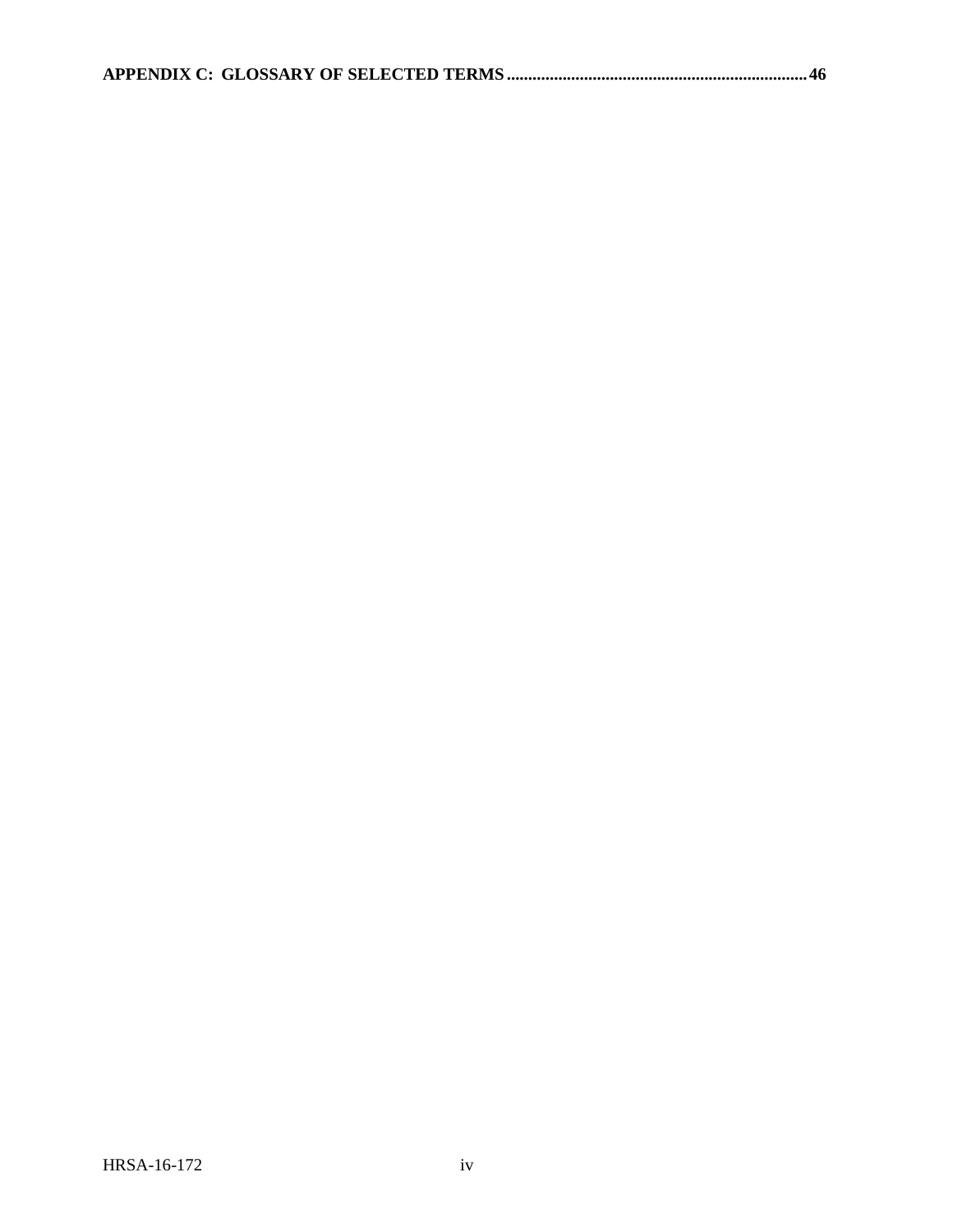# <span id="page-5-0"></span>**I. Program Funding Opportunity Description**

# <span id="page-5-1"></span>**1. Purpose**

The Health Resources and Services Administration (HRSA), Maternal and Child Health Bureau, Division of Home Visiting and Early Childhood Systems is accepting applications for federal fiscal year (FY) 2016 formula grant funds through the Maternal, Infant, and Early Childhood Home Visiting (MIECHV) program. The purpose of this program is to support the delivery of coordinated and comprehensive high-quality voluntary early childhood home visiting services to eligible families. This program is administered by HRSA in partnership with the Administration for Children and Families (ACF).

# Goals

The goals of the MIECHV program are to: (1) strengthen and improve the programs and activities carried out under Title V of the Social Security Act; (2) improve coordination of services for atrisk communities; and (3) identify and provide comprehensive services to improve outcomes for eligible families [1](#page-5-2) who reside in at-risk communities.

# **Objectives**

The objectives of the MIECHV program are to:

- 1. Implement evidence-based home visiting models or promising approaches that:
	- a. Include voluntary home visiting as the primary service delivery strategy (excluding programs with infrequent or supplemental home visiting);
	- b. Serve eligible families residing in at-risk communities, as identified in the current statewide needs assessment; and
	- c. Target outcomes specified in the authorizing legislation, which include: improved maternal and child health; prevention of child injuries, child abuse, or maltreatment, and reduction of emergency department visits; improvement in school readiness and achievement; reduction in crime or domestic violence; improvements in family economic self-sufficiency; and improvements in the coordination and referrals for other community resources and supports.<sup>[2](#page-5-3)</sup>
- 2. Ensure the provision of high-quality home visiting services to eligible families living in atrisk communities by, in part, coordinating with comprehensive statewide early childhood systems to support the needs of those families.

The authorizing legislation reserves the majority of funding for the delivery of services through implementation of one or more evidence-based home visiting service delivery models.<sup>[3](#page-5-4)</sup> Home visiting service delivery models meeting U.S. Department of Health and Human Services (HHS)-

<span id="page-5-2"></span><sup>&</sup>lt;sup>1</sup> Under Social Security Act, Title V, Section 511(k)(2), "[t]he term "eligible family" means— (A) a woman who is pregnant, and the father of the child if the father is available; or (B) a parent or primary caregiver of a child, including grandparents or other relatives of the child, and foster parents, who are serving as the child's primary caregiver from birth to kindergarten entry, and including a noncustodial parent who has an ongoing relationship with, and at times provides physical care for, the child."<br> $2^2$  Social Security Act, Title V, Section 511(d)(1).

<span id="page-5-3"></span>

<span id="page-5-4"></span> $3$  Social Security Act, Title V, Section 511(d)(3)(A) identifies various specific criteria applicable to such evidencebased service delivery models.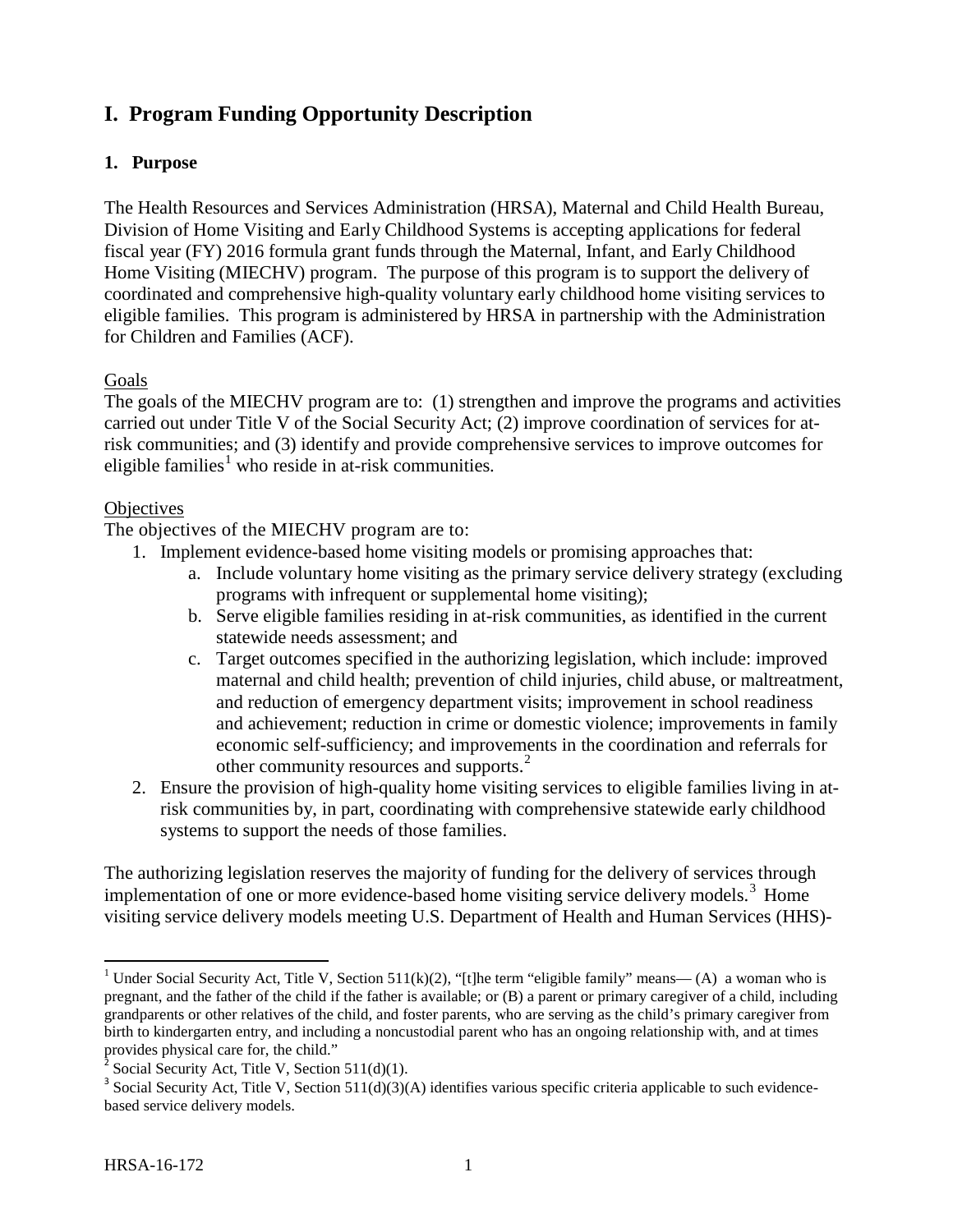established criteria for evidence of effectiveness with fidelity to the model selected have been identified.<sup>[4](#page-6-1)</sup> Recipients (grantees) may expend no more than 25% of the grant(s) awarded for a fiscal year for conducting and evaluating a program using a service delivery model that qualifies as a promising approach; therefore, the majority of grant funds awarded for a fiscal year must be used to conduct activities that apply evidence-based home visiting models.<sup>[5](#page-6-2)</sup>

# <span id="page-6-0"></span>**2. Background**

# **Statutory Authority**

This program is authorized by the [Social Security](http://www.ssa.gov/OP_Home/ssact/title05/0511.htm) Act, Title V,  $\S$  511(c) (42 U.S.C.  $\S$  711(c)), as added by § 2951 of the Patient Protection and Affordable Care Act (P.L. 111-148).

The Act responds to the diverse needs of children and families in at-risk communities. At-risk communities were identified in a statewide needs assessment<sup>[6](#page-6-3)</sup> as those communities for which indicators, in comparison to statewide indicators, demonstrated that the community was at greater risk than the state as a whole. At-risk communities were further defined as communities with concentrations of the following indicators: premature birth, low-birth weight infants, and infant mortality, including infant death due to neglect, or other indicators of at risk prenatal, maternal, newborn, or child health; poverty; crime; domestic violence; high rates of high-school dropouts; substance abuse; unemployment; or child maltreatment.

The MIECHV program provides an opportunity for significant collaboration and partnership at the federal, state, tribal, and community levels to improve health and development outcomes for children through evidence-based home visiting programs. The funds are intended to assure, on a voluntary basis, effective coordination and delivery of critical health, development, early learning, child abuse and neglect prevention, and family support services to these children and families through home visiting programs. This program plays a crucial role in building high-quality, comprehensive statewide early childhood systems to support pregnant women, parents and caregivers, and children from birth to kindergarten entry and ultimately, to improve health and development outcomes.

# Current Funding

Congress appropriated \$400,000,000 per fiscal year for FY 2016 and FY 2017 for the MIECHV program through the Medicare Access and CHIP Reauthorization Act (P.L. 114-10).

#### **The FY 2016 MIECHV funding plan reflects a redesign of the previous formulacompetitive grant award split in effect since FY 2011.**[7](#page-6-4) The new FY 2016 funding plan has been redesigned to support the following policy principles:

1. Address need - to meet the needs of eligible families – especially at-risk families – in atrisk communities; [8](#page-6-5)

<span id="page-6-1"></span><sup>&</sup>lt;sup>4</sup> See [Section](#page-41-2) VIII for a list of evidence-based models eligible for implementation under MIECHV that meet the HHS Frieria for evidence of effectiveness.<br><sup>5</sup> Social Security Act, Title V, Section 511(d)(3)(A). See [Appendix C](#page-50-0) for a definition of promising approach.<br><sup>6</sup> Social Security Act, Title V, Section 511(d)(4).

<span id="page-6-2"></span>

<span id="page-6-4"></span><span id="page-6-3"></span> $<sup>7</sup>$  Since FY 2011, approximately approximately one-third of the available MIECHV funding has been provided through</sup> a need-based formula to establish and implement evidence-based home visiting programs in all states, the District of Columbia, and five territories. The remaining two-thirds of funding have been directed to competitive grants to existing MIECHV recipients to allow them to expand the scale and scope of home visiting services. <sup>8</sup> See [Appendix C](#page-50-0) for a definition of at-risk communities.

<span id="page-6-5"></span>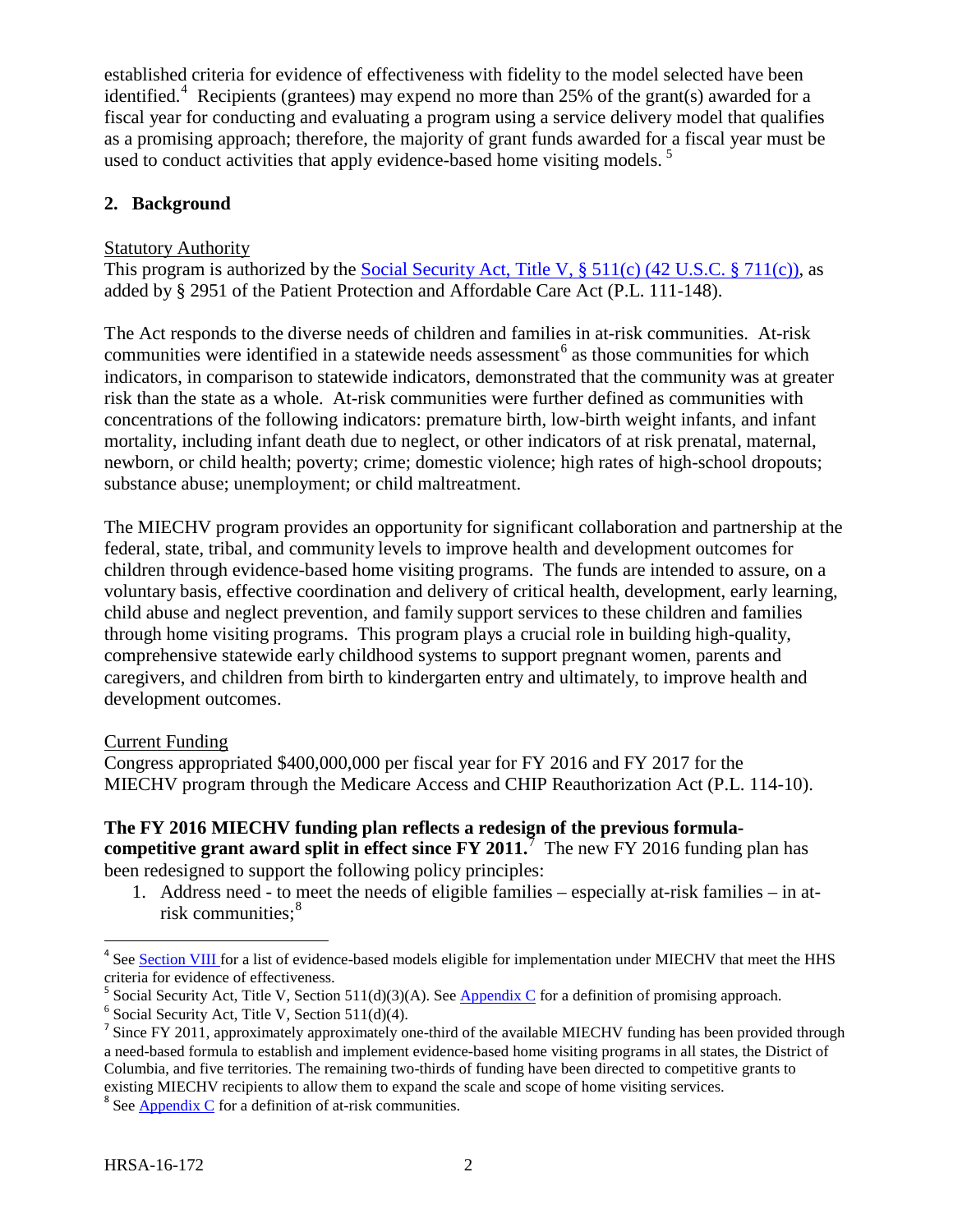- 2. Support service to target funds to recipients' capacity to serve families;
- 3. Reward performance  $9 9 -$  to reward quality and, ultimately, improved outcomes; and
- 4. Promote stability and continuity to provide more consistent, stable funding from year to year to continue to support families.

These policy principles are in alignment with HRSA's strategic goals and the Maternal and Child Health Bureau's priorities.

The redesigned FY 2016 MIECHV funding plan includes formula grants (representing in total approximately \$345,000,000 of FY 2016 funds available to recipients) calculated to include two components: Base Need funding (based on population need) and Structured Stability funding (based on averages of previous funding awards). (See Section  $II$  – Summary of Funding for further detail on the calculation of these awards.) This new formula reflects the need for policy to guide future funding decisions with the goal of achieving stability and continuity of funding for recipients.

Additional FY 2016 funds will be awarded through a forthcoming competitive funding opportunity announcement (FOA) that is expected to be released in late FY 2016. Regarding MIECHV FY 2017 formula grant funds, it is anticipated a portion of these funds will be awarded via an interim application and prior year annual report. Additional information will be forthcoming.

#### Program Requirements

*Priority for Serving High-Risk Populations:* As directed in statute, [10](#page-7-1) recipients must give priority in providing services under the MIECHV program to the following:

- Eligible families who reside in communities in need of such services, as identified in the statewide needs assessment required under subsection 511(b)(1)(A);
- Low-income eligible families;
- Eligible families with pregnant women who have not attained age  $21$ ;
- Eligible families that have a history of child abuse or neglect or have had interactions with child welfare services;
- Eligible families that have a history of substance abuse or need substance abuse treatment;
- Eligible families that have users of tobacco products in the home;
- Eligible families that are or have children with low student achievement;
- Eligible families with children with developmental delays or disabilities; and
- Eligible families that include individuals who are serving or formerly served in the Armed Forces, including such families that have members of the Armed Forces who have had multiple deployments outside of the United States.

<span id="page-7-0"></span><sup>&</sup>lt;sup>9</sup> Applicants must highlight past performance with previous MIECHV grants including de-obligation of funds, fiscal and programmatic corrective action, and inability to meet projected family enrollment targets. If challenges existed with any of these areas, applicants must highlight the plans to mitigate these challenges and describe improvement plans underway.

<span id="page-7-1"></span> $^{10}$  Social Security Act, Title V, Section 511(d)(4).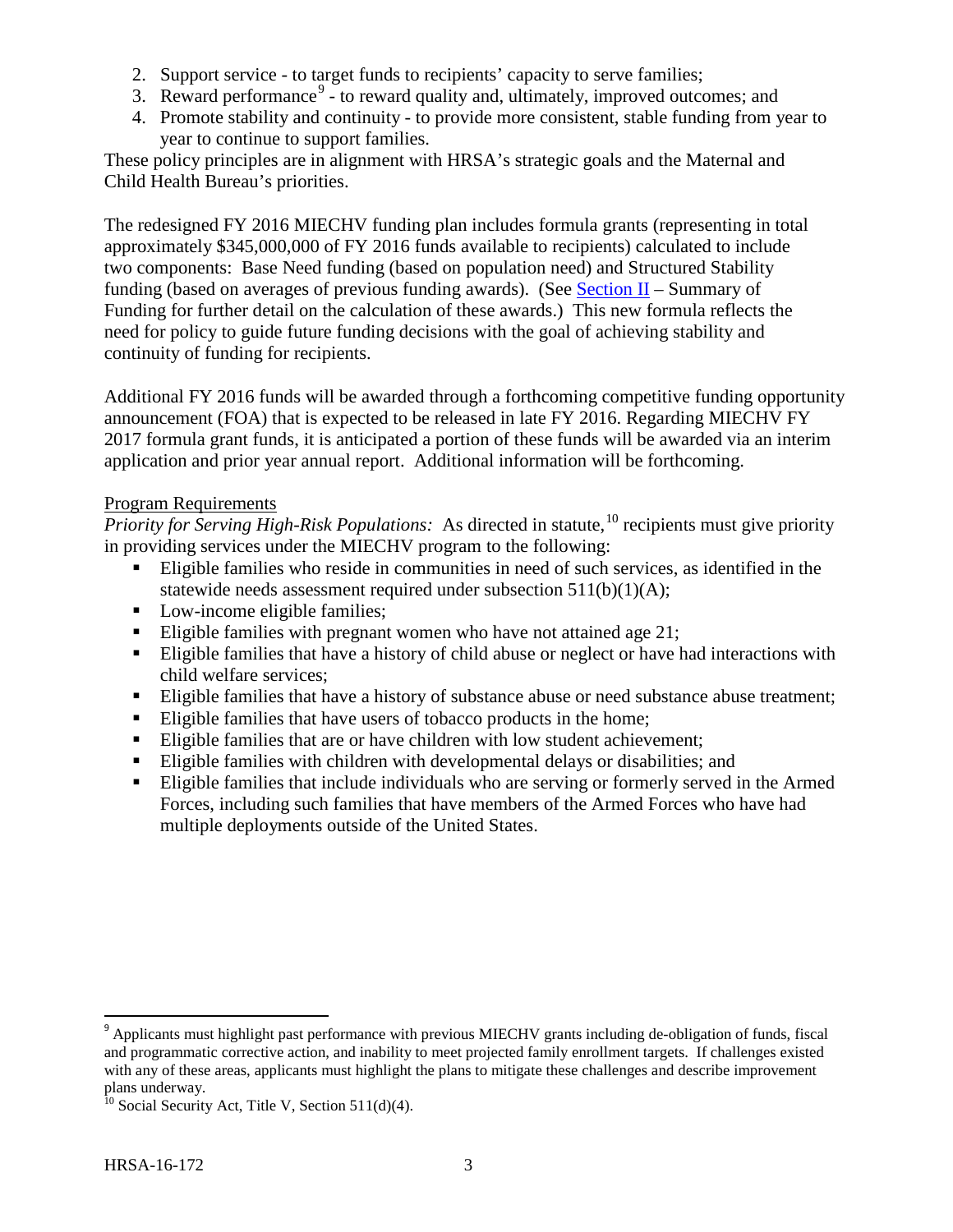*Fidelity to a Home Visiting Service Model:* Recipients must ensure fidelity of implementation of evidence-based home visiting service delivery models approved for use under this FOA and that meet the HHS criteria for evidence of effectiveness. (See [Section VIII](#page-41-2) for a list of evidence-based models eligible for implementation under MIECHV that meet the HHS criteria for evidence of effectiveness.) Additionally, any recipient implementing a home visiting service model that qualifies as a promising approach must implement the model with fidelity. Fidelity is defined as a recipient's adherence to model developer requirements for high-quality implementation as well as any applicable affiliation, certification, or accreditation required by the model developer, if applicable. These requirements include all aspects of initiating and implementing a home visiting model, including, but not limited to:

- Recruiting and retaining clients;
- **Providing initial and ongoing training, supervision, and professional development for staff;**
- Establishing a management information system to track data related to fidelity and services; and
- Developing an integrated resource and referral network to support client needs.

Recipient changes to an evidence-based model that alter the core components related to program outcomes (otherwise known as "drift") are not permissible, as they could impair fidelity and undermine the program's effectiveness, and are not consistent with statutory requirements. Changes that alter the core components related to program impacts may be supported with funds available for promising approaches, subject to statutory limitations (see *Model Enhancements* below for more information).<sup>[11](#page-8-0)</sup>

*Model Enhancements:* Recipients who wish to adopt enhancements to an existing evidence-based model in order to better meet the needs of targeted at-risk communities must secure written prior approval from the national model developer(s) and from HRSA in order to ensure that enhancements do not alter core components. For the purposes of the MIECHV program, an acceptable enhancement of an evidence-based model is a variation that may not have been tested with rigorous impact research. Prior to implemention, the model developer must determine that the enhancement does not alter the core components related to program impacts, and HRSA must determine it to be aligned with MIECHV program requirements.

*Enrollment:* Recipients must develop policies and procedures to recruit, enroll, disengage, and reenroll home visiting services participants with fidelity to the model(s) implemented. These policies should strive to balance continuity of services to eligible families and availability of slots to unserved families.

**Re-enrollment:** Participants may wish to re-enroll in home visiting services after they have been administratively or voluntarily disengaged from home visiting services. Administrative disengagement may occur due to program completion or inability to establish or maintain participant contact. Families may voluntarily disengage from services for a variety of reasons, including relocation. Recipients must, with fidelity to the model(s), develop and implement policies and procedures to re-enroll eligible participants seeking home visiting services under the following circumstances: 1) after disengagement, 2) program completion and subsequent pregnancy, and 3) participant relocation to another community with a MIECHV-supported home visiting program. Policies and procedures should address continuity of services and the continuation or transfer of data.

<span id="page-8-0"></span><sup>&</sup>lt;sup>11</sup> Social Security Act, Title V, Section  $511(d)(3)(A)$ .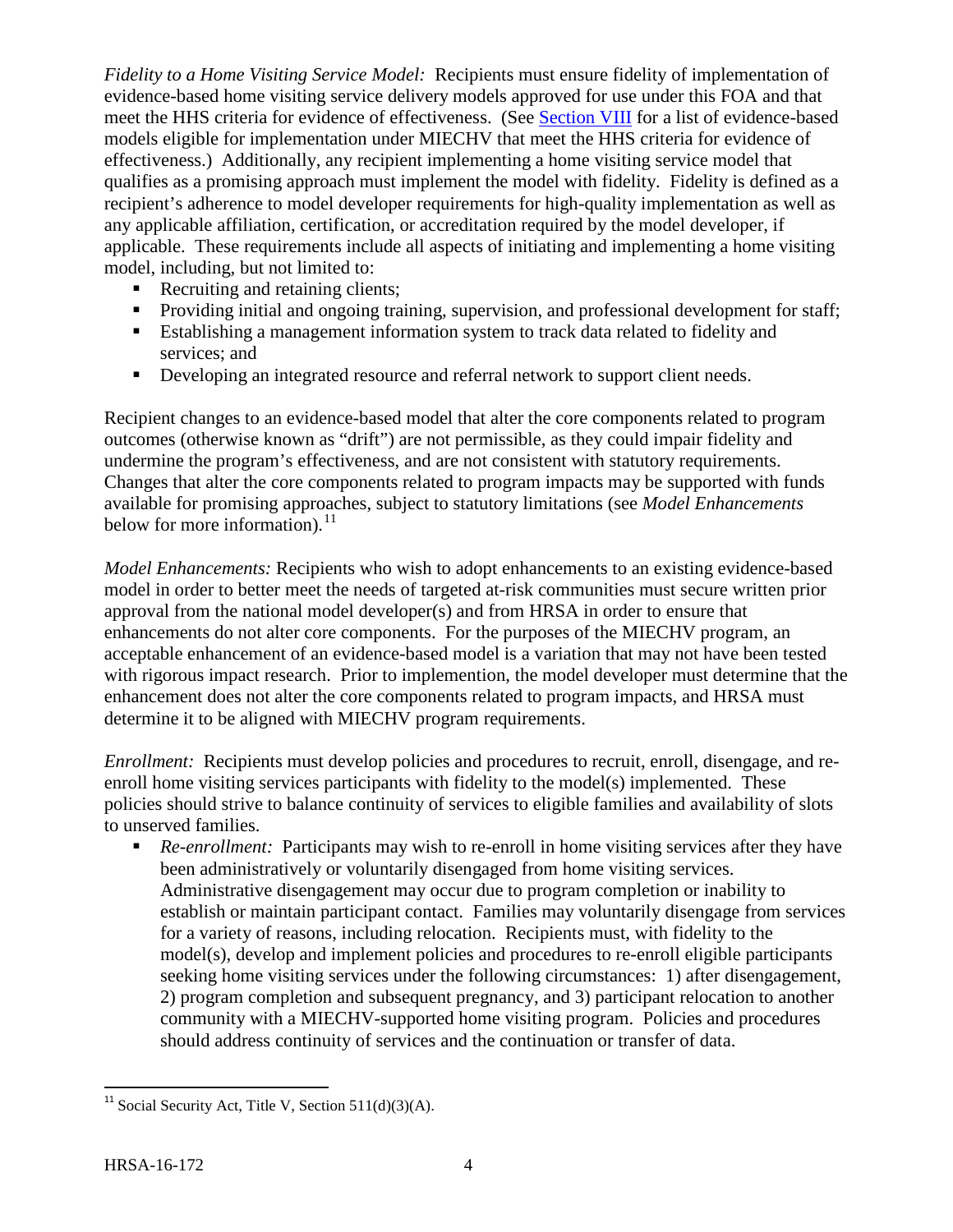■ *Dual Enrollment:* Recipients must develop and implement policies and procedures to avoid dual enrollment. Dual enrollment refers to home visiting participant enrollment and receipt of services through more than one MIECHV-supported home visiting model concurrently. Recipients implementing more than one MIECHV-supported home visiting model, particularly in the same at-risk community, must, with fidelity to the model, develop policies and procedures to screen and enroll eligible families in the model that best meets their needs. Avoiding dual enrollment maximizes the availability of limited resources for home visiting services for eligible families and prevents duplicative collection and reporting of benchmark data. Recipients will develop and implement policies and procedures to seamlessly transfer enrolled families to alternate MIECHVsupported home visiting models if it best meets the interests and needs of the family and considers risks to disrupting an existing positive relationship between home visitor and family.

*Grantee-Led Evaluation – Promising Approaches:* Applicants that propose to implement a home visiting model that qualifies as a promising approach are *required* to conduct a rigorous evaluation of that approach. Such an evaluation must include an appropriate evaluation design for an assessment of impact and meet expectations of rigor outlined in [Appendix A.](#page-44-0) (See also [Appendix](#page-50-0)  [C](#page-50-0) for a definition of promising approach.)

*Grantee-Led Evaluation – Evaluations of Other Recipient Activities:* Applicants that do not propose to implement a home visiting model that qualifies as a promising approach are *not required* to conduct an evaluation of their home visiting program. However, HRSA encourages applicants to conduct and/or continue evaluations. Applicants that propose to conduct an evaluation must ensure that the evaluation answers an important question(s) of interest to the applicant, includes an appropriate evaluation design, and meets expectations of rigor outlined in [Appendix A.](#page-44-0)

*Collaboration with Early Childhood Partners and Early Childhood System Coordination:* Per the authorizing legislation, recipients will ensure the provision of high-quality home visiting services to eligible families in at-risk communities. One of the ways this is to be done is by establishing appropriate linkages and referral networks to other community resources and supports,<sup>[12](#page-9-0)</sup> including to high-quality, comprehensive statewide early childhood systems. Consistent with model fidelity requirements*,* recipients must develop and implement, in collaboration with other federal, state, territory, tribal, and local partners, a continuum of home visiting services to support eligible families and children prenatally through kindergarten entry. To this end, recipients should develop policies and procedures in collaboration with other MIECHV-supported and non-MIECHVsupported home visiting and early childhood partners to transition families into other home visiting or early childhood services to sustain services to eligible families of children through kindergarten entry.

Recipients must ensure involvement in the MIECHV project planning, implementation, and/or evaluation by representatives of the agencies listed below through development of memoranda of understanding with:

- The state's Early Childhood Comprehensive Systems (ECCS) recipient;
- The state's Title V agency;

<span id="page-9-0"></span><sup>&</sup>lt;sup>12</sup> Social Security Act, Title V, Section  $511(d)(3)(B)$ .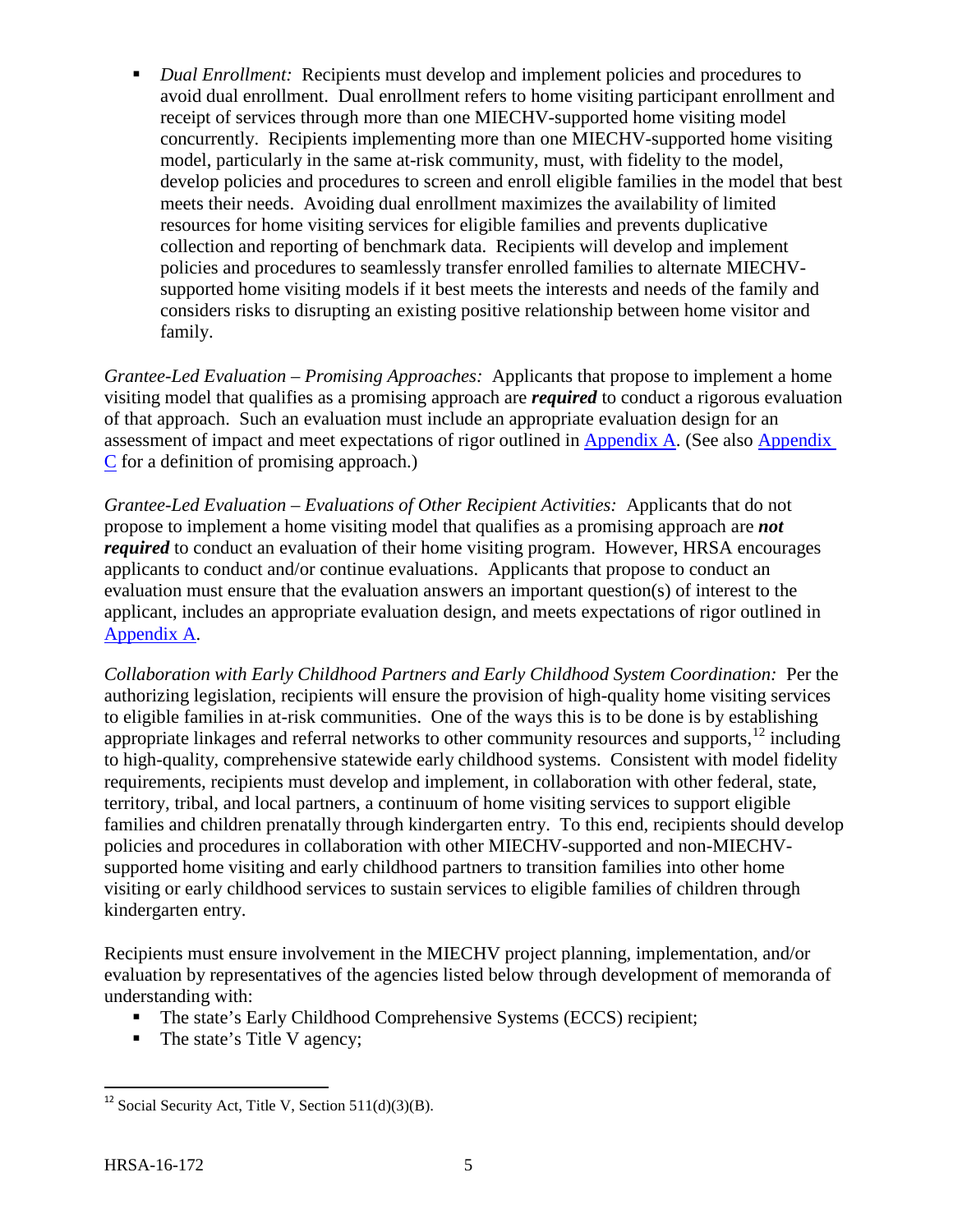- The state's Public Health agency, if this agency is not also administering the state's Title V program;
- The state's agency for Title II of the Child Abuse Prevention and Treatment Act (CAPTA);
- The state's child welfare agency (Title IV-E and IV-B), if this agency is not also administering Title II of CAPTA;
- The state's Individuals with Disabilities Education Act (IDEA) Part C and Part B Section 619 lead agency(ies); and
- The state's Elementary and Secondary Education Act Title I or state pre-kindergarten program.

The memoranda of understanding should be current, dated, and address referrals, screening, follow-up and service coordination as well as systems and data coordination as applicable to each partner's scope. (**Note: Memoranda of understanding with the partners listed above will be due to HRSA Project Officers within 180 days of grant award.**) In addition, MIECHV recipients must invite representatives of ECCS funding recipients to serve on the MIECHV recipient advisory group (also known as State Team, Advisory Council, etc.) whenever feasible.

Recipients must ensure that home visiting is part of a continuum of early childhood services through project planning and service coordination at state, territory and/or local levels with the following entities and/or their local affiliates, as applicable. Applicants must document these partnerships in the Project Narrative – Methodology section:

- Federal programs serving young children and their families, including the Maternal and Child Health Bureau's Healthy Start program;
- Tribal recipients funded by the U.S. Department of Health and Human Services' ACF Tribal Home Visiting program;
- Tribal entities located in identified at-risk communities;
- U.S. Department of Housing and Urban Development funded recipients within the state, including Continuum of Care recipients, state and local housing authorities, and other organizations that serve families that are homeless or at-risk for homelessness;
- Runaway and Homeless Youth programs, particularly those funded by ACF;
- The Office of Coordinator for Education of Homeless Children and Youths in the State authorized by the McKinney-Vento Act;
- The State Advisory Council on Early Childhood Education and Care authorized by  $642B(b)(1)(A)(i)$  of the Head Start Act, if applicable;
- The state's Medicaid/Children's Health Insurance program (or the person responsible for Medicaid Early Periodic Screening, Diagnosis, and Treatment (EPSDT) Program);
- The state's primary health care, medical home, and safety net provider organizations (American Academy of Pediatrics, American Congress of Obstetricians and Gynecologists, HRSA-funded health centers and look-alikes, et al);
- The state's Child Care and Development Fund (CCDF) Administrator;
- Director of the state's Head Start State Collaboration Office;
- The state's Single State Agency for Substance Abuse Services;
- The state's domestic violence coalition;
- The state's mental health agency;
- The state-wide agency or organization focused on crime reduction, such as the State Reentry Council, State Council on Crime and Delinquency, or Association of Problem Solving Courts;
- The state's Temporary Assistance for Needy Families agency;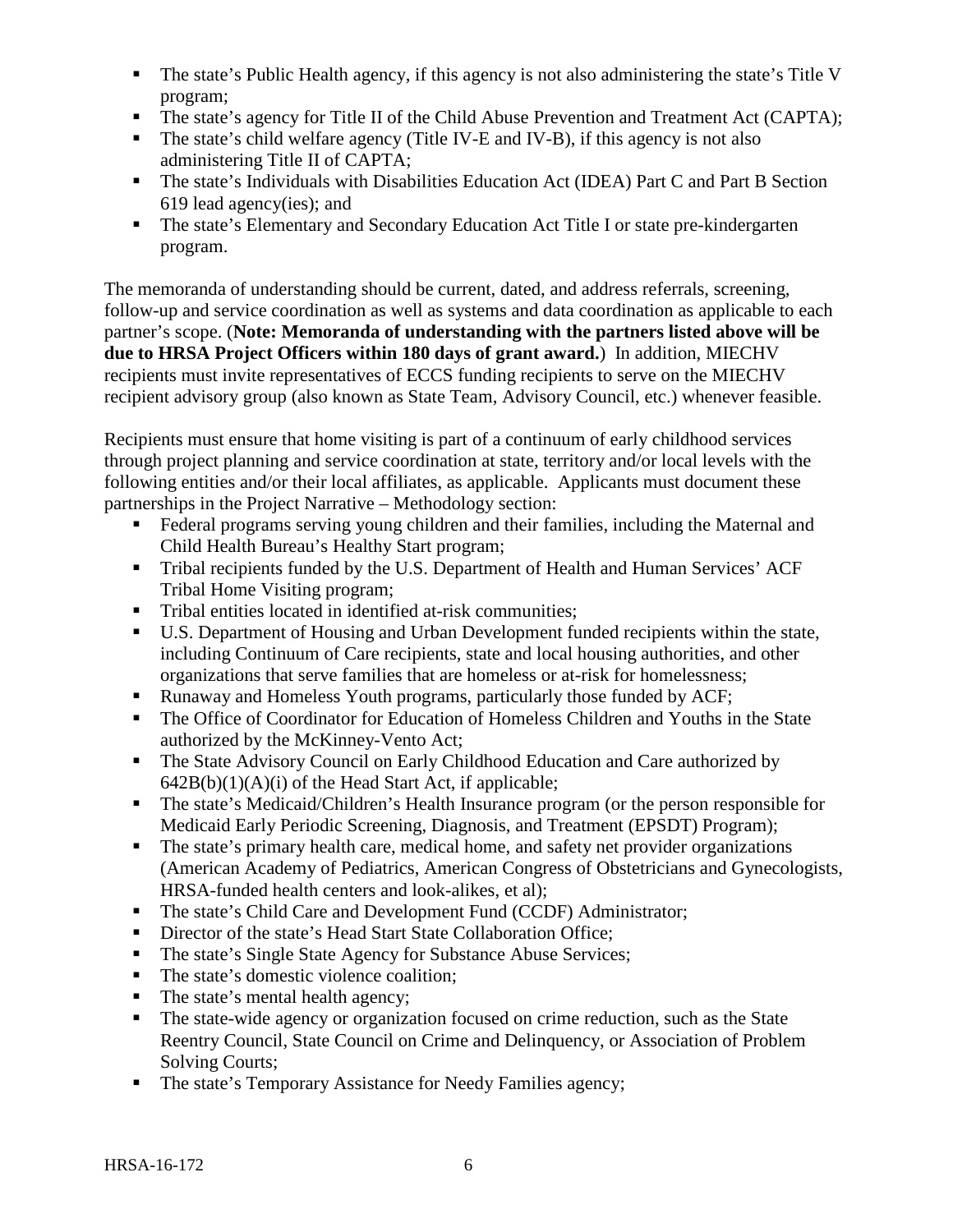- The state's Special Supplemental Nutrition Program for Women, Infants, and Children (WIC) program;
- The state's Supplemental Nutrition Assistance Program (SNAP) agency;
- The state's Injury Prevention and Control (Public Health Injury Surveillance and Prevention) program; and
- The state's oral health agency.

*Reflective Supervision:* Recipients must ensure the provision of reflective supervision to home visitors funded through the MIECHV grant. (See Appendix  $C$  for a definition of reflective supervision.) Recipients and local implementing agencies must develop and implement policies and procedures that assure the effective provision of reflective supervision programwide with fidelity to the model(s) implemented.

*Health Insurance Outreach and Enrollment:* Health insurance outreach and enrollment activities are tied to benchmarks 1, 5 and 6 (see

[http://mchb.hrsa.gov/programs/homevisiting/ta/resources/guidanceoct2012.pdf\)](http://mchb.hrsa.gov/programs/homevisiting/ta/resources/guidanceoct2012.pdf). Recipients must assist families in accessing health insurance coverage, primary health care, and clinical preventive services, and provide information to families regarding consumer protections, including those identified in the Affordable Care Act.

Working closely with Title V MCH Directors and State Medicaid Directors, recipients must ensure that home visitors are knowledgeable about state-specific resources to connect home visiting services participants with Navigators (federaly-facilitated Marketplace) or Non-Navigator Assistance Personnel (State-based Marketplace or State-Partnership Marketplace) and Certified Application Counselors. These Navigators and Non-Navigator assistance personnel play a vital role in helping consumers prepare electronic and paper applications in order to establish eligibility. These activities include steps to help the individual find out if they qualify for insurance affordability programs such as premium tax credits, cost-sharing reductions, Medicaid, or CHIP. Certified Application Counselors will provide many of the same tasks as Navigators and Non-Navigator assistance personnel, including educating consumers and helping them complete an application for coverage.

#### *Subrecipient Monitoring*

Recipients must monitor subrecipient performance for compliance with federal requirements, programmatic expectations, and fiscal requirements. Recipients must effectively manage subrecipients of MIECHV funding in an effort to guarantee success of the MIECHV program, including site visits and other forms of monitoring and oversight of all subrecipients. Effective management of MIECHV subrecipients will ensure enrollment and retention of eligible families in home visiting services in at-risk communities, monitoring of implementation of home visiting models with fidelity and proper spending of funds. Recipients will execute contracts with all subrecipients and must have a subrecipient monitoring plan in place. Prime recipients must have executed contracts with all subrecipients. (See also **Section IV** for additional information regarding Contractual costs and Subrecipient Monitoring and Management at [45 CFR](http://www.ecfr.gov/cgi-bin/retrieveECFR?gp=1&SID=4d52364ec83fab994c665943dadf9cf7&ty=HTML&h=L&r=PART&n=pt45.1.75) Part 75.)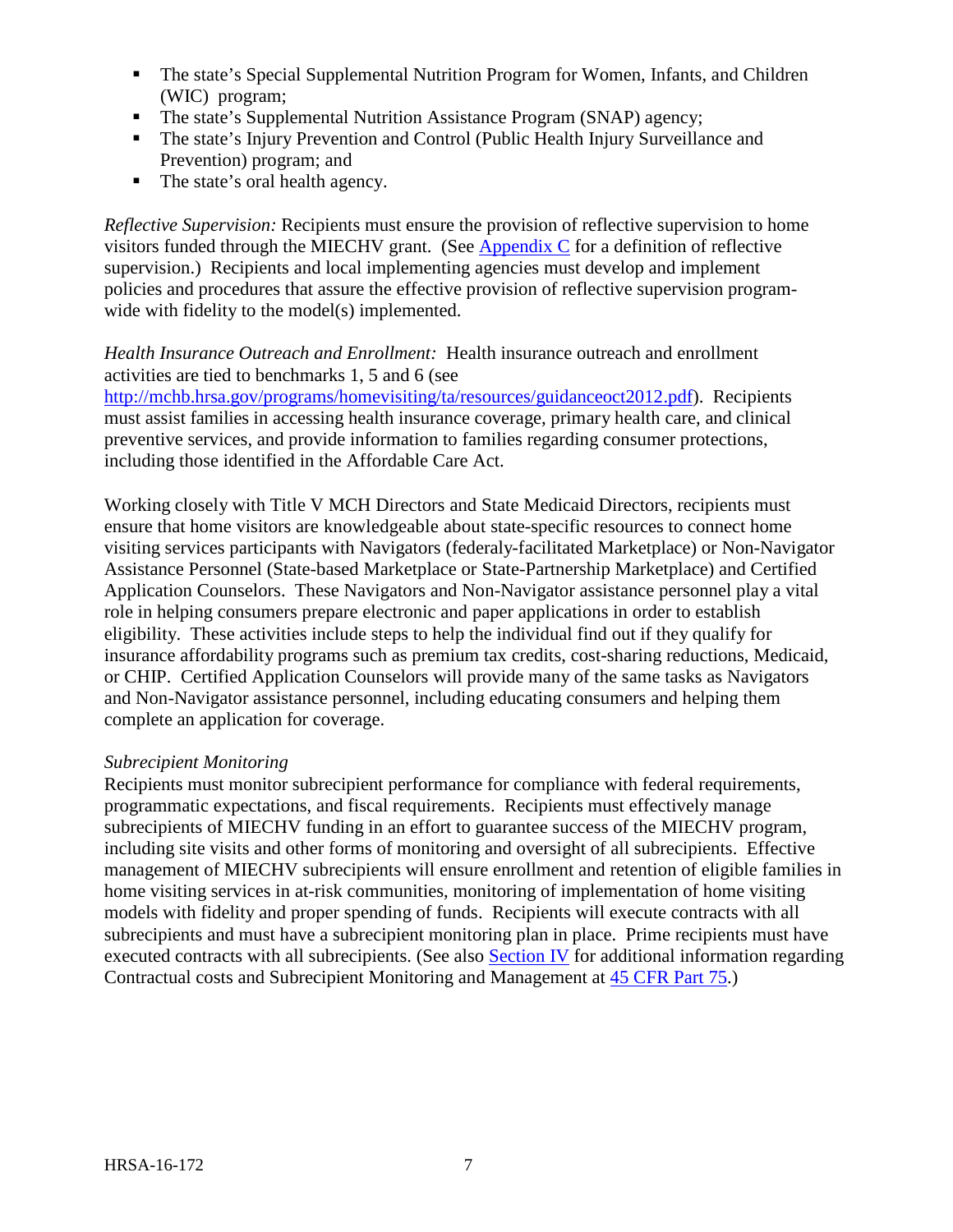# <span id="page-12-0"></span>**II. Award Information**

# <span id="page-12-1"></span>**1. Type of Application and Award**

Type(s) of applications sought: New.

Funding will be provided in the form of a formula grant.

# <span id="page-12-2"></span>**2. Summary of Funding**

This program will provide funding in federal fiscal year (FY) 2016. Approximately \$345,000,000 is expected to be available to fund up to 56 recipients. HRSA will communicate via HRSA Electronic Handbooks to each eligible applicant the estimated total grant award ceiling for each state and jurisdiction. **Applicants will not receive more than the total grant award ceiling estimated and, therefore, may not apply for more than the total grant award ceiling for their state or jurisdiction.**

Per the authorizing statute,<sup>[13](#page-12-3)</sup> funds made available to an eligible entity under this section for a fiscal year shall remain available for expenditure by the eligible entity through the end of the second succeeding fiscal year after award. The project/budget period for these grants will be April 1, 2016 through September 30, 2018 (two years and six months). FY 2016 grant funds that have not been obligated for expenditure by the recipient during the period of availability (April 1, 2016 to September 30, 2018) will be de-obligated. Recipients must provide a budget that describes the expenditure of grant funds at all points during the period of availability. Recipients are not required to maintain the same rate of expenditure or the same level of home visiting services throughout the full period of availability but must demonstrate that home visiting services will be made available throughout the project period (the full period of availability).

# **Due to the legislative requirement pertaining to the period of availability for use of funds by recipients (42 U.S.C. 711(j)(3)), recipients will not be permitted a no-cost extension of the period of availability for use of such funds.**

As described in the Background section above, the redesigned FY 2016 MIECHV funding plan supports the following policy principles:

- 1. Address need to meet the needs of eligible families especially at-risk families in atrisk communities; [14](#page-12-4)
- 2. Support service to target funds to recipients' capacity to serve families;
- 3. Reward performance<sup>[15](#page-12-5)</sup> to reward quality and, ultimately, improved outcomes; and
- 4. Promote stability and continuity to provide more consistent, stable funding from year to year to continue to support families.

<span id="page-12-5"></span><span id="page-12-4"></span>

<span id="page-12-3"></span><sup>&</sup>lt;sup>13</sup> Social Security Act, Title V, Section 511(j)(3).<br><sup>14</sup> See [Appendix C](#page-50-0) for a definition of at-risk communities.<br><sup>15</sup> Applicants must highlight past performance with previous MIECHV grants including de-obligation of fun and programmatic corrective action, and inability to meet projected family enrollment targets. If challenges existed with any of these areas, applicants must highlight the plans to mitigate these challenges and describe improvement plans underway.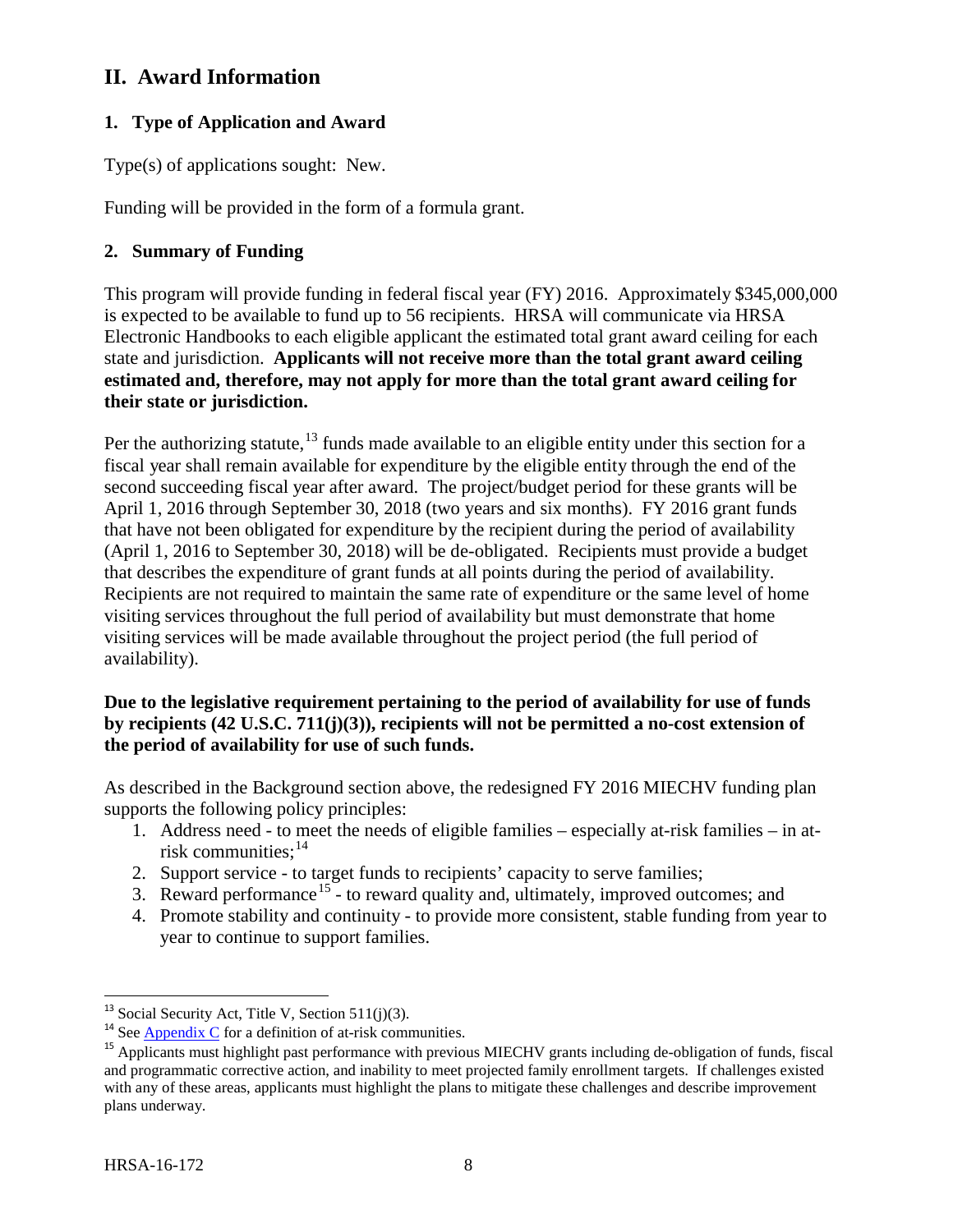The following formula is applied to the majority of FY 2016 funding available to states and territories (approximately \$345,000,000) to accomplish the above stated policy principles:

- **Base Need Funding–**Approximately \$126,000,000 of the grant allocation available under this funding opportunity is distributed based on the proportion of children under five living in poverty as calculated by the Census Bureau's Small Area Income and Poverty Estimates (SAIPE). 2013 SAIPE data were used. The calculated amount is subtracted by the proportion of the FY 2012 de-obligation amount to the total FY 2012 award, as reported to HRSA as of September 9, 2015, if applicable. There is a \$1,000,000 minimum for recipients.
- **Structured Stability Funding–**Approximately \$216,000,000 of the grant allocation available under this funding opportunity is based on an average of the recipient's competitive awards in federal fiscal years 2013, 2014, and 2015 as a proportion of total competitive funds awarded across those years. This proportion was then applied to \$216,000,000 of available funds under this funding opportunity to determine the structured stability component of the funding allocation formula.
- Note: With the remainder of funds available under this funding opportunity, the total amount an applicant may apply for was adjusted, where necessary, to ensure that any recipient funding does not fluctuate by more than 10% from the average funding amount (combined formula and competitive) of federal fiscal years 2013, 2014, and 2015.

As stated in the Background section above, additional FY 2016 funds will be awarded to recipients through a forthcoming competitive FOA in late FY 2016.

Applicants should request funds not exceeding the estimated total grant award ceiling, to support a proposed caseload of family slots through use of one or more evidence-based models eligible for implementation under MIECHV or a home visiting model that qualifies as a promising approach. (See [Section VIII](#page-41-2) for a list of evidence-based models eligible for implementation under MIECHV that meet the HHS criteria for evidence of effectiveness; see [Appendix C](#page-50-0) for a definition of caseload of family slots and promising approach.) Based on review of the application, HRSA program staff and grants management officials will either approve or request clarification to the proposed caseload of family slots by fiscal year and any proposed model enhancement(s). (See [Section I](#page-6-0) for more information about model enhancements.) The funding award is dependent upon the approved, agreed upon plan.

Full funding is also dependent on a history of satisfactory recipient performance on all MIECHV grants and a decision that continued funding is in the best interest of the Federal Government. HRSA staff will review recipients' 2012 de-obligated funding, programmatic and fiscal corrective action plans, Improvement Plans, and drawdown restriction. Recipients with more than 25% deobligation of funds in 2012 as well as those on corrective action plans, Improvement Plans, and/or drawdown restriction must provide a plan to describe how they are addressing identified issues now and in the future. HRSA will review and approve the plan, or request clarification if needed. Technical assistance will be available to recipients to support implementation of their plans. Increased monitoring by HRSA Project Officers may be required. If no plan is submitted, or the plan is not approved by HRSA, then the award may be reduced. For example, awards may be reduced at a proportion up to the portion of the 2012 award that was de-obligated, or the recipient may be subjected to drawdown restriction.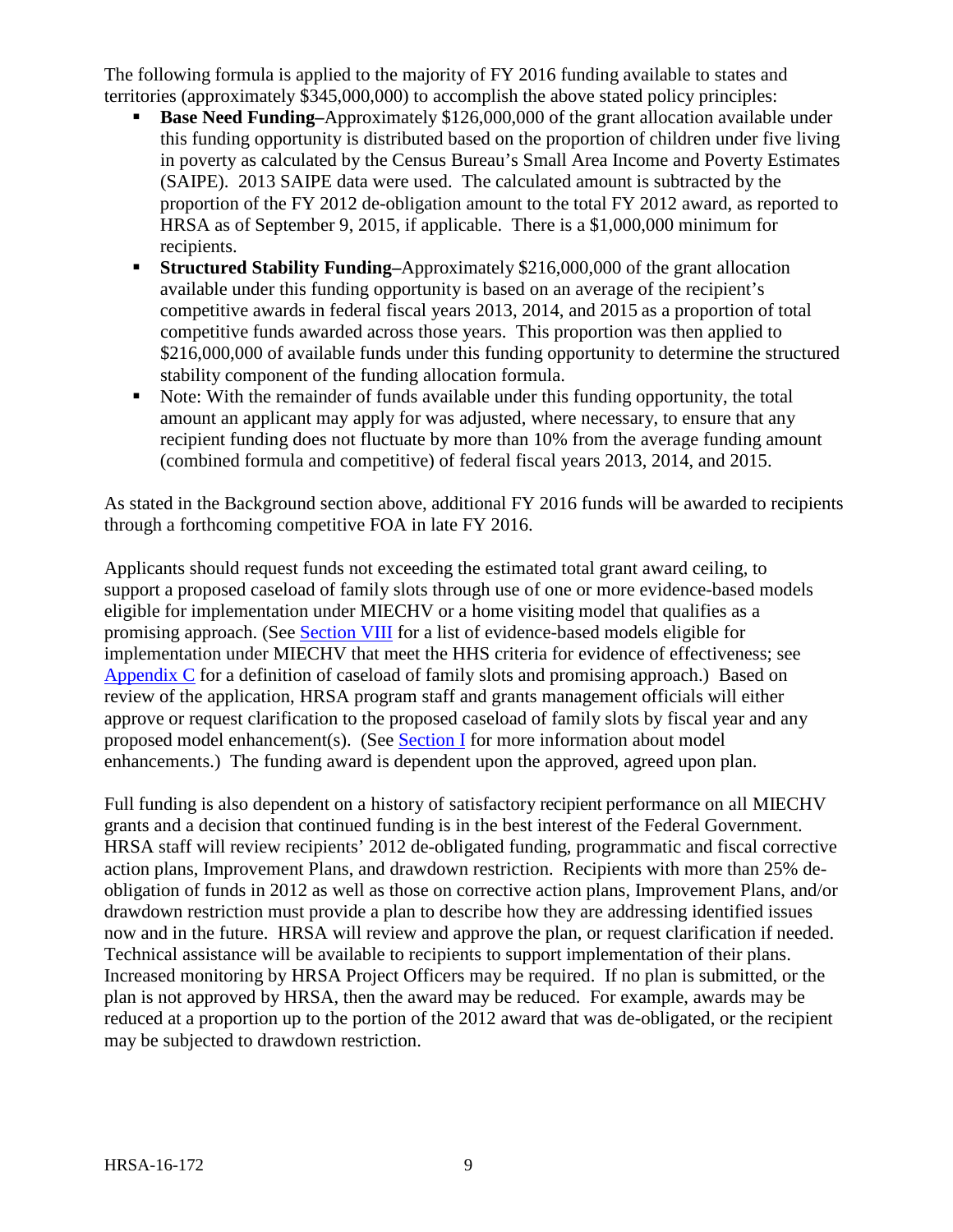Effective December 26, 2014, all administrative and audit requirements and the cost principles that govern federal monies associated with this award will be subject to the Uniform Guidance [2](http://www.ecfr.gov/cgi-bin/text-idx?tpl=/ecfrbrowse/Title02/2cfr200_main_02.tpl)  [CFR Part 200](http://www.ecfr.gov/cgi-bin/text-idx?tpl=/ecfrbrowse/Title02/2cfr200_main_02.tpl) as codified by HHS at [45 CFR Part 75,](http://www.ecfr.gov/cgi-bin/retrieveECFR?gp=1&SID=4d52364ec83fab994c665943dadf9cf7&ty=HTML&h=L&r=PART&n=pt45.1.75) which supersede the previous administrative and audit requirements and cost principles that govern federal awards.

# <span id="page-14-1"></span>**III. Eligibility Information**

# <span id="page-14-2"></span>**1. Eligible Applicants**

Eligible applicants include the following entities currently funded in FY 2015 under the MIECHV program: 47 states; three (3) nonprofit organizations serving Florida, North Dakota, and Wyoming; and six (6) territories and jurisdictions serving the District of Columbia, Puerto Rico, Guam, the U.S. Virgin Islands, the Commonwealth of the Northern Mariana Islands, and American Samoa.

# <span id="page-14-3"></span>**2. Cost Sharing/Matching**

Cost sharing/matching is not required for the MIECHV program.

# <span id="page-14-0"></span>**3. Other**

# Maintenance of Effort/Non-Supplantation

Funds provided to an eligible entity receiving a grant shall supplement, and not supplant, funds from other sources for early childhood home visitation programs or initiatives (per the Social Security Act, Title V, § 511(f)). The applicant must agree to maintain non-federal funding (state general funds) for evidence-based home visiting and home visiting initiatives, including in-kind, expended for activities proposed in this application, at a level which is not less than expenditures for such activities as of the most recently completed state fiscal year (non-profit applicants must agree to take all steps reasonably available for this purpose and must provide appropriate documentation from the state supporting its accomplishment of the maintenance of effort/nonsupplantation requirement). Recipients are required to report Maintenance of Effort correctly in their applications (insert detail as requested in Attachment 3). **The baseline for maintenance of effort is the state fiscal year prior to the fiscal year during which the application is submitted.** Applicants may NOT consider any Title V funding used for evidence-based home visiting as part of the maintenance of effort demonstration.

For purposes of maintenance of effort/non-supplantation in this FOA, home visiting is defined as an evidence-based program implemented in response to findings from the most current statewide needs assessment, that includes home visiting as a primary service delivery strategy, and is offered on a voluntary basis to pregnant women or caregivers of children birth to kindergarten entry. Penalties for reducing effort may include a proportionate reduction in MIECHV funds. MIECHV funds would be reduced by no less than the same percentage reduction applied to non-federal/state expenditures to ensure that the Federal Government's share of program costs does not increase.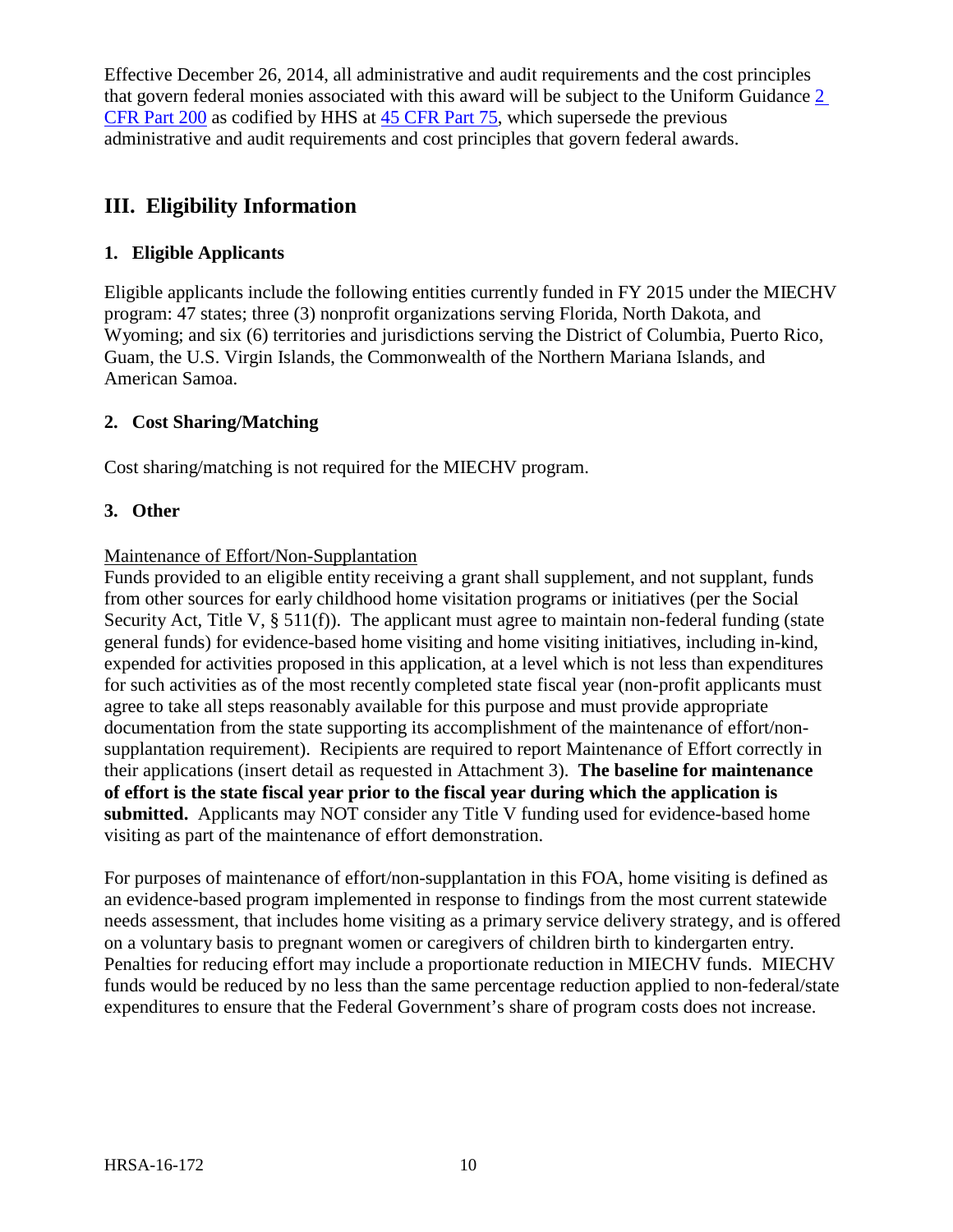#### Ceiling Amount for Funding

**Applicants must not submit an application with a budget request exceeding the state/territory's specified total grant award ceiling communicated via HRSA Electronic Handbooks to each eligible applicant.**

#### Application Deadline **Applicants must submit an application by the deadline referenced in** *[Section IV](#page-32-1)***.**

NOTE: Multiple applications from an organization are not allowable.

If for any reason (including submitting to the wrong funding opportunity number or making corrections/updates), an application is submitted more than once prior to the application due date, absent HRSA approval of an applicant's request to withdraw an application, HRSA will only accept the applicant's last validated electronic submission, under the correct funding opportunity number, prior to the Grants.gov application due date, as the final and only acceptable application.

# <span id="page-15-0"></span>**IV. Application and Submission Information**

# <span id="page-15-1"></span>**1. Address to Request Application Package**

HRSA *requires* applicants for this FOA to apply electronically through Grants.gov. Applicants must download the SF-424 application package associated with this funding opportunity following the directions provided at [Grants.gov.](http://grants.nih.gov/grants/guide/url_redirect.htm?id=11127)

#### <span id="page-15-2"></span>**2. Content and Form of Application Submission**

Section 4 of HRSA's *[SF-424 Application Guide](http://www.hrsa.gov/grants/apply/applicationguide/sf424guide.pdf)* provides instructions for the budget, budget justification, staffing plan and personnel requirements, assurances, certifications, and abstract. You must submit the information outlined in the Application Guide in addition to the program specific information below. All applicants are responsible for reading and complying with the instructions included in HRSA's *[SF-424 Application Guide](http://www.hrsa.gov/grants/apply/applicationguide/sf424guide.pdf)* except where instructed in the FOA to do otherwise.

See Section 8.5 of the *Application Guide* for the Application Completeness Checklist.

# **Application Page Limit**

The total size of all uploaded files may not exceed the equivalent of **80 pages** when printed by HRSA. The page limit includes the abstract, project and budget narratives, and attachments required in the *Application Guide* and this FOA. Standard OMB-approved forms that are included in the application package are NOT included in the page limit. Indirect Cost Rate Agreement and proof of non-profit status (if applicable) will not be counted in the page limit. **For HRSA guidelines regarding what content counts toward the page limit, see Sections 4.3 and 4.4 HRSA's** *SF-424 [Application Guide.](http://www.hrsa.gov/grants/apply/applicationguide/sf424guide.pdf)* **We strongly urge applicants to take appropriate measures to ensure the application does not exceed the specified page limit.**

**Applications must be complete, within the specified page limit, and validated by Grants.gov under the correct funding opportunity number prior to the deadline.**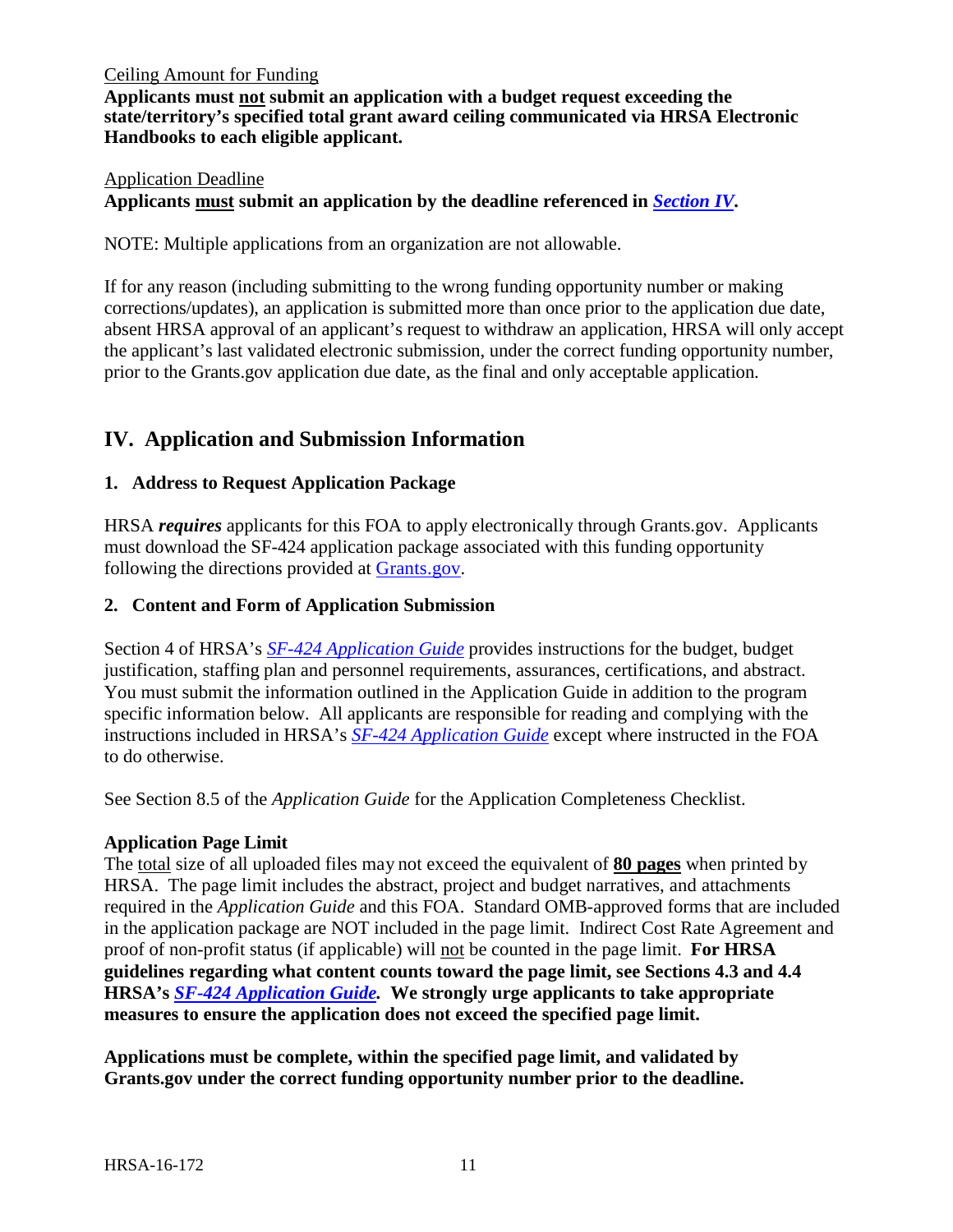# **Program-Specific Instructions**

In addition to application requirements and instructions in Section 4 of HRSA's *[SF-424](http://www.hrsa.gov/grants/apply/applicationguide/sf424guide.pdf) [Application Guide](http://www.hrsa.gov/grants/apply/applicationguide/sf424guide.pdf)*, please include the following.

#### <span id="page-16-0"></span>*i. Project Abstract*

See Section 4.1.ix of HRSA's *SF-424 [Application Guide.](http://www.hrsa.gov/grants/apply/applicationguide/sf424guide.pdf)*

Provide a summary of the application. The abstract is often distributed to provide information to the public and Congress, please prepare this so that it is clear, accurate, concise, and without reference to other parts of the application.

Please place the following at the top of the abstract:

- Project Title
- Applicant Name
- **Address**
- Project Director Name
- Contact Phone Numbers (Voice, Fax)
- E-Mail Address
- Web Site Address, if applicable

The project abstract must be **single-spaced, limited to one page in length**, and include the following sections:

Annotation: Provide a three-to-five-sentence description of your project that identifies the project's goal(s), the population and/or community needs which are addressed, and the activities used to attain the goals.

Problem: Describe the principal needs and problems addressed by the project.

Purpose: State the purpose of the project.

Goal(s) And Objectives: Identify the major goal(s) and objectives for the project. Typically, the goal(s) are stated in a sentence, and the objectives are presented in a numbered list.

Methodology: Briefly describe the major activities used to attain the goal(s) and objectives, including:

- Eligible evidence-based models and promising approaches supported with grant funds;
- At-risk communities and any specific target population group(s) to be served within those communities;
- Total proposed caseload of family slots (see [Appendix C](#page-50-0) for a definition of caseload of family slots) for *each* federal fiscal year within the project period (defined for the purposes of proposing a caseload as: final six months of FY 2016; FY 2017; and FY 2018);
- Current number of families enrolled; and
- Key activities to ensure appropriate linkages and referral networks to other community resources and supports, $16$  including to high-quality, comprehensive

<span id="page-16-1"></span><sup>&</sup>lt;sup>16</sup> Social Security Act, Title V, Section  $511(d)(3)(B)$ .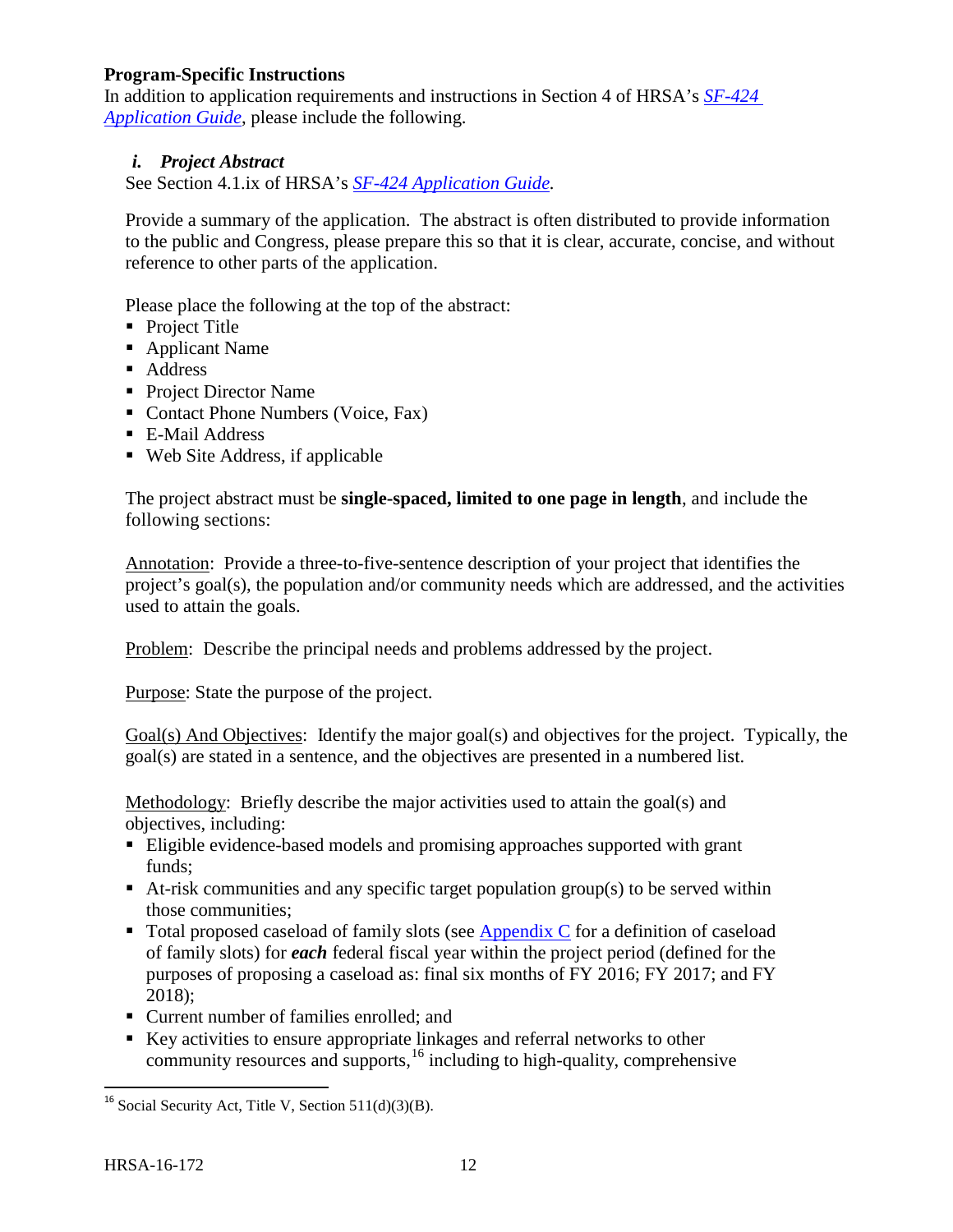statewide early childhood systems, to support eligible families served by the project.

# <span id="page-17-0"></span>*ii. Project Narrative*

This section provides a comprehensive framework and description of all aspects of the proposed project. It should be succinct, self-explanatory and well organized. This section will also include information about the overall progress of the project since March 1, 2015, and plans for continuation of the project in the coming project/budget period (April 1, 2016 through September 30, 2018).

Use the following section headers for the Narrative:

*INTRODUCTION*

In this section:

- State the purpose of the project.
- Identify the goal(s) and objectives for the project. Typically, the goal(s) are stated in a sentence, and the objectives are presented in a numbered list. Objectives should support progress toward goals.
	- o Utilize the SMART objective framework: Specific, measurable, achievable, realistic, and timebound are characteristics of SMART objectives.
	- o Describe how the goal(s) and objectives align with the three objectives of the MIECHV program (see [Section I\)](#page-5-1).
	- o Note which, if any, goal(s) and objectives are new to the FY 2016 project period.
- Provide a description of the applicant's significant progress towards implementing an evidence-based home visiting program in a comprehensive early childhood system since the last grant award(s) issued in FY 2015, including progress toward collaboration with early childhood partners, early childhood system coordination, and professional development and training for staff.
- Describe proposed changes to the project since submission of the last application and rationale for those changes.
- Briefly describe the applicant's history of significant progress and steps previously taken towards implementing an evidence-based home visiting program within a comprehensive early childhood system.
- Describe updates on new state legislation or policy initiatives created by the state to support home visiting programs within comprehensive early childhood systems.

# *NEEDS ASSESSMENT*

In this section:

- If the applicant has elected to conduct a new or updated needs assessment, describe the major findings of that needs assessment. **(Note: A fully updated needs assessment is not required at this time, though it may be required in the future.)**
- Identify the at-risk communities currently being served through past MIECHV grant support. (See [Appendix C](#page-50-0) for a definition of at-risk communities.) (Note that such at-risk communities should be identified in the statewide needs assessment, as amended, as required under the MIECHV authorizing statute.)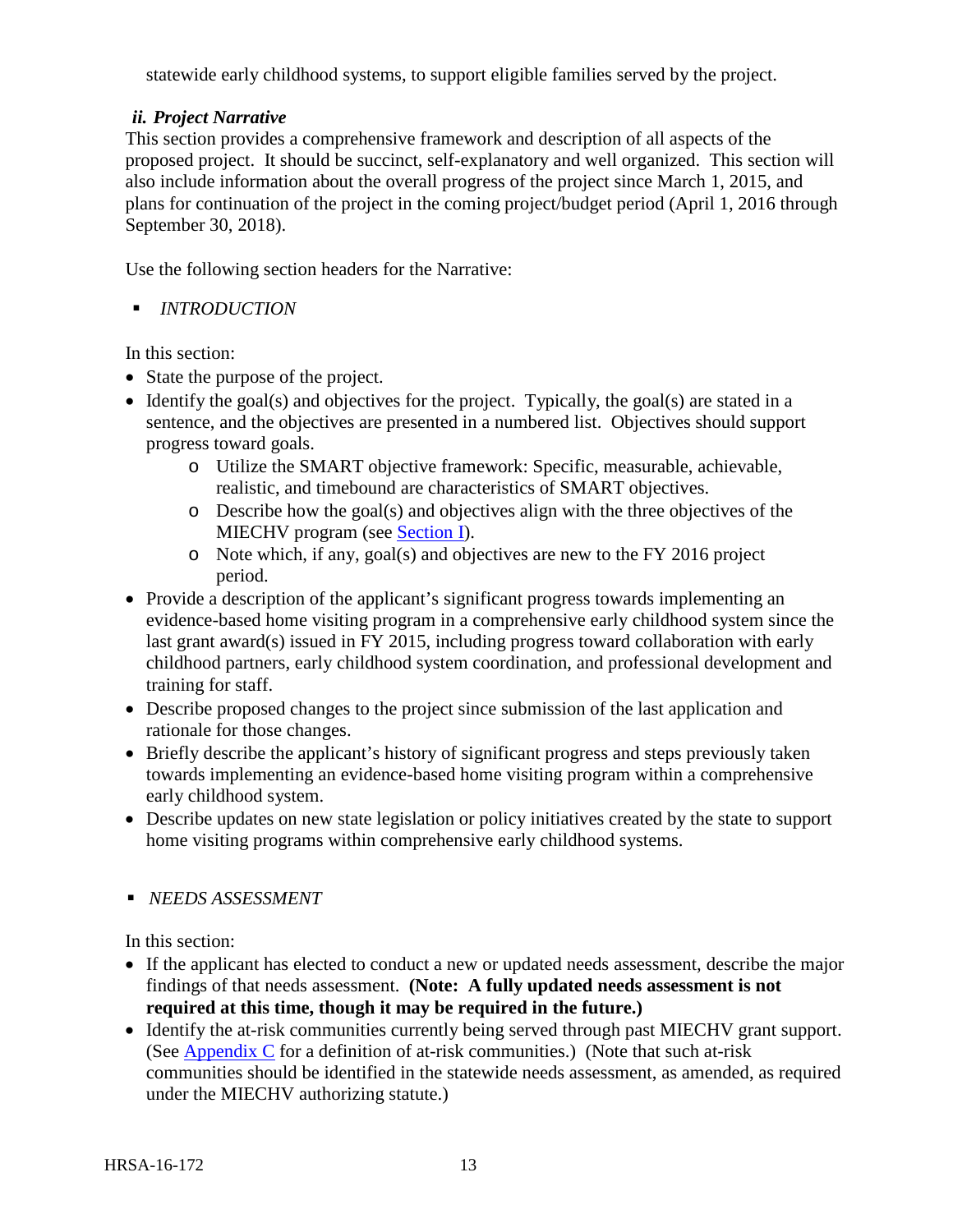- Identify any of these at-risk communities where the applicant intends to discontinue services under the FY 2016 MIECHV grant. Explain why the applicant has decided to discontinue services in these at-risk communities.
- Identify any new at-risk communities (including tribal communities) where the applicant intends to provide home visiting services through FY 2016 MIECHV funding. Explain why the applicant proposes to provide services in new at-risk communities. Include documentation that amends the statewide needs assessment to identify these newly added atrisk communities. If the applicant intends to serve tribal communities, then these services must not be duplicative of the services provided by the tribal MIECHV program in these communities.
- Describe any major barriers to providing home visiting services in the selected at-risk communities and plans to address those barriers.
- Among eligible families living in at-risk communities and representing priority populations (see **Section I**), describe any target subpopulations to whom the applicant proposes to target services, either based on the home visiting model selected or community needs within selected at-risk communities, i.e., pregnant and parenting adolescents, substance-using caregivers, homeless families, etc.
- Indicate how the applicant proposes to utilize any relevant major findings of the most recent Title V Needs Assessment to inform proposed activities under the FY 2016 MIECHV grant.
- Identify the unmet need in the state or territory, including the at-risk communities identified in the most recently completed MIECHV Needs Assessment that the applicant does not propose to serve under the FY 2016 grant. Indicate the reasons for not serving these at-risk communities.
- *METHODOLOGY*

In this section, the applicant must propose methods that will be used to address the stated needs and benchmark area outcomes specified in authorizing legislation while meeting the program requirements described in this FOA. (See [Section I](#page-5-0) for a list of these outcomes.) Ensure that methods address each of the project's stated goal(s) and objective(s) as well as the Objectives of the MIECHV program listed in [Section I.](#page-5-1)

- Under each objective, provide a list of the activities that will be used to achieve each of the objectives proposed and anticipated deliverables.
- Specify the evidence-based models that will be implemented under the grant and why these model(s) were selected. (See [Section VIII](#page-41-2) for a list of evidence-based models eligible for implementation under MIECHV that meet the HHS criteria for evidence of effectiveness.) Note that continuing with models implemented in previous MIECHV grants is acceptable provided the models are included in the list in [Section VIII;](#page-41-2) however, the justification for the model choice must be documented in this application. Regarding the selection of model(s), describe how the selection will:
	- o Meet the needs of the state's or territory's identified at-risk communities and/or the state's or territory's targeted priority populations named in statute (see [Section I\)](#page-6-0);
	- o Provide the best opportunity to accurately measure and achieve meaningful outcomes in benchmark areas and measures;
	- o Be able to be implemented effectively with fidelity to the model(s) in the state or territory based on available resources and support from the model developer(s); and
	- o Be well matched for the needs of the state's or territory's early childhood system.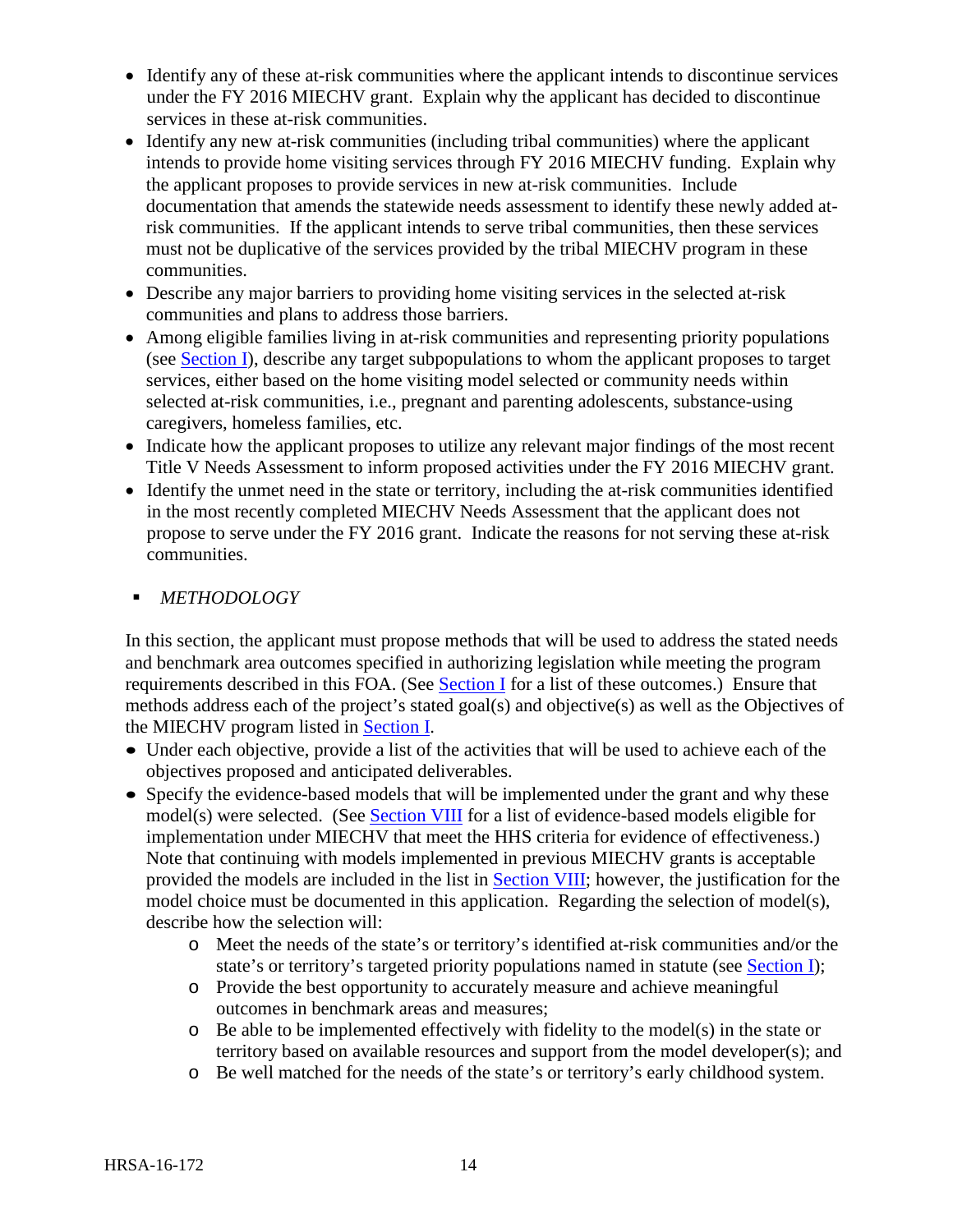- If the applicant is proposing to use a model that qualifies as a promising approach, using no more than 25% of the amount of the grant to conduct and evaluate the model, specify the promising approach to be used and why this approach was selected. Regarding the selection of a model that qualifies as a promising approach, describe how the selection will:
	- o Meet the needs of the state's or territory's identified at-risk communities and/or the state's or territory's targeted priority populations named in statute;
	- o Provide the best opportunity to accurately measure and achieve meaningful outcomes in benchmark areas and measures and develop the model to potentially meet the HHS criteria for evidence of effectiveness;
	- o Be able to be implemented effectively with fidelity to the model in the state or territory based on available resources and support from the model developer; and
	- o Be well matched for the needs of the state's or territory's early childhood system.
- Provide an assurance that home visiting services offered through the MIECHV program are provided on a voluntary basis to eligible families. Describe how the applicant will ensure that enrollee participation is voluntary, including any relevant policies and procedures.
- Describe how the applicant will meet previously described program requirements in this FOA (See Program Requirements in [Section I](#page-6-0) for detail on each of the requirements), including those related to:
	- o Priority for serving high-risk populations;
	- o Fidelity to an evidence-based model that meets the HHS criteria for evidence of effectiveness and a home visiting model that qualifies as a promising approach, including any required affiliation, certification, or accreditation by the national model developer (Insert documentation of required affiliation, certification, or accreditation by the model developer as Attachment 7.);
	- o Proposed enhancements to the model(s) selected that do not alter the core components of the model and are approved by the model developer (include documentation of model developer approval as Attachment 7), which are subject to review and approval by HRSA;
	- o Policies to address enrollment, disengagement, and re-enrollment of eligible families in home visiting services with fidelity to the model(s), including policies and procedures to avoid dual enrollment of families in more than one MIECHV-supported home visiting model;
	- o Collaboration with early childhood partners in planning, designing, implementing and evaluating all activities and coordination with referral/service systems with each of the applicable listed state and territory partners named in [Section I](#page-6-0) (For those agencies with whom a memoranda of understanding is required, there must be assurance that the applicant will provide the required documents within 180 days of grant award. For the other agencies listed as partners, describe what has been done to garner their support and commitment.);
	- o Identify any geographically-close ACF Tribal Home Visiting recipients providing MIECHV-funded services that the applicant proposes to collaborate with to enhance implementation and delivery of evidence-based home visiting services to American Indian and Alaska Native families; and
	- o Health insurance outreach and enrollment.
- Provide an update on participant recruitment and retention efforts. Briefly discuss any difficulty recruiting, enrolling or retaining home visiting enrollees and any steps taken to address this difficulty. Include the recipient's attrition rate.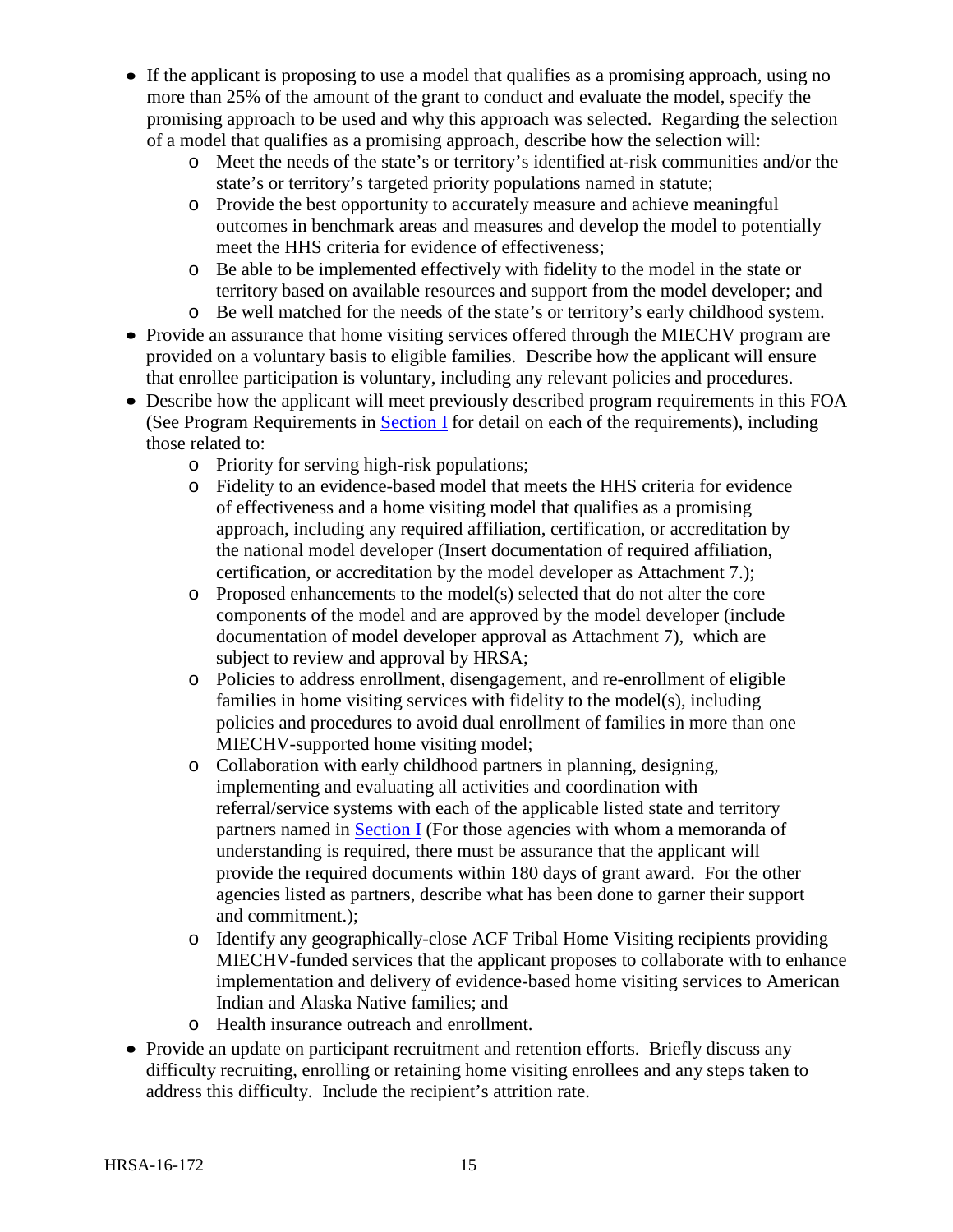- Describe local activities to coordinate between MIECHV-supported home visiting program(s) and other existing programs and resources in identified at-risk communities (e.g., health, mental health, oral health, early childhood development, substance abuse, domestic violence, child maltreatment prevention, child welfare, education, housing, tribal entities, and other social services).
	- o Identify meaningful support and collaboration with key stakeholders in planning, designing, implementing and evaluating all activities, including development of the application;
	- o Identify how the applicant will engage at-risk communities and solicit public input; and
	- o Describe the extent to which these contributors reflect the cultural, racial, linguistic, and geographic diversity of the populations and communities served. A list of potential local partners is provided in [Section I.](#page-6-0)
- Describe the process for identifying and contracting with current and new local implementing agencies (LIAs) and the technical assistance that the applicant will provide to them. Highlight any major changes to existing contracts with LIAs. Insert any documentation of agreements with LIAs new to the project in Attachment 6.
- Describe the plan to effectively monitor subrecipients for compliance with federal requirements, programmatic expectations, and fiscal requirements. (See [Section I](#page-6-0) for discussion of the requirement to monitor subrecipients.)
	- o Ensure monitoring plans include (1) reconciliation of budgeted expenditures to actual expenditures; (2) monitoring and reviewing detailed expenditures for allowability and allocability; (3) performing annual site visits to review financial and program operations (including but not limited to: assurance of enrollment and retention of eligible families in home visiting services, programmatic review of the performance of subrecipients in implementation of the model with fidelity, and proper spending of funds); (4) offering technical assistance when necessary; and (5) tracking report submissions.
- Describe proposed activities with the national developer(s) of the model(s) selected by the applicant (including state or regional representatives of national model developers), including any:
	- o Planned technical assistance, training, and/or professional development activities provided by the model developer(s); and
	- o Planned or expected monitoring for fidelity by the model developer(s).
- Propose a plan for project sustainability after the period of MIECHV funding ends, which sustains key methods and activities of the project.

Applicants must submit a new or updated logic model for their project. A logic model is a onepage diagram that presents the conceptual framework for a proposed project and explains the links among program elements. The logic model must show the linkages between the proposed planning and implementation activities and the outcomes that these are designed to achieve. (See [Section VIII](#page-42-0) for additional resources.) The applicant should include the logic model as Attachment 1. If an updated logic model is provided, a distinction should be made between the existing program and what this additional grant would provide. The logic model should depict the connections between the:

- Goals and objectives of the project (e.g., reasons for proposing the intervention, if applicable):
- Assumptions (e.g., beliefs about how the program will work, based on research, best practices, and experience);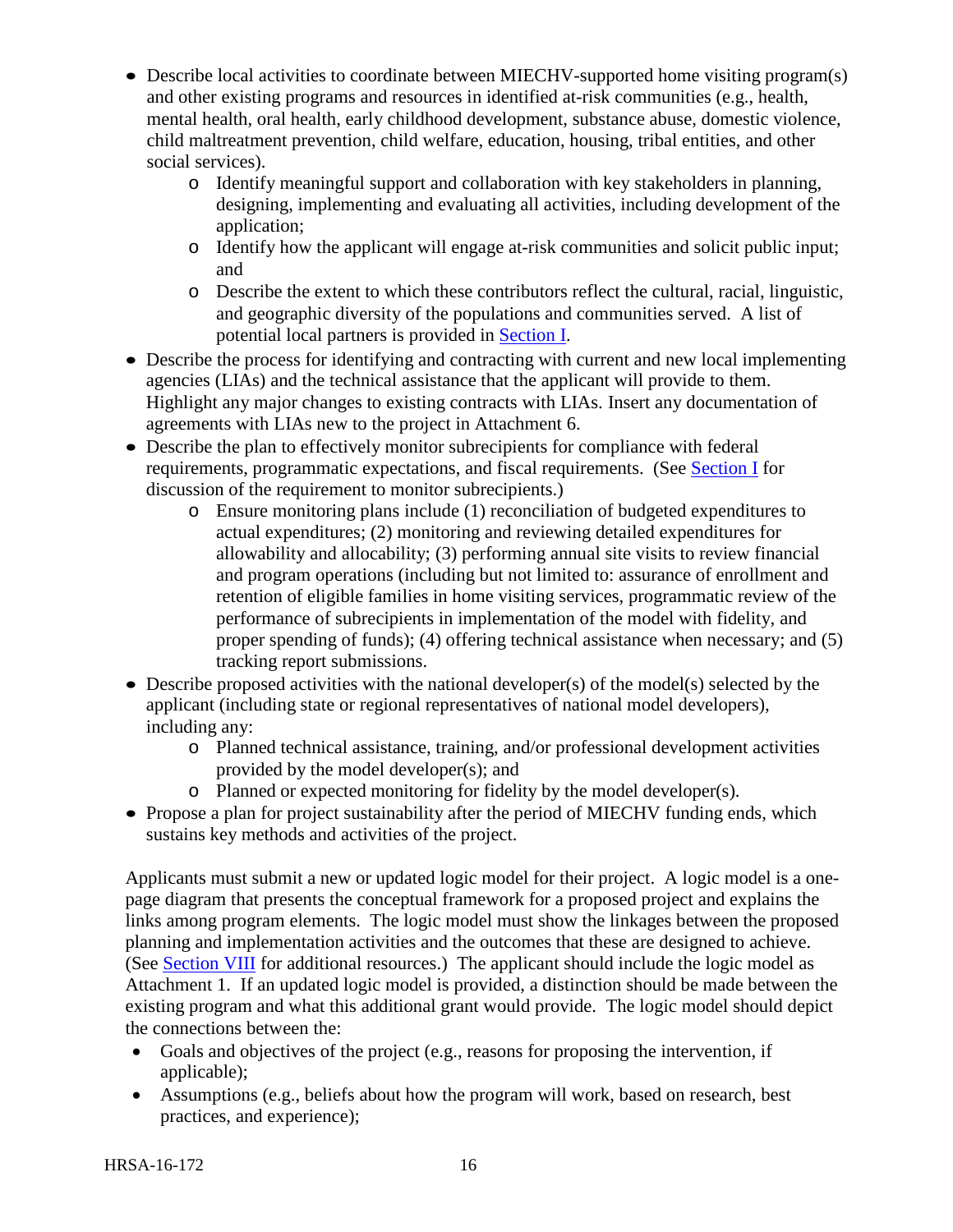- Inputs (e.g., organizational profile, collaborative partners, key staff, budget, other resources);
- Target population (e.g., the enrollees to be served);
- Activities (e.g., approach, key intervention, if applicable);
- Outputs (i.e., the direct products or deliverables of project activities); and
- Outcomes (i.e., the results of a program, typically describing a change in people or systems).
- *WORK PLAN*

In this section:

- Provide a work plan timeline that includes each activity listed under the Methodology narrative and identifies responsible staff and timeline for completion. The work plan timeline must extend across the project period (April 1, 2016, to September 30, 2018) and include start and completion dates for activities. The work plan timeline should be submitted as Attachment 2.
- Provide the total proposed caseload of family slots for each federal fiscal year within the project period (defined for the purposes of proposing a caseload as: final six months of FY 2016 and the entire FY 2017 and FY 2018);

**Note: The caseload of family slots (associated with the maximum service capacity) is defined as the highest number of families (or households) that could potentially be enrolled at any given time if the program were operating with a full complement of hired and trained home visitors. Family slots are those enrollment slots served by a trained home visitor implementing services with fidelity to the model for whom at least 25% of his/her personnel costs (salary/wages including benefits) are paid for with MIECHV funding. All members of one family or household represent a single caseload slot. The count of slots should be distinguished from the cumulative number of enrolled families during the grant period. It is known that the caseload of family slots may vary by federal fiscal year pending variation in available funding in each fiscal year.**

- Provide the budgeted estimated expenditures to support direct services (see definition of costs in [Section IV\)](#page-33-1), list the funding sources including MIECHV that will support these costs, and identify the percentage of the estimated direct services costs expected to be covered by each of the listed funding sources. The applicant may use a table format to present this information.
- Provide the current number of families enrolled.
- Identify each of the local implementing agencies that the applicant plans to contract with to provide voluntary home visiting services with FY 2016 MIECHV funds. For *each* identified local implementing agency (LIA), provide in *table format* the following:
	- o Column 1: The name of the LIA;
	- o Column 2: Identified at-risk community(ies) to be served by the LIA;
	- o Column 3: County(ies) to be served by the LIA;
	- o Column 4: Evidence-based model(s) to be implemented by the LIA (See [Section VIII](#page-41-2) for a list of evidence-based models eligible for implementation under MIECHV that meet the HHS criteria for evidence of effectiveness.);
	- o Column 5: Promising approach(es) to be implemented by the LIA (if any);
	- o Column 6: Proposed contracted MIECHV caseload of family slots to be served by model (evidence-based and promising approach) for final six months of FY 2016;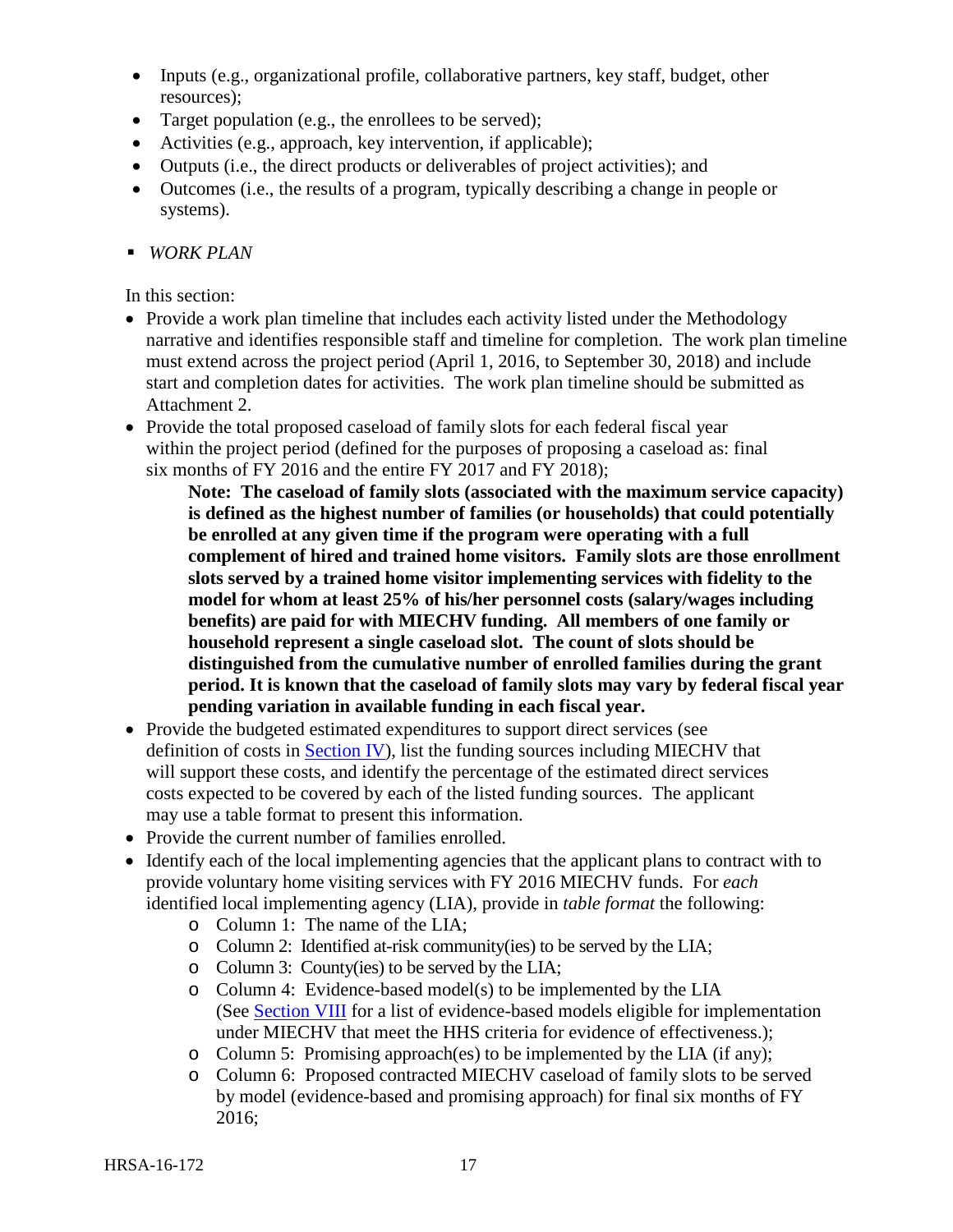- o Column 7: Proposed contracted MIECHV caseload of family slots to be served by model (evidence-based and promising approach) for FY 2017;
- o Column 8: Proposed contracted MIECHV caseload of family slots to be served by model (evidence-based and promising approach) for FY 2018; **(Note: Adding the numbers of all contracted or proposed MIECHV slots across LIAs by fiscal year should total the applicant's proposed MIECHV caseload of slots by fiscal year)**;
- o Column 9: The contracted MIECHV caseload of family slots served by model (evidence-based and promising approach) in FY 2015 (if any);
- o Column 10: The cumulative number of families served in FY 2015 (if any); and
- o Column 11: The estimated cost per family slot.

**A reminder: Family slots are those enrollment slots served by a trained home visitor implementing services with fidelity to the model for whom at least 25% of his/her personnel costs (salary/wages including benefits) are paid for with MIECHV funding.**

- Briefly explain how the "cost per family slot" was calculated in the table and identify the major factors (i.e. geography, risk level of families to be served, model(s) selected) that may increase the cost per family slot in the state or territory.
- If the applicant anticipates a reduction in services from the level currently provided based on available funding within the FY 2016 period of availability, describe how the applicant will reduce services while minimizing disruption to currently served families. For example, describe strategies to support natural attrition of families and referral of currently served families to other local high-quality early childhood programs to achieve service reduction.
- If the applicant anticipates a reduction in services from the level *proposed* in the FY 2015 grant application but *not yet implemented* (based on available funding within the FY 2016 period of availability), describe the change in plans from the FY 2015 grant application.
- *RESOLUTION OF CHALLENGES*

In this section:

- Discuss challenges that are likely to be encountered in designing and implementing the activities described in the Work Plan, and approaches that will be used to resolve such challenges.
- Discuss technical assistance that may be requested from HRSA-supported technical assistance providers, the national model developer(s) of the model(s) selected by the applicant, and/or another technical assistance provider to support resolution of the named challenges.
- *PERFORMANCE, TECHNICAL SUPPORT CAPACITY, AND EVALUATION*

# Performance Management

In this section:

- Provide an update to the data collection activities used to support annual and anticipated quarterly performance reporting pending OMB approval. (See [Section VI](#page-37-3) for detail regarding annual and anticipated quarterly performance reporting.)
- Describe the successes and challenges encountered during implementation of the data collection plan. Include discussion regarding the frequency and quality of data received from LIAs or other state or territory systems used to procure performance data. Describe steps taken to overcome challenges.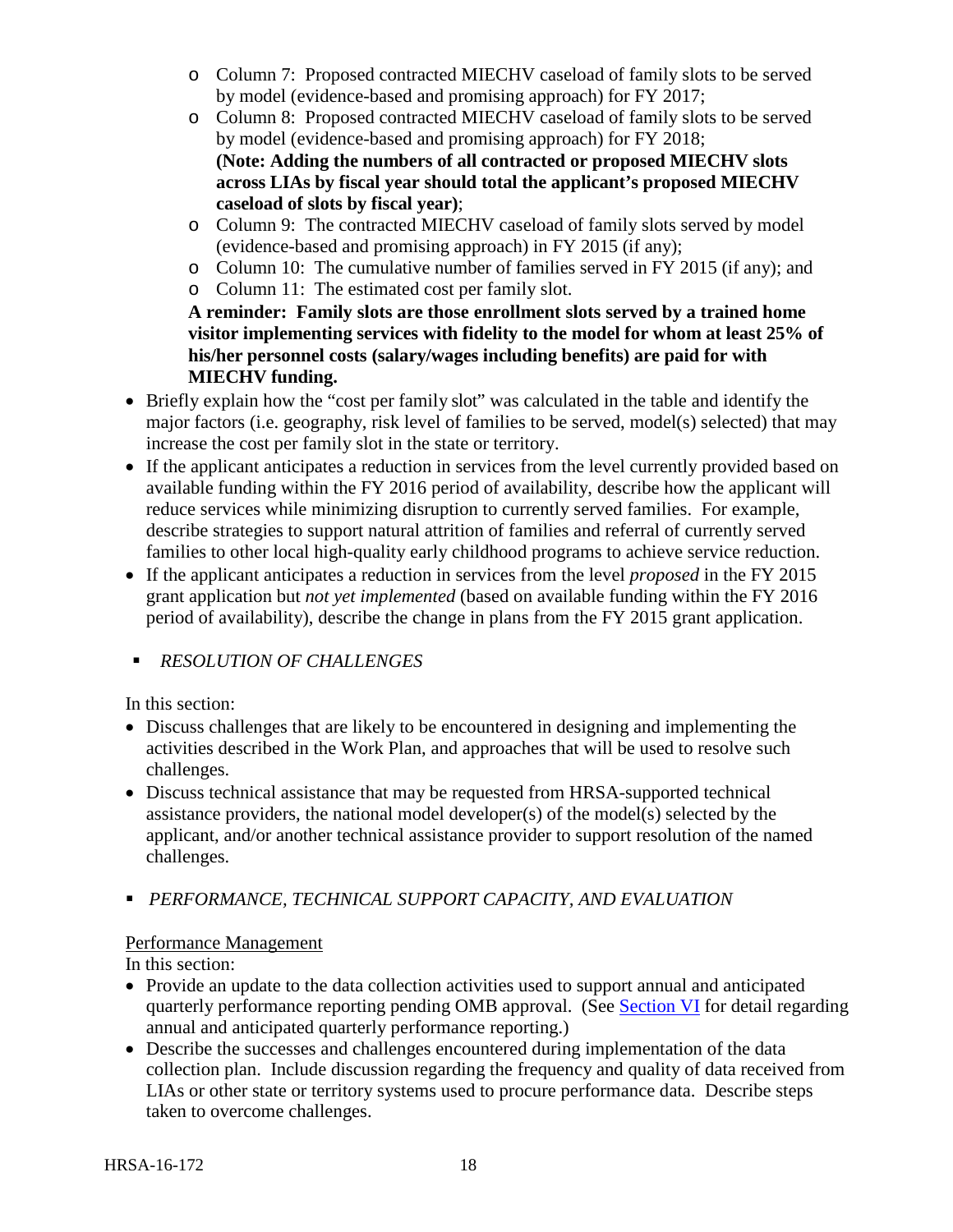Note: Applicants should *not* propose updates or changes to their currently approved Benchmark Performance Measurement Plans. (See [Appendix](#page-48-0) B for guidance.)

#### Continuous Quality Improvement Plan

In this section:

- Describe major continuous quality improvement (COI) goals and activities implemented at both the applicant and LIA levels. If applicable, include involvement with the Home Visiting Collaborative Improvement and Innovation Network (HV CoIIN).
- Discuss technical assistance that may be requested from MIECHV-supported technical assistance providers, the national model developer(s) of the model(s) selected by the applicant, and/or another technical assistance provider to support continuous quality improvement and reflective practice activities.
- Describe the applicant's major approach to continuous learning and improvement, including how they will modify their approache(es) as they learn and gather data and feedback throughout the year.
- Describe how CQI efforts should be focused on previously identified gaps and local priorities as well as federal and legislatively specified priorities.
- Provide assurance that the applicant will provide a new or updated CQI plan to HRSA within 90 days of the Notice of Award date of issuance. This plan must describe CQI practices for the home visiting program at the applicant and LIA levels, as well as describe how CQI activities will support the principles of reflective practice. (See [Appendix](#page-48-0) B for guidance.)

#### Grantee-Led Evaluation

*Promising Approaches*: Applicants that propose to implement a home visiting model that qualifies as a promising approach are *required* to conduct a well-designed and rigorous evaluation of that approach. The purpose of the evaluation of a promising approach is to contribute to the evidence that may help support meeting HHS's criteria for evidence of effectiveness. Such an evaluation must include an appropriate evaluation design for an assessment of impact and meet expectations of rigor outlined in [Appendix A.](#page-44-0)

*Evaluation of Other Recipient Activities*: Applicants that do not propose to implement a home visiting model that qualifies as a promising approach are *not required* to conduct an evaluation of their home visiting program. However, HRSA encourages applicants to conduct and/or continue evaluations. Applicants that propose to conduct an evaluation must ensure that the evaluation answers an important question(s) of interest to the applicant, includes an appropriate evaluation design that meets the expectations of rigor outlined in [Appendix A](#page-44-0) and demonstrates capability in implementing that design.

In this section, applicants that propose to conduct and/or continue an evaluation, including an evaluation of a promising approach, must:

- Describe an evaluation plan that will: (1) include an appropriate evaluation design for the assessment of impact (promising approach) or question(s) of interest (all other applicants), and (2) meet expectations of rigor of implementation as outlined in [Appendix A.](#page-44-0)
- Discuss how the evaluation will be conducted.
- Articulate proposed evaluation methods, measurement, data collection, sample, sampling strategy (if appropriate), timeline, Institutional Review Board (IRB) review, and analysis.
- Identify an evaluator and describe the cost of the evaluation and the source of funds. (See [Appendix A](#page-44-0) for guidance about grantee-led evaluation.)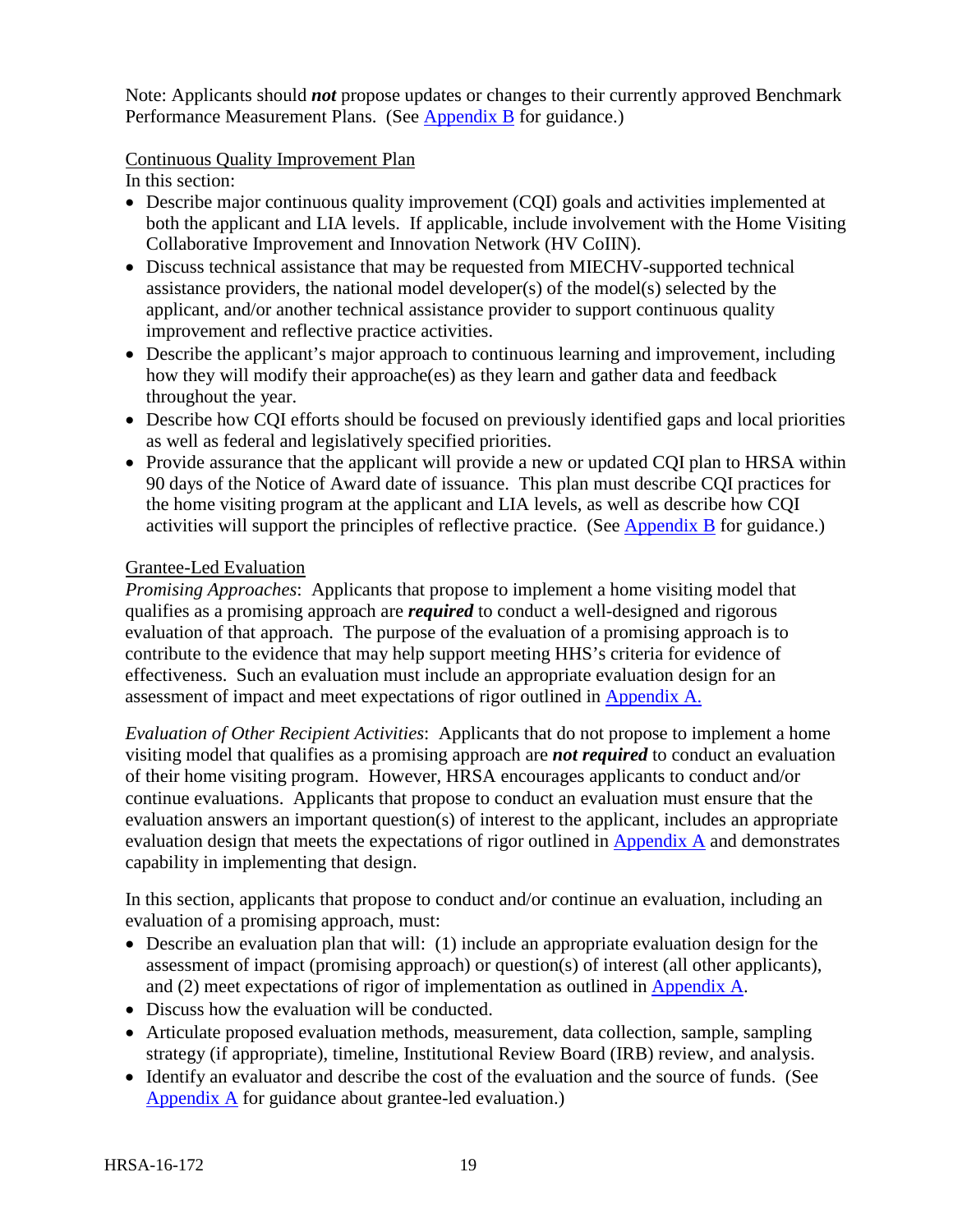- Describe the current experience, skills, and knowledge of evaluator staff, including materials published and previous work of a similar nature.
- Demonstrate evidence of organizational experience and capability to coordinate and support the planning and implementation of rigorous evaluation activities to meet the objectives of the evaluation plan described.
- Provide updates on the applicant's current evaluation of any implemented promising approach, if applicable.
- Provide a list of any completed evaluation reports supported by previous MIECHV funding.
- *ORGANIZATIONAL INFORMATION*

In this section:

- Provide information on the applicant organization's current mission and structure, and the scope of the organization's current activities related to home visiting and early childhood systems.
- Describe how the organization's mission, structure and current activities contribute to the organization's ability to implement program requirements and meet program expectations.
- Provide the applicant's staffing plan, including qualifications of key staff, to ensure success in meeting programmatic and fiscal requirements of the MIECHV program, specifically describing the applicant's capacity to provide strong oversight and guidance to contractors (insert as Attachment 4).
- Provide an applicant project organizational chart with position titles, names and vacancies noted, contractors, and other significant collaborators (insert as Attachment 5).
- Describe how the applicant will plan for and address recruitment and retention of qualified staff including:
	- o Recruitment of staff with necessary qualifications to meet national model developer requirements for fidelity to the selected home visiting model(s);
	- o Review of available data to determine the professional development and training needs of staff;
	- o Professional development and training of staff, including professional development and training provided by LIAs and national model developer(s) and consultation by professionals in the field; and
	- o Steps taken to ensure high-quality supervision, including reflective supervision.
- Provide information on the applicant's resources and capabilities to support provision of culturally and linguistically competent and health-literate services.
- Describe the organizational capacity of any partnering agencies or organizations involved in the implementation of the project.
- Describe the availability of resources and the state/territory's demonstrated commitment to home visiting to continue the proposed project after the grant period ends.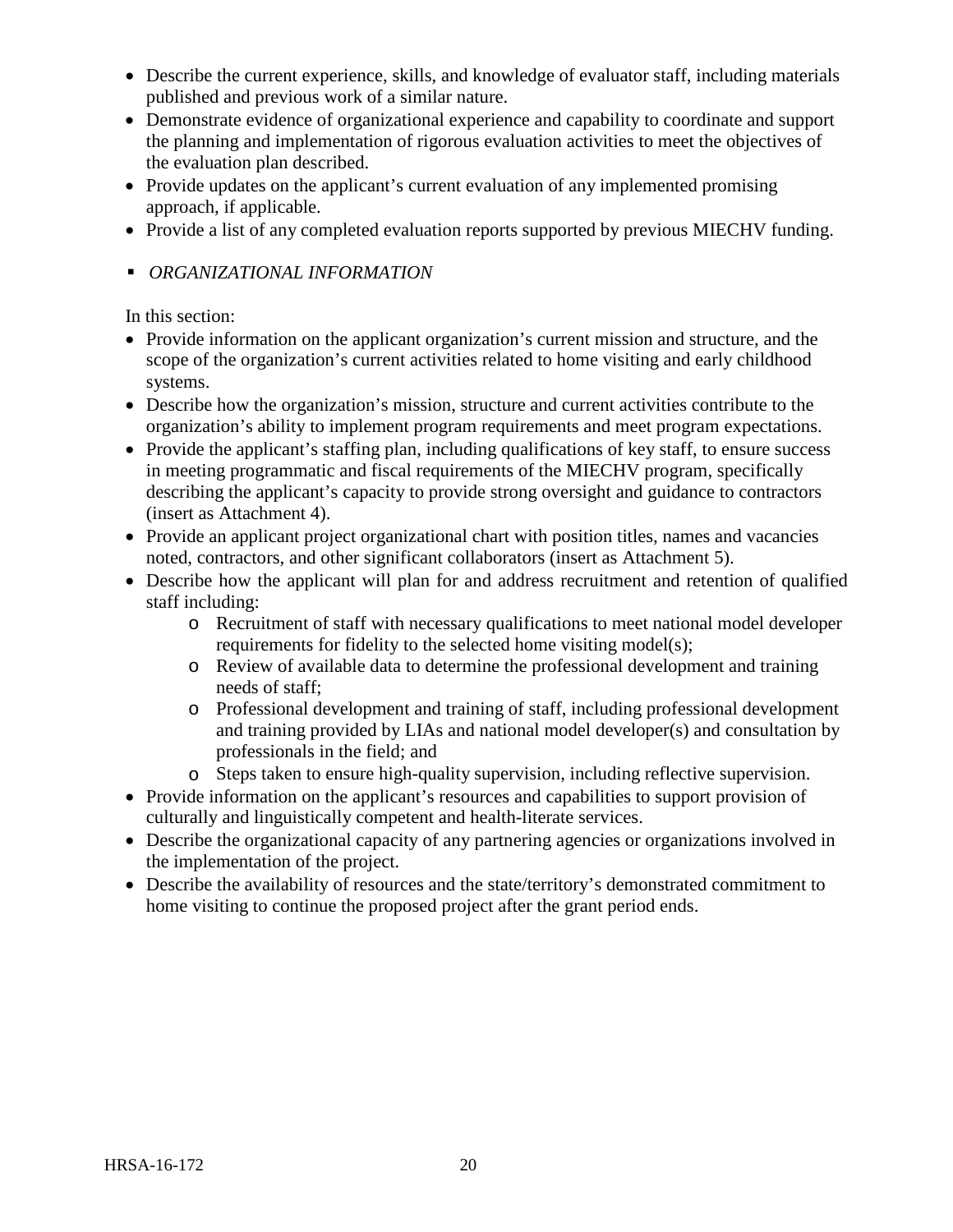# *PAST PERFORMANCE AND ADMINISTRATION OF HOME VISITING PROGRAM*

Applicants must highlight past performance with previous MIECHV grants including deobligation of funds, fiscal and programmatic corrective action, and inability to meet projected family enrollment targets. If challenges existed with any of these areas, applicants must highlight the plans to mitigate these challenges and describe improvement plans underway.

- If the applicant has not met previously projected family enrollment and retention goals in FY 2014 and FY 2015 MIECHV competitive and formula grants, describe the barriers that existed and how those barriers have been or will be addressed.
- Recipients on a programmatic corrective action plan and drawdown restrictions in FY 2014 and FY 2015 should describe actions taken to address the plan or lift the restrictions.
- Recipients with more than 25% de-obligation of funds in FY 2012 should describe actions to avoid de-obligations of currently active (FY 2014 and FY 2015) and FY 2016 MIECHV grants within the period of availability.
- Also, note:
	- o Current unexpended balances of FY 2013 MIECHV formula and competitive grants;
	- o The amount of estimated unobligated balance of MIECHV formula funds awarded in FY 2014 (funds will no longer be available for use after September 30, 2016) and plans to fully expend; and
	- o The amount of estimated unobligated balance of MIECHV formula funds awarded in FY 2015 (funds will no longer be available for use after September 30, 2017) and plans to fully expend.
- Recipients mandated to implement an Improvement Plan as a result of not demonstrating overall improvement in at least four of six benchmark areas in third-year performance data should provide an update on progress toward implementation of the Improvement Plan.

# <span id="page-25-0"></span>*iii. Budget*

See Section 4.1.iv of HRSA's *SF-424 [Application Guide.](http://www.hrsa.gov/grants/apply/applicationguide/sf424guide.pdf)* Please note: the directions offered in the SF-424 Application Guide differ from those offered by Grants.gov. Please follow the instructions included in the SF-424 Application Guide and the additional budget instructions provided below.

#### **Applicants must not submit an application with a budget request exceeding the state/territory's specified total grant award ceiling communicated via HRSA Electronic Handbooks to each eligible applicant.**

**Reminder:** The Total Project or Program Costs are the total allowable costs (inclusive of direct **and** indirect costs) incurred by the recipient to carry out a HRSA-supported project or activity.

Cost sharing/matching is not required for this program.

In addition, the MIECHV program requires the following:

Complete Application Form SF-424A Budget Information – Non-Construction Programs provided with the application package. **The project/budget period is two years and six months**. Please provide a line item budget using the budget categories in the SF-424A for a project and budget period of April 1, 2016 through September 30, 2018. **In Section A of the SF-424A budget form, you will use only row 1, column e** to provide the budget amount you will request for FY 2016 (see communication via HRSA Electronic Handbooks for the total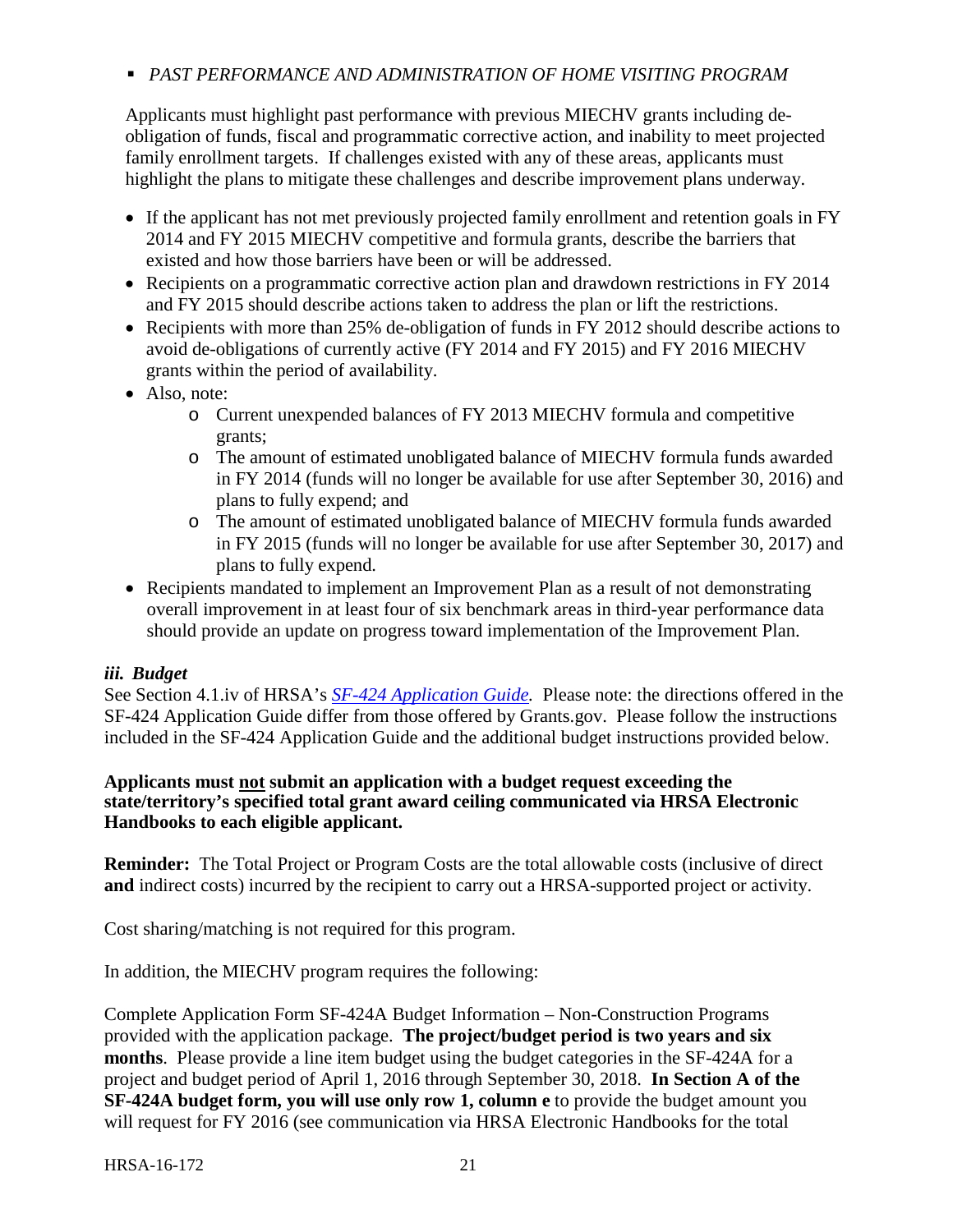amount you may request). Please enter the amounts in the "New or Revised Budget" column, not the estimated unobligated funds column. **In Section B of the SF-424A budget form, you will use only column (1)** to provide object class category breakdown for the entire period of availability of FY 2016 funds.

The recipient accounting systems must be capable of separating the MIECHV awards within a single grant by period of availability (i.e., must have a chart of accounts to prevent grant expenditures from being co-mingled with other grant periods of availability). Salaries and other expenditures charged to the grant must be for services that occurred during the grant's period of availability.

Costs charged to the award must be reasonable, allowable and allocable under this program. Documentation must be maintained to support all grant expenditures. Personnel charges must be based on actual, not budgeted labor. Promotional gifts and other expenditures which do not support the home visiting initiative are unallowable. All documentation must be maintained by the recipient and the subrecipients in accordance with the federal record retention policy which states documentation must be maintained for a minimum of three years after the submission of the final (accepted) Federal Financial Report (FFR).

The program is not subject to the General Provisions in Division G of the Consolidated and Further Continuing Appropriations Act, 2015 (P.L. 113-235), as it does not use funds appropriated by this law.

<span id="page-26-0"></span>*iv. Budget Justification Narrative*

See Section 4.1.v. of HRSA's *SF-424 [Application Guide.](http://www.hrsa.gov/grants/apply/applicationguide/sf424guide.pdf)*

#### **Applicants must not submit an application with a budget request exceeding the state/territory's specified total grant award ceiling communicated via HRSA Electronic Handbooks to each eligible applicant.**

In addition, the MIECHV program requires the following:

Provide a narrative that explains the amounts requested for each line in the budget. The budget justification should specifically describe how each item will support the achievement of proposed objectives. You must submit a budget justification for the entire period of availability from April 1, 2016, until September 30, 2018 (two years and six months). Line item information must be provided to explain the costs entered in the SF-424A. Be very careful about showing how each item in the "other" category is justified. The budget justification MUST be concise. Do NOT use the justification to expand the project narrative.

# **Period of Availability**

Funds awarded to a recipient for a federal fiscal year under this FOA shall remain available for expenditure by the recipient through the end of the second succeeding federal fiscal year after award. **Applicants must provide a budget that describes the expenditure of grant funds at all points during the period of availability. Applicants are not required to maintain the same rate of expenditure or the same level of home visiting services throughout the full period of availability but must demonstrate that home visiting services will be made available throughout the project period (the full period of availability).** Reminder: FY 2016 grant funds that have not been obligated for expenditure by the recipient during the period of availability for use by the recipient will be de-obligated.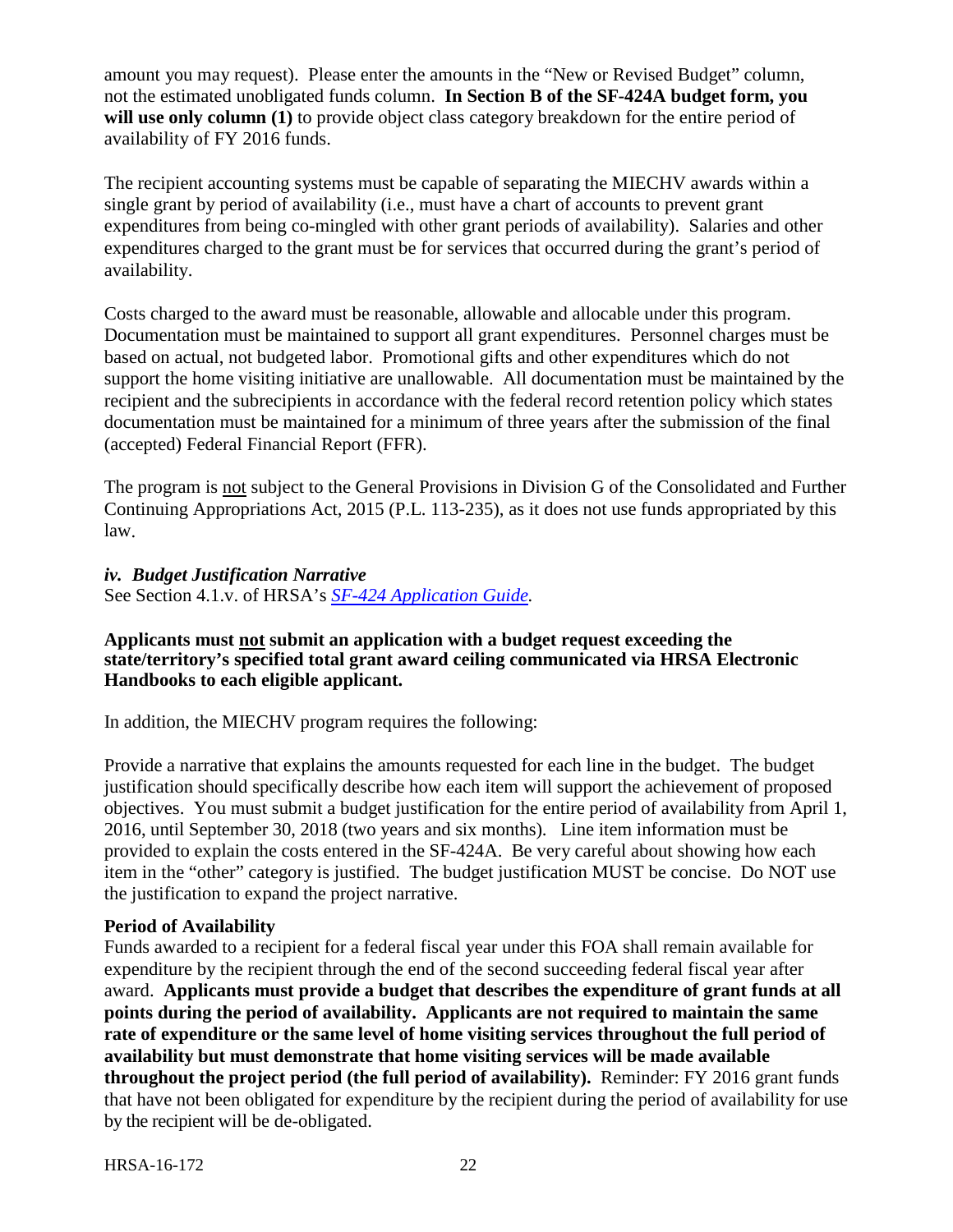**Note: Prior to completing the Budget and Budget Justification Narrative, see [Section IV](#page-33-1) for funding restrictions on expenditures of the grant award, including:**

- **Limit of Funds to Support Direct Medical, Dental, Mental Health, or Legal Services;**
- **Statutory Limitation ("Cap") on Use of Funds for Administrative Expenditures;**
- **Limitation on Use of Funds for Recipient-Level Infrastructure Expenditures; and**
- **Limit of Funds for Conducting and Evaluating a Promising Approach.**

Include the following in the Budget Justification Narrative:

*Personnel Costs:* Personnel costs should be explained by listing each staff member who will (1) be supported from funds and (2) in-kind contributions. If personnel costs are supported by in-kind contributions, please indicate the source of funds. Please include the full name of each staff member (or indicate a vacancy), position title, percentage of full-time equivalency, and annual salary. Personnel includes, at a minimum, the program director responsible for the oversight and day-to-day management of the proposed program, staff responsible for quality improvement activities (including but not limited to providing continuous quality improvement support to LIAs), staff responsible for monitoring programmatic activities and use of funds, and staff responsible for data collection, quality and reporting. This list must include the Project Director on the Notice of Award. **Note:** Final personnel charges must be based on actual, not budgeted labor. **Also note:** While this personnel costs listing may include all home visitors that will be funded in some part by the FY 2016 MIECHV grant, the caseload of MIECHV family slots are only those enrollment slots served by a trained home visitor implementing services with fidelity to the model for whom at least 25% of his/her personnel costs (salary/wages including benefits) are paid for with MIECHV funding. Similarly, all data regarding enrollees should include only those enrollees served by a trained home visitor implementing services with fidelity to the model for whom at least 25% of his/her personnel costs (salary/wages including benefits) are paid for with MIECHV funding.

*Travel:* The budget should reflect the travel expenses associated with participating in meetings that address home visiting efforts and other proposed trainings or workshops. All applicants must budget for one national meeting per year in the Washington, DC area for up to five people for five days. Additionally, applicants must budget for one regional meeting per year for up to five people for five days. **Meeting attendance is a grant requirement.**

*Supplies:* Educational supplies may include pamphlets and educational videotapes—as well as model-specific supplies such as crib kits to promote safe sleep, tools to promote parent/child interaction, etc. that are essential in ensuring model fidelity. Clear justification for the purchase of basic medical supplies must be included. As a reminder: MIECHV programs authorized by § 511 of the Social Security Act do not support the delivery or costs of direct medical, dental, or mental health services or legal services except for some limited services provided (typically by the home visitor) to the extent required in fidelity to an evidence-based model that meets the HHS criteria for evidence of effectiveness. (See [Section VIII](#page-41-2) for a list of evidence-based models eligible for implementation under MIECHV that meet the HHS criteria for evidence of effectiveness; see also [Section IV](#page-33-1) for more information about this guidance.)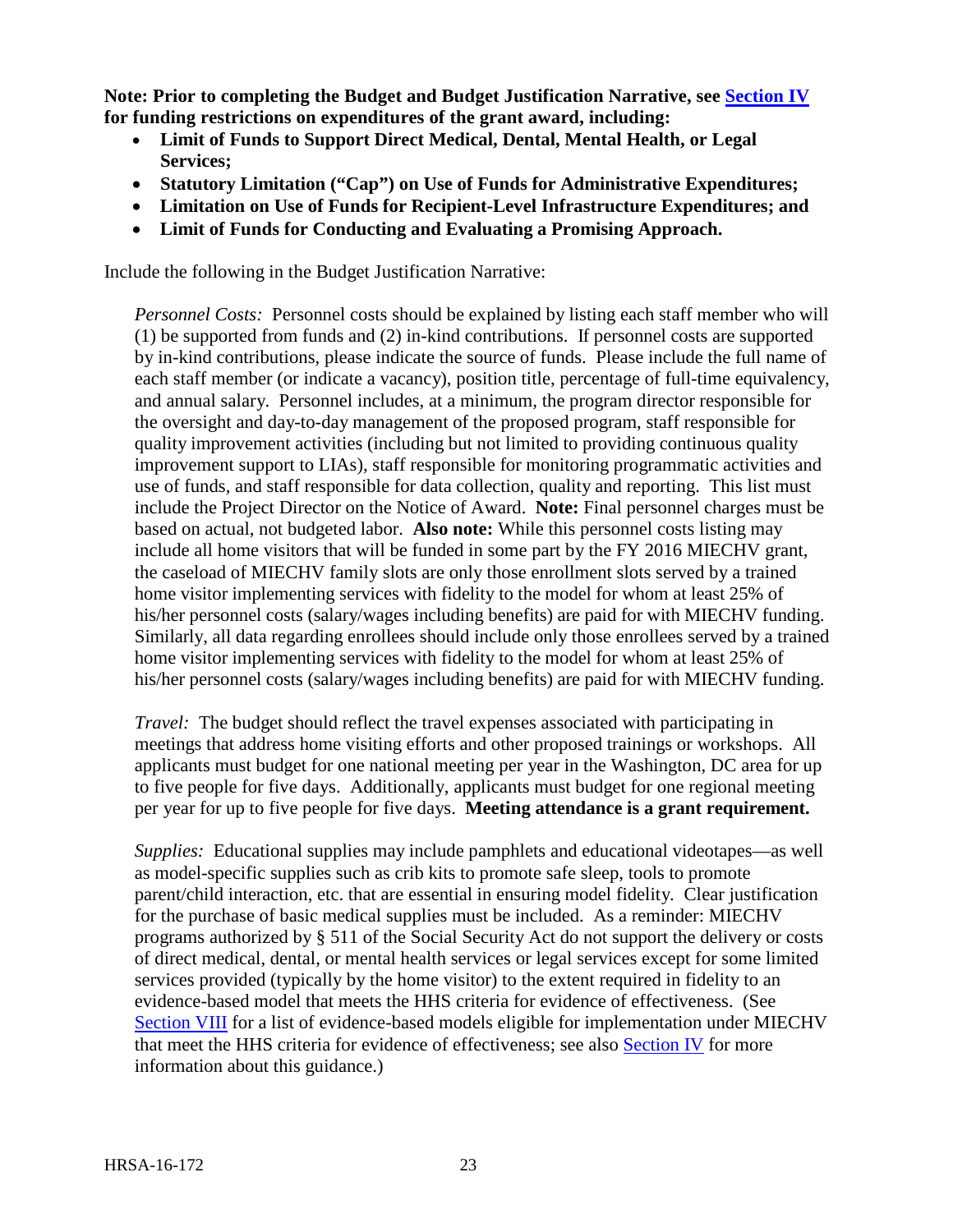*Contractual:* Applicants must ensure that their organization or institution has in place and follows an established and adequate procurement system with fully developed written procedures for awarding and monitoring all contracts. Applicants must provide a clear explanation as to the purpose of each contract, how the costs were estimated, and the specific contract deliverables. Reminder: recipients must notify potential subrecipients (for example, local implementing agencies) that entities receiving subawards must be registered in SAM and provide the recipient with their DUNS number. "Subaward" means a legal instrument to provide support for the performance of any portion of the substantive project or program for which you received this award and that you as the recipient award to an eligible subrecipient. A subaward may be provided through any legal agreement, including a contract. Note: *contracting* and *subcontracting[17](#page-28-0)* are allowable under this program; however, *subgranting[18](#page-28-1)* is *not* allowable under this program. Recipients must have a written plan in place for subrecipient monitoring and must actively monitor subrecipients.

Timely Federal Funding Accountability and Transparency Act (FFATA) reporting is required by the federal grant recipient to the FFATA Sub-award Reporting System. Recipients must have policies and procedures in place to ensure compliance with FFATA. For more FFATA information, please see Section 6.d. Transparency Act Reporting Requirements of HRSA's *SF-424 [Application Guide.](http://www.hrsa.gov/grants/apply/applicationguide/sf424guide.pdf)*

Consultants can also be listed in this section. For each consultant, specify the scope of work for the consultant, the hourly rate, and the number of hours of expected effort.

*Other:* The cost of purchasing technical assistance from public or private entities, if the state determines that such assistance is required in developing, implementing, evaluating and administering home visiting programs, is allowable but must be clearly justified.

*Proportions of Budgeted Expenditures*: Applicants must describe recipient-level infrastructure costs to enable recipients to deliver home visiting services, including but not limited to administrative costs, and provide the estimated percentage (at no more than 25%) of the FY 2016 MIECHV grant awards that they plan to use to support those activities. (See [Section IV](#page-33-1) for guidance about these expenditures.) To obtain HRSA approval for spending more than 25% of the award amount on recipient-level infrastructure expenditures to enable entities to deliver services, a recipient must provide written justification for this request, to include, for example, a high negotiated indirect cost rate or if the recipient and the LIA are the same entity. This justification should be included within the budget justification.

<span id="page-28-0"></span><sup>&</sup>lt;sup>17</sup> Contracting or subcontracting is a process whereby a grantee enters into a written agreement (the contract) with a third party for the conduct of prescribed activities or functions under a grant. Such an agreement may involve project activities or general support services. In all instances, these agreements involve the acquisition of services or products which are designed to assist the grantee in carrying out the approved grant project.

<span id="page-28-1"></span><sup>&</sup>lt;sup>18</sup> Subgranting is a process whereby a grantee transfers money, property, services or anything of value to an organization or individual, whether by grant, contract or other mechanism, for the purpose of providing general financial assistance to that third party. Such a purpose is in contrast with that of the contracting process which involves the acquisition of services or products from a third party.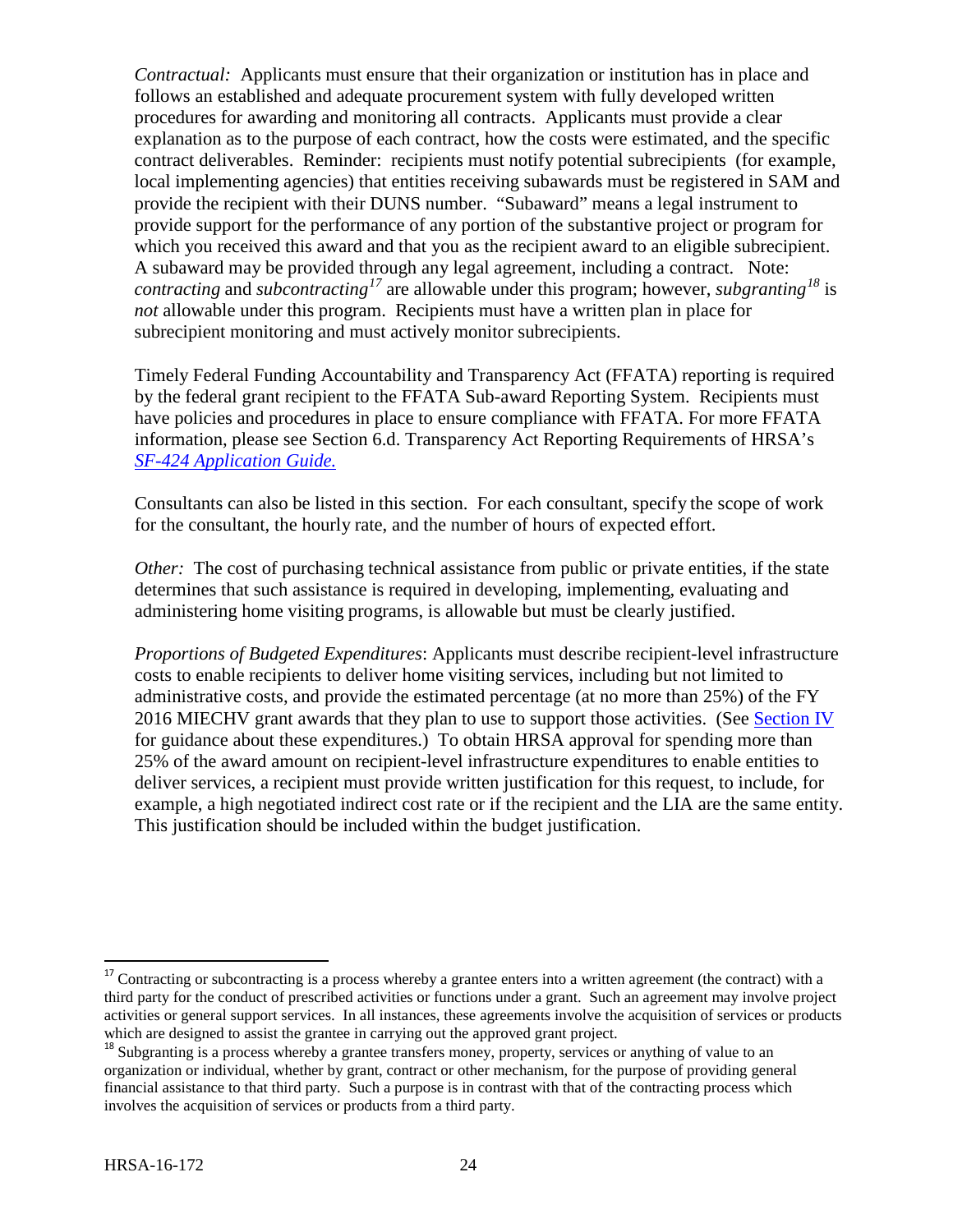# *Period of Availability Spreadsheet*

Applicants are also asked to submit a spreadsheet that includes the proposed budget by line item (personnel, fringe, travel, supplies, contractual, other) for each individual fiscal year of the two year and six month project period/period of availability (April 1, 2016, to September 30, 2018), as well as additional columns that indicate the amount of money remaining from previous MIECHV grants (FY 2014 and FY 2015) by line item (personnel, fringe, travel, supplies, contractual, other) (insert as Attachment 8). These columns should indicate how remaining funding is proposed to be spent in FY 2016 and FY 2017.

| Column 1: | Year 1: April 1, 2016—September 30, 2016                               |
|-----------|------------------------------------------------------------------------|
| Column 2: | Remaining funding from FY 2014 to be spent April 1, 2016-September 30, |
|           | 2016                                                                   |
| Column 3: | Remaining funding from FY 2015 to be spent April 1, 2016-September 30, |
|           | 2016                                                                   |
| Column 4: | Year 2: October 1, 2016—September 30, 2017                             |
| Column 5: | Remaining funding from FY 2015 to be spent October 1, 2016—September   |
|           | 30, 2017                                                               |
| Column 6: | Year 3: October 1, 2017 – September 30, 2018                           |
|           |                                                                        |

#### <span id="page-29-0"></span>*v. Program-Specific Forms*

1) Performance Standards for MCHB-funded grants, including MIECHV

The Government Performance and Results Act (GPRA) of 1993 (Public Law 103-62) requires the establishment of measurable goals for federal programs that can be reported as part of the budgetary process, thus linking funding decisions with performance. Performance measures for MCHB-funded grant programs, including MIECHV, have been approved by the Office of Management and Budget and are primarily based on existing or administrative data that projects should easily be able to access or collect.

2) Performance Measures for the MIECHV formula grant program and Submission of Administrative Data

To prepare successful applicants of their reporting requirements, the listing of MCHB administrative forms and performance measures for this program can be found at: [https://perf](https://perf-data.hrsa.gov/mchb/DgisApp/FormAssignmentList/X10_1.HTML)[data.hrsa.gov/mchb/DgisApp/FormAssignmentList/X10\\_1.HTML.](https://perf-data.hrsa.gov/mchb/DgisApp/FormAssignmentList/X10_1.HTML)

NOTE: The performance measures and data collection information is for your PLANNING USE ONLY. These forms are not to be included as part of this application. Administrative information (DGIS Forms 1, 2, 4, 6, and Products and Publications) will be due to HRSA within 120 days of the Notice of Award date of issuance. Performance measures will be submitted annually in October (DGIS-HV Forms 1 and 2) and, pending OMB approval, quarterly 60 days after the end of each quarterly reporting period (DGIS-HV Form 4). Quarterly reporting periods are defined as follows:

- Q1 October 1-December 31 (Report due February 28)
- $Q2 January 1 March 31$  (Report due May 31)
- Q3 April 1-June 30 (Report due August 31)
- Q4 July 1-September 30 (Report due November 30)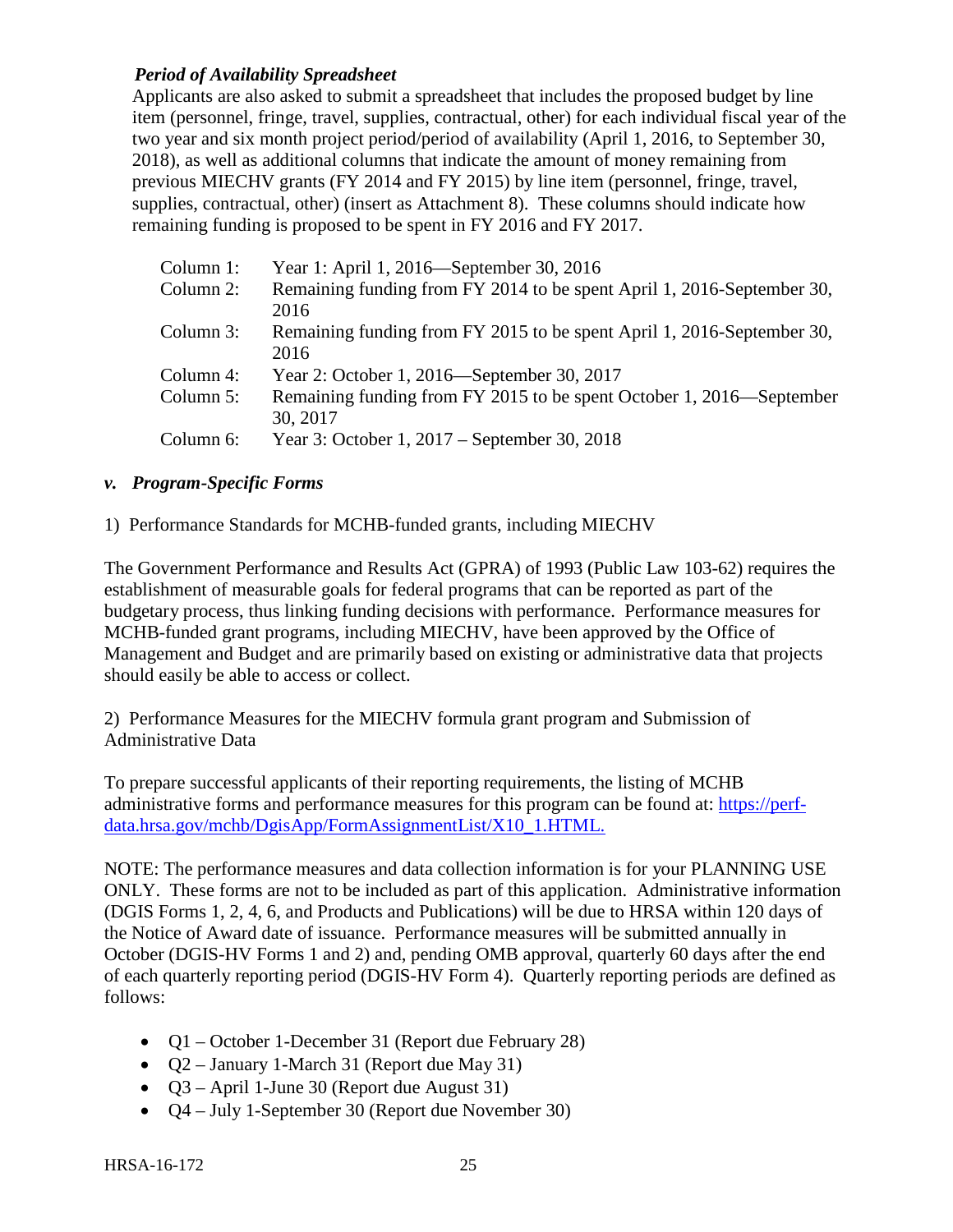#### <span id="page-30-0"></span>*vi. Attachments*

Please provide the following items to complete the content of the application. Unless otherwise noted, attachments count toward the application page limit (80 pages). Indirect cost rate agreements and proof of non-profit status (if applicable) will not count toward the page limit. **Each attachment must be clearly labeled**.

- *Attachment 1: Logic Model* (counts toward the application 80 page limit) Applicants must submit a new or updated logic model for designing and managing their project. A logic model is a one-page diagram that presents the conceptual framework for a proposed project and explains the links among program elements. (See [Section IV](#page-16-0) for more information and [Section VIII](#page-42-0) for resources.)
- *Attachment 2: Work Plan Timeline* (counts toward the application 80 page limit) Provide a work plan timeline that includes each activity listed under the Methodology narrative and identifies responsible staff and timeline for completion. The work plan timeline must extend across the project period (April 1, 2016, to September 30, 2018) and include start and completion dates for activities. Services must be ongoing for the full length of the project period.
- *Attachment 3: Maintenance of Effort Chart* (counts toward the application 80 page limit) See Section III for guidance regarding maintenance of effort. HRSA will enforce statutory MOE requirements through all available mechanisms.

Applicants must complete and submit the following chart:

| Baseline State FY Prior to Application                                                                                                                                                                                                                                               | <b>Current State FY of Application</b>                                                                                                                                                                                                                            |
|--------------------------------------------------------------------------------------------------------------------------------------------------------------------------------------------------------------------------------------------------------------------------------------|-------------------------------------------------------------------------------------------------------------------------------------------------------------------------------------------------------------------------------------------------------------------|
| (Actual)                                                                                                                                                                                                                                                                             | (Estimated)                                                                                                                                                                                                                                                       |
| Actual prior state FY non-federal (State)<br>General Funds) expended for evidence-<br><b>based</b> home visiting services and<br>initiatives, including in kind, proposed in<br>this application. If proposed activities are<br>not currently funded by the applicant,<br>enter \$0. | Estimated current State FY non-<br>federal (State General Funds)<br>designated for evidence-based home<br>visiting services and initiatives,<br>including in kind, proposed in this<br>application.                                                               |
| (Non-profit applicants must agree to take)<br>all steps reasonably available for this<br>purpose and must provide appropriate<br>documentation from the state supporting<br>its accomplishment of the maintenance of<br>effort/non-supplantation requirement.)                       | (Non-profit applicants must agree to<br>take all steps reasonably available for<br>this purpose and must provide<br>appropriate documentation from the<br>state supporting its accomplishment<br>of the maintenance of effort/non-<br>supplantation requirement.) |
| Amount:                                                                                                                                                                                                                                                                              | Amount: <b>\$</b>                                                                                                                                                                                                                                                 |

# **1) NON-FEDERAL EXPENDITURES**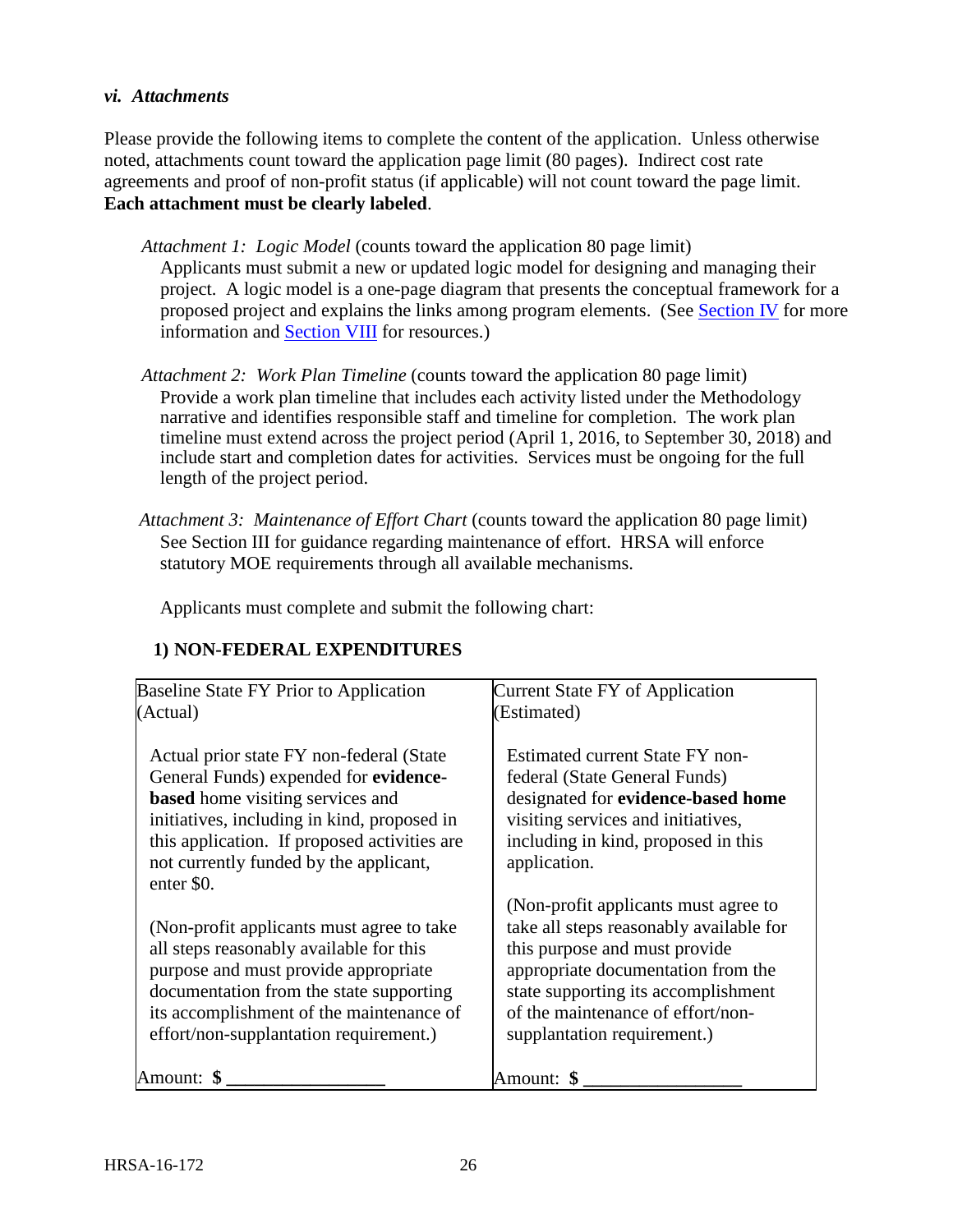#### **2) Provide a detailed list of current and projected non-federal revenues in order to demonstrate compliance with the requirement.**

- *Attachment 4: Applicant Staffing Plan* (counts toward the application 80 page limit) Provide the applicant's staffing plan, including qualifications of staff, to ensure success in meeting programmatic and fiscal requirements of the MIECHV program, specifically describing the applicant's capacity to provide strong oversight and guidance to contractors.
- *Attachment 5: Updated Organizational Chart* (counts toward the application 80 page limit) Provide a one-page figure that depicts the applicant project organizational chart with applicant position titles, names and vacancies noted, contractors, and other significant collaborators.

#### *Attachment 6: Documentation of NEW Proposed Contracts, if applicable* (counts toward the application 80 page limit)

Provide documents that demonstrate agreements between the applicant and any new contractors cited in the proposal. Documents that confirm actual or pending contractual agreements should clearly describe the roles of the contractors and any deliverables. Letters of agreement must be dated.

#### *Attachment 7: Model Developer Letter(s)* (counts toward the application 80 page limit)

Provide documentation of the national model developer(s) agreement with the applicant's plans to ensure fidelity to the model(s). Examples of documentation include: certification or accreditation by the model developer(s), a letter of agreement from the model developer, and/or documentation of the applicant's status with regard to any required certification or approval process required by the developer(s). The documentation should include verification that the model developer has agreed to the applicant's methodology as submitted, including any proposed enhancements to the model that do not alter core components of the model, support for participation in the national evaluation, and any other related HHS efforts to coordinate evaluation and programmatic technical assistance.

# *Attachment 8: Period of Availability Spreadsheet* (counts toward the application 80 page limit)

Provide a spreadsheet that includes the proposed budget by line item (personnel, fringe, travel, supplies, contractual, other) for each individual fiscal year of the two year and six month project period/period of availability (April 1, 2016, to September 30, 2018), as well as additional columns that indicate the amount of money remaining from previous MIECHV grants (FY 2014 and FY 2015) by line item (personnel, fringe, travel, supplies, contractual, other). These columns should indicate how remaining funding is proposed to be spent in FY 2016 and FY 2017.

| Column $1$ : | Year 1: April 1, 2016—September 30, 2016                  |
|--------------|-----------------------------------------------------------|
| Column 2:    | Remaining funding from FY 2014 to be spent April 1, 2016- |
|              | September 30, 2016                                        |
| Column 3:    | Remaining funding from FY 2015 to be spent April 1, 2016- |
|              | September 30, 2016                                        |
| Column 4:    | Year 2: October 1, 2016—September 30, 2017                |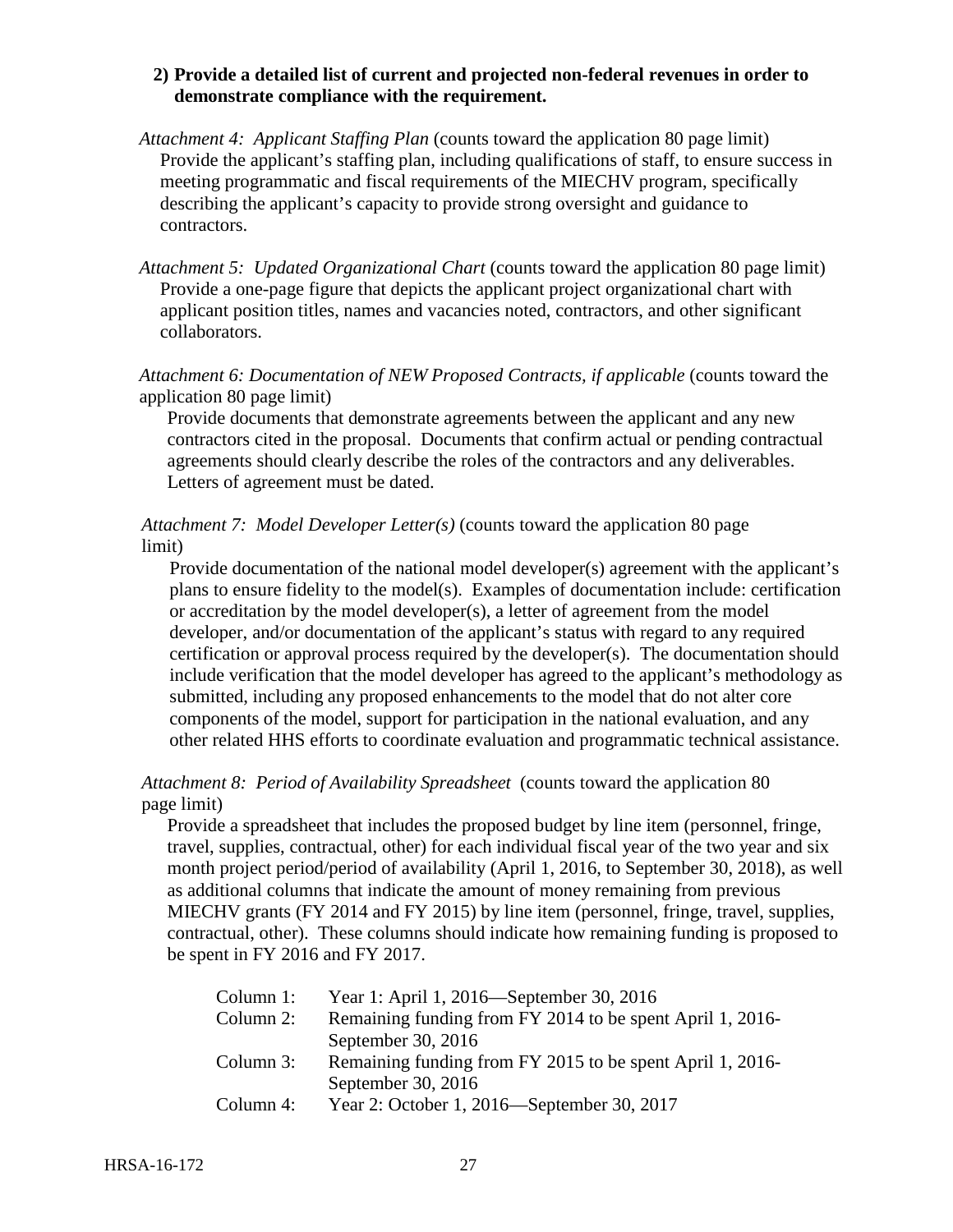Column 5: Remaining funding from FY 2015 to be spent October 1, 2016— September 30, 2017 Column 6: Year 3: October 1, 2017 – September 30, 2018

*Attachments 9 – 15: Other Relevant Documents* (count toward the application 80 page limit, with the exceptions as mentioned above)

Include here any other documents that are relevant to the application (including indirect cost rate agreements and proof of non-profit status, as applicable).

# <span id="page-32-0"></span>**3. Dun and Bradstreet Universal Numbering System (DUNS) Number and System for Award Management**

Applicant organizations must obtain a valid DUNS number and provide that number in their application. Each applicant must also register with the System for Award Management (SAM) and continue to maintain active SAM registration with current information at all times during which it has an active federal award or an application or plan under consideration by an agency (unless the applicant is an individual or federal agency that is exempted from those requirements under 2 CFR 25.110(b) or (c), or has an exception approved by the agency under 2 CFR 25.110(d))**.**

HRSA may not make an award to an applicant until the applicant has complied with all applicable DUNS and SAM requirements and, if an applicant has not fully complied with the requirements by the time HRSA is ready to make an award, HRSA may determine that the applicant is not qualified to receive an award and use that determination as the basis for making an award to another applicant.

If an applicant/recipient organization has already completed Grants.gov registration for HRSA or another federal agency, confirm that the registration is still active and that the Authorized Organization Representative (AOR) has been approved.

The Grants.gov registration process requires information in three separate systems:

- Dun and Bradstreet [\(http://fedgov.dnb.com/webform/pages/CCRSearch.jsp\)](http://fedgov.dnb.com/webform/pages/CCRSearch.jsp)
- System for Award Management (SAM) [\(https://www.sam.gov\)](https://www.sam.gov/)
- Grants.gov [\(http://www.grants.gov/\)](http://www.grants.gov/)

For further details, see Section 3.1 of HRSA's *SF-424 [Application Guide.](http://www.hrsa.gov/grants/apply/applicationguide/sf424guide.pdf)*

# **Applicants must allow ample time to complete registration with SAM or Grants.gov.**

# <span id="page-32-1"></span>**4. Submission Dates and Times**

# **Application Due Date**

The due date for applications under this FOA is *January 19, 2016 at 11:59 P.M. Eastern Time*. **Applicants must submit an application by the due date referenced here.**

See Section 8.2.5 – Summary of e-mails from Grants.gov of HRSA's *[SF-424 Application Guide](http://www.hrsa.gov/grants/apply/applicationguide/sf424guide.pdf)* for additional information.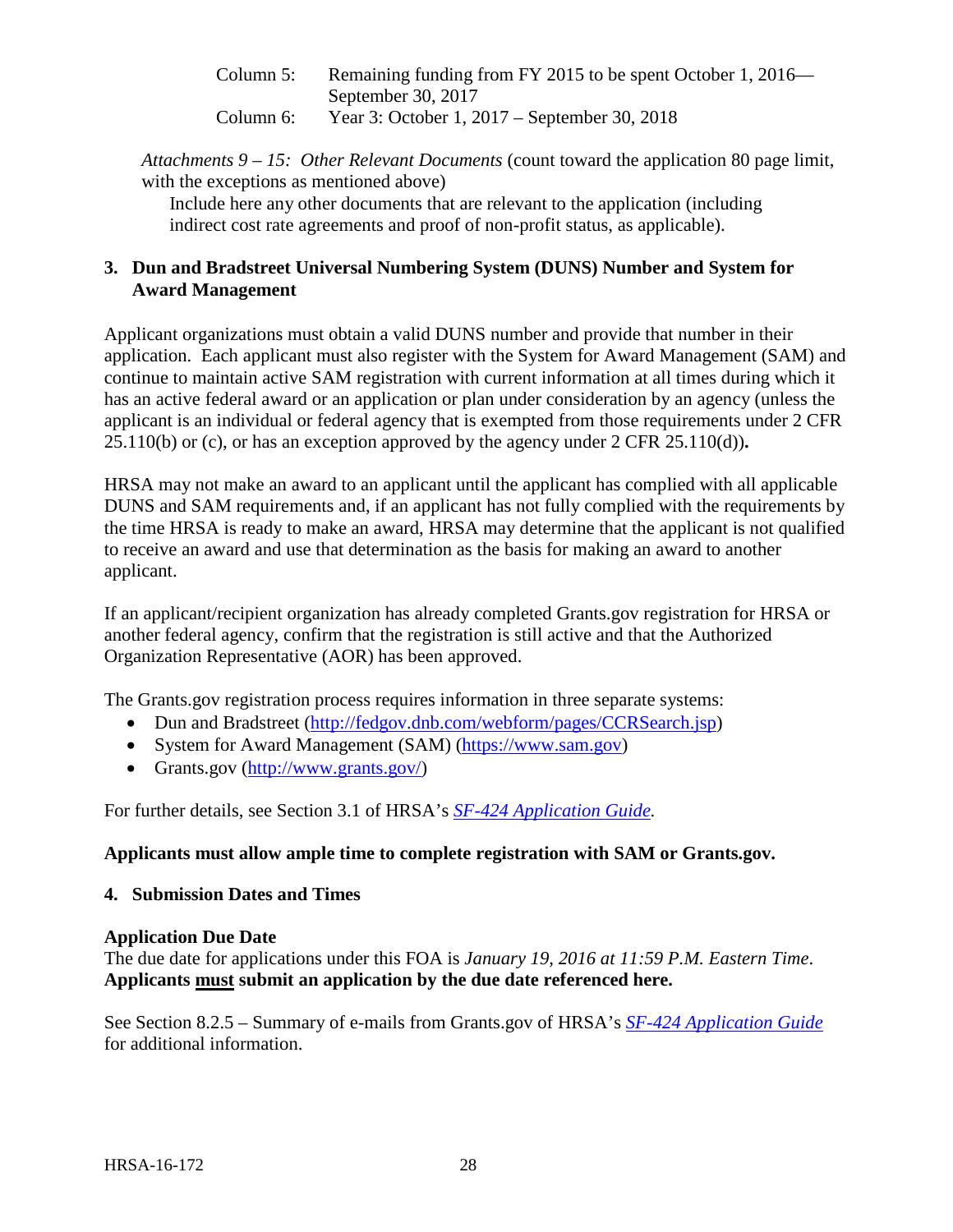#### <span id="page-33-0"></span>**5. Intergovernmental Review**

The Maternal, Infant, and Early Childhood Home Visiting Program is subject to the provisions of Executive Order 12372, as implemented by 45 CFR Part 100. For more information about Executive Order 12372, see the [HHS Grants Policy Statement.](http://www.hrsa.gov/grants/hhsgrantspolicy.pdf)

See Section 4.1 ii of HRSA's *SF-424 [Application Guide](http://www.hrsa.gov/grants/apply/applicationguide/sf424guide.pdf)* for additional information.

# <span id="page-33-1"></span>**6. Funding Restrictions**

**Applicants must not submit an application with a budget request exceeding the state/territory's specified total grant award ceiling communicated via HRSA Electronic Handbooks to each eligible applicant.** Awards to support projects will be contingent upon satisfactory progress in meeting the project's objectives, and a determination that continued funding would be in the best interest of the Federal Government.

The MIECHV program is a service delivery program. Funds made available to awardees under this announcement must be used by recipients to support the delivery of home visiting services under the MIECHV program. Grant funds may not be used except as provided for in the authorizing legislation and applicable implementing program policy issuances, including this funding opportunity announcement and the notice(s) of award, as well as other federal laws, regulations, and policies applicable to the use of federal grant awards.

In accordance with the above stated objectives of the MIECHV program, recipients must implement home visiting services that result in improvements in the coordination and referrals for other community resources and supports, and coordinate with comprehensive statewide early childhood systems to support the needs of families in the program. Recipients may coordinate with and refer to direct medical, dental, mental health or legal services and providers covered by other sources of funding, for which non-MIECHV sources of funding may provide reimbursement. The MIECHV program generally does not fund the delivery or costs of direct medical, dental, mental health, or legal services; however, some limited direct services may be provided (typically by the home visitor) to the extent required in fidelity to an evidence-based model approved for use under this FOA. (See [Section VIII](#page-41-2) for a list of evidence-based models eligible for implementation under MIECHV that meet the HHS criteria for evidence of effectiveness.)

The following describes other specific program limitations on use of MIECHV grant funds:

# **Statutory Limitation ("Cap") on Use of Funds for Administrative Expenditures**

Use of MIECHV grant funding is subject to limitations on administrative expenditures, as further described below, which track the restrictions of the Title V Maternal and Child Health Services Block grant program on such costs.<sup>[19](#page-33-2)</sup>

**No more than 10% of the award amount may be spent on administrative expenditures.**

<span id="page-33-2"></span><sup>&</sup>lt;sup>19</sup> Social Security Act, Title V, Section  $511(i)(2)(C)$ .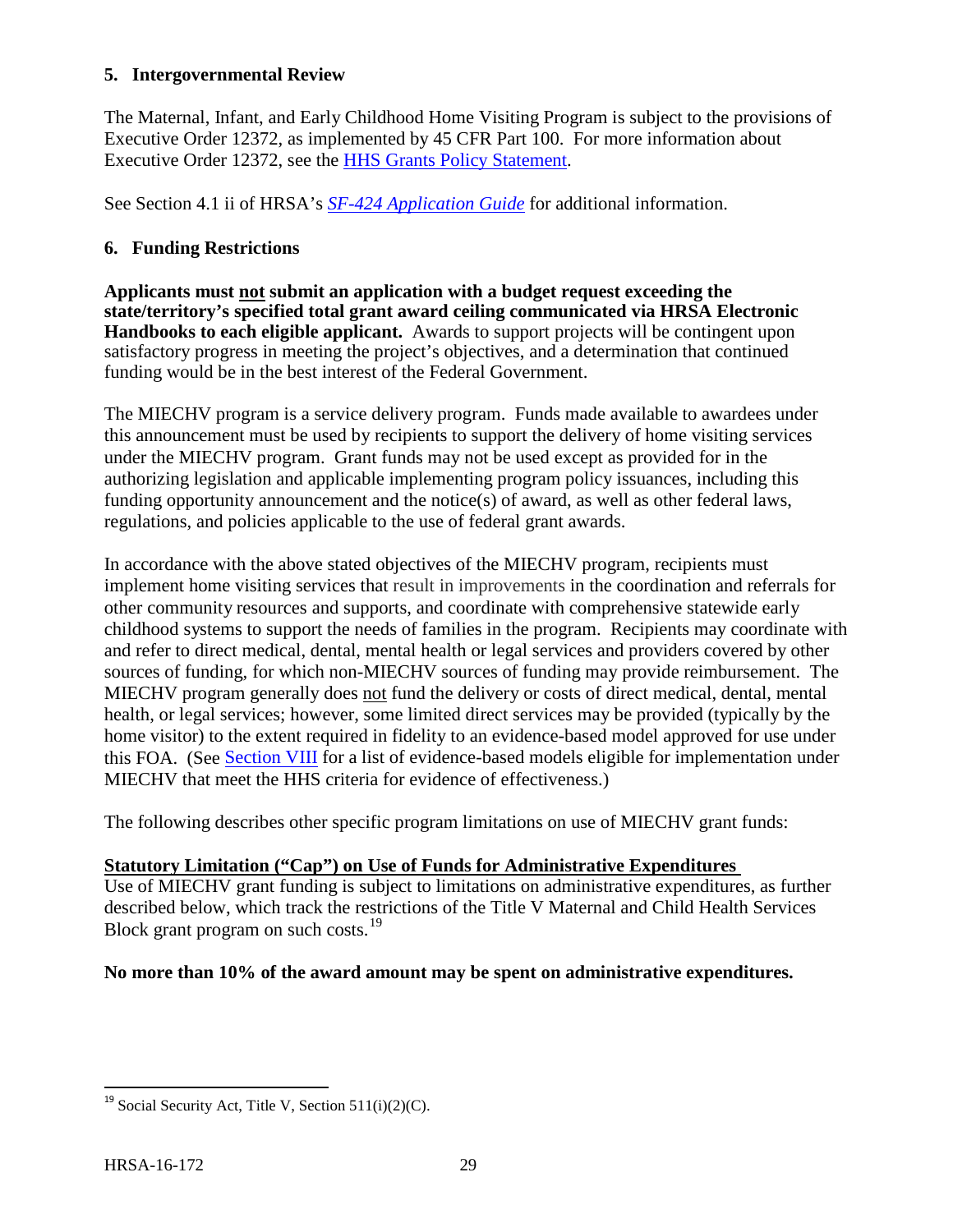For purposes of this FOA, the term "administrative expenditures" refers to the costs of administering a MIECHV grant incurred by the recipient, and includes, but may not be limited to, the following:

- Reporting costs (DGIS, FFR, and other reports required by HRSA as a condition of the award);
- Project-specific accounting and financial management;
- PMS drawdowns and quarterly reporting;
- Time spent working with the HRSA Grants Management Specialist and HRSA Project Officer;
- Subrecipient monitoring;
- Complying with FFATA subrecipient reporting requirements;
- Support of HRSA site visits;
- The portion of regional or national meetings dealing with MIECHV grants administration;
- Audit expenses; and
- Support of HHS Office of Inspector General or Government Accountability Office (GAO) audits.

# **Note: The 10% cap on expenditures related to administering the grant does not flow down to subrecipients. This is not a cap on the negotiated indirect cost rate. Administrative costs related to programmatic activities, described below, are not subject to the 10% limitation.**

# **Limitation on Use of Funds for Recipient-Level Infrastructure Expenditures**

Use of MIECHV grant funding also is subject to limitations on infrastructure expenditures, as further described below:

**Absent prior approval from HRSA, no more than 25% of the award amount may be spent on a combination of administrative expenditures (further subject to a 10% cap, as described above) and infrastructure expenditures necessary to enable recipients to deliver MIECHV services.** To obtain HRSA approval for spending more than 25% of the award amount on recipient-level infrastructure expenditures, including administrative costs, a recipient must provide written justification for this request, to include, for example, a high negotiated indirect cost rate or if the recipient and the LIA are the same entity. This justification should be included within the budget justification. Recipients should maximize efficiencies in infrastructure expenditures to increase the proportion of the FY 2016 award budgeted for direct services costs.

For purposes of this FOA, the term "infrastructure expenditures" refers to recipient-level expenditures necessary to enable recipients to deliver MIECHV services, but does not include the costs of delivering such home visiting services. It includes administrative costs related to programmatic activities, indirect costs, and other items, but does not include "administrative expenditures," as described above, and therefore is not subject to the 10% limitation on administrative expenditures discussed above.

Infrastructure expenditures necessary to enable delivery of MIECHV services subject to the 25% limitation include recipient-level personnel, contracts, supplies, travel, equipment, rental, printing, and other costs to support:

- Professional development and training for recipient-level staff;
- Model affiliation and accreditation fees;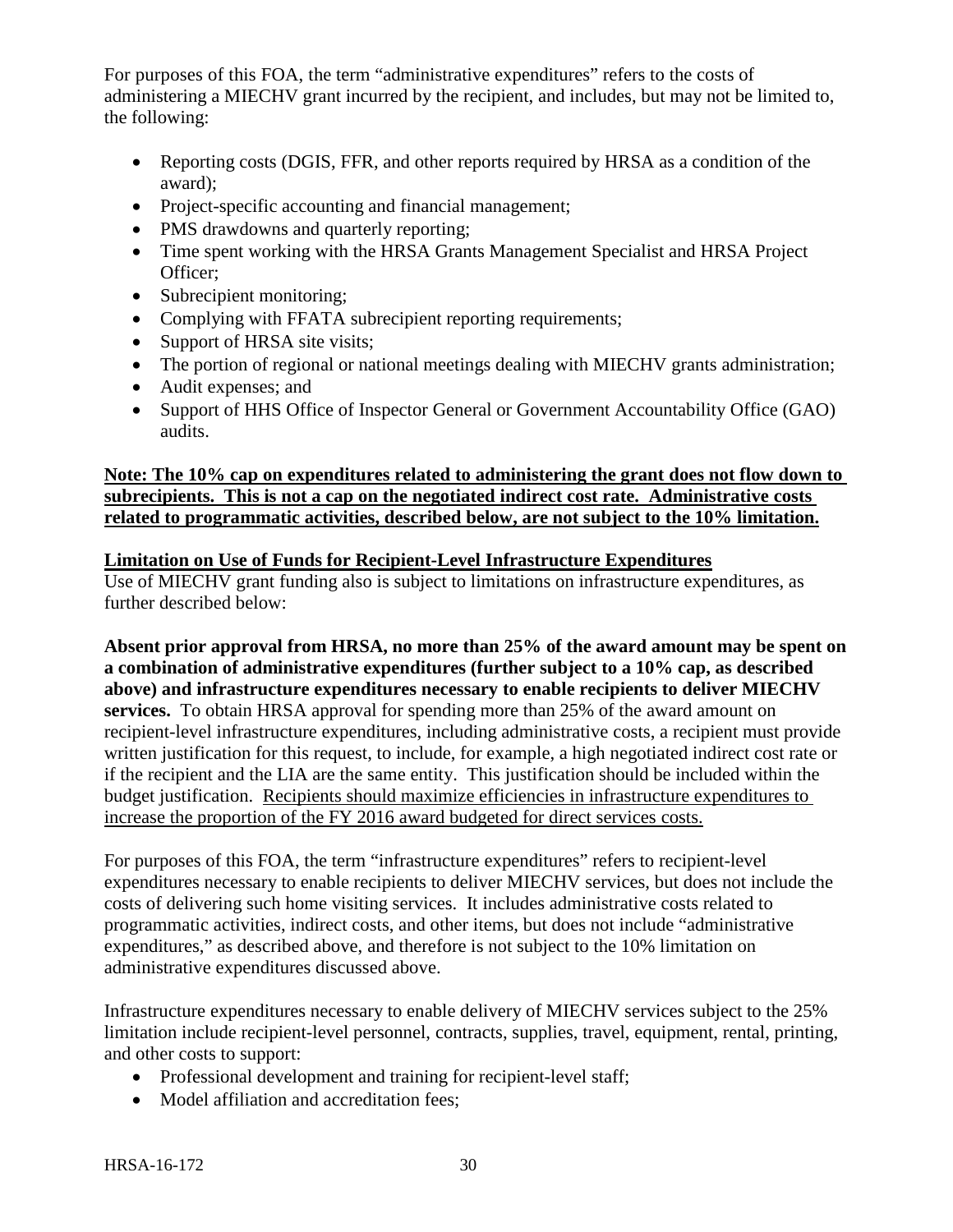- Continuous quality improvement and assurance activities, including development of CQI and related plans;
- Technical assistance provided by HRSA-supported technical assistance or through peer exchanges as well as technical assistance provided by the recipient to LIAs;
- Information technology including data systems (excluding costs incurred to update data management systems related to the HRSA redesign of the MIECHV program performance measurement system to take effect in FY 2017 pending OMB approval);
- Coordination with comprehensive statewide early childhood systems; and
- Indirect costs (also known as "facilities and administrative costs") (i.e., costs incurred for common or joint objectives that cannot be identified specifically with a particular project, program, or organizational activity). [20](#page-35-0)

Note: this 25% limitation on infrastructure expenditures does not include costs related to recipientled evaluation activities and costs incurred to update data management systems related to the HRSA redesign of the MIECHV program performance measurement system to take effect in FY 2017, pending OMB approval.

Examples of other service delivery expenditures that are NOT subject to the 25% limitation may include:

- Contracts to LIAs,
- Professional development and training for LIA and other contractual staff (Note: these expenditures should not be budgeted for professional development and training that is duplicative in scope or content of the professional development and training provided by other sources, including LIAs and home visiting model developers),
- Assessment instruments/licenses.
- Participant incentives, and
- Participant recruitment.

**Recipients must use reasonable efforts to ascertain what constitutes infrastructure expenditures necessary to enable delivery of MIECHV services in accordance with program requirements, to document their findings in this regard, and to maintain records that demonstrate that such expenses do not exceed 25% of the award amount.** 

#### **Statutory Limitation on Use of Funds for Conducting and Evaluating a Promising Approach[21](#page-35-1)**

No more than 25% of the MIECHV grant award for a fiscal year may be expended for purposes of conducting and evaluating a program using a service delivery model that qualifies as a promising approach. This 25% limit on expenditures pertains to the total funds awarded to the recipient for the fiscal year. (See [Appendix C](#page-50-0) for a definition of promising approach.)

The program is not subject to the General Provisions in Division G of the Consolidated and Further Continuing Appropriations Act, 2015 (P.L. 113-235), as it does not use funds appropriated by this law.

<span id="page-35-1"></span><span id="page-35-0"></span><sup>&</sup>lt;sup>20</sup> See p. II-26 of the HHS Grants Policy Statement.<br><sup>21</sup> Social Security Act, Title V, Section 511(d)(3)(A).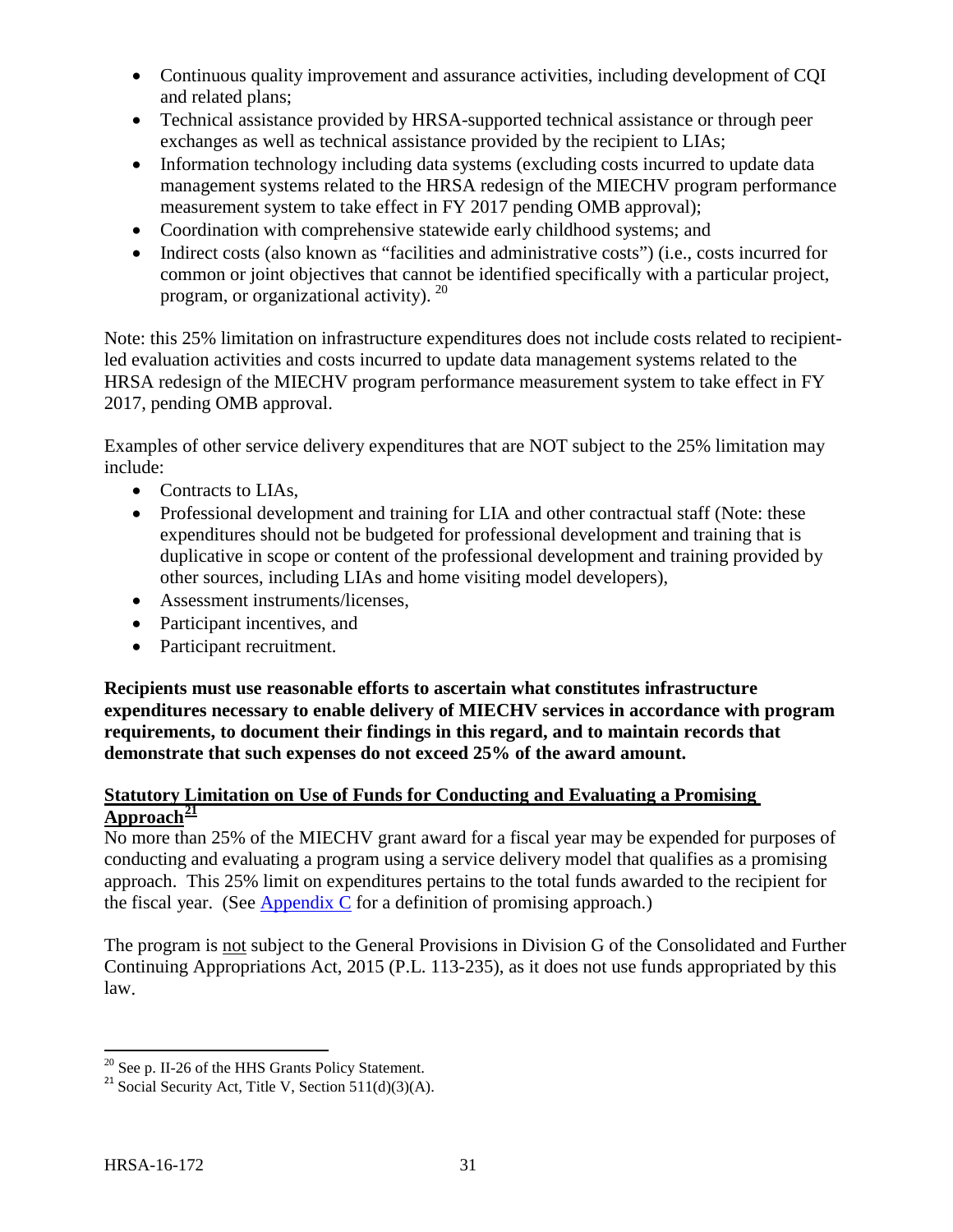# <span id="page-36-0"></span>**V. Application Review Information**

# <span id="page-36-1"></span>**1. Review Criteria**

This funding opportunity announcement is for a formula-based grant program that does not require objective review of the application against review criteria. HRSA is responsible for the review of each application for eligibility including completeness, accuracy, and compliance with the requirements outlined in this Funding Opportunity Announcement.

#### <span id="page-36-2"></span>**2. Review and Selection Process**

The funds will be distributed among eligible applicants as a formula-based grant. Maximum funding amounts that applicants can apply for will be communicated via HRSA Electronic Handbooks.

Applicants should request funds not exceeding the estimated total grant award ceiling, to support a proposed caseload of family slots through use of one or more evidence-based models eligible for implementation under MIECHV that meet the HHS criteria for evidence of effectiveness or a home visiting model that qualifies as a promising approach. (See [Section VIII](#page-41-2) for a list of evidence-based models eligible for implementation under MIECHV that meet the HHS criteria for evidence of effectiveness; see [Appendix C](#page-50-0) for a definition of caseload of family slots and promising approach.) Based on review of the application, HRSA program staff and grants management officials will either approve or request clarification to the proposed caseload of family slots by fiscal year and any proposed model enhancement(s). (See [Section I](#page-6-0) for more information about model enhancements.) The funding award is dependent upon the approved, agreed upon plan.

Full funding is dependent on satisfactory recipient performance on all MIECHV grants and a decision that continued funding is in the best interest of the Federal Government.

**Please Note:** The Health Resources and Services Administration may elect not to fund applicants with management or financial instability that directly relates to the organization's ability to implement statutory, regulatory or other requirements [\(45 CFR § 75.205\)](http://www.ecfr.gov/cgi-bin/retrieveECFR?gp=1&SID=4d52364ec83fab994c665943dadf9cf7&ty=HTML&h=L&r=PART&n=pt45.1.75#se45.1.75_1205). The decision not to make an award or to make an award at a particular funding level, is discretionary and is not subject to appeal to any OPDIV or HHS official or board.

#### <span id="page-36-3"></span>**3. Anticipated Announcement and Award Dates**

It is anticipated that awards will be announced prior to the start date of April 1, 2016.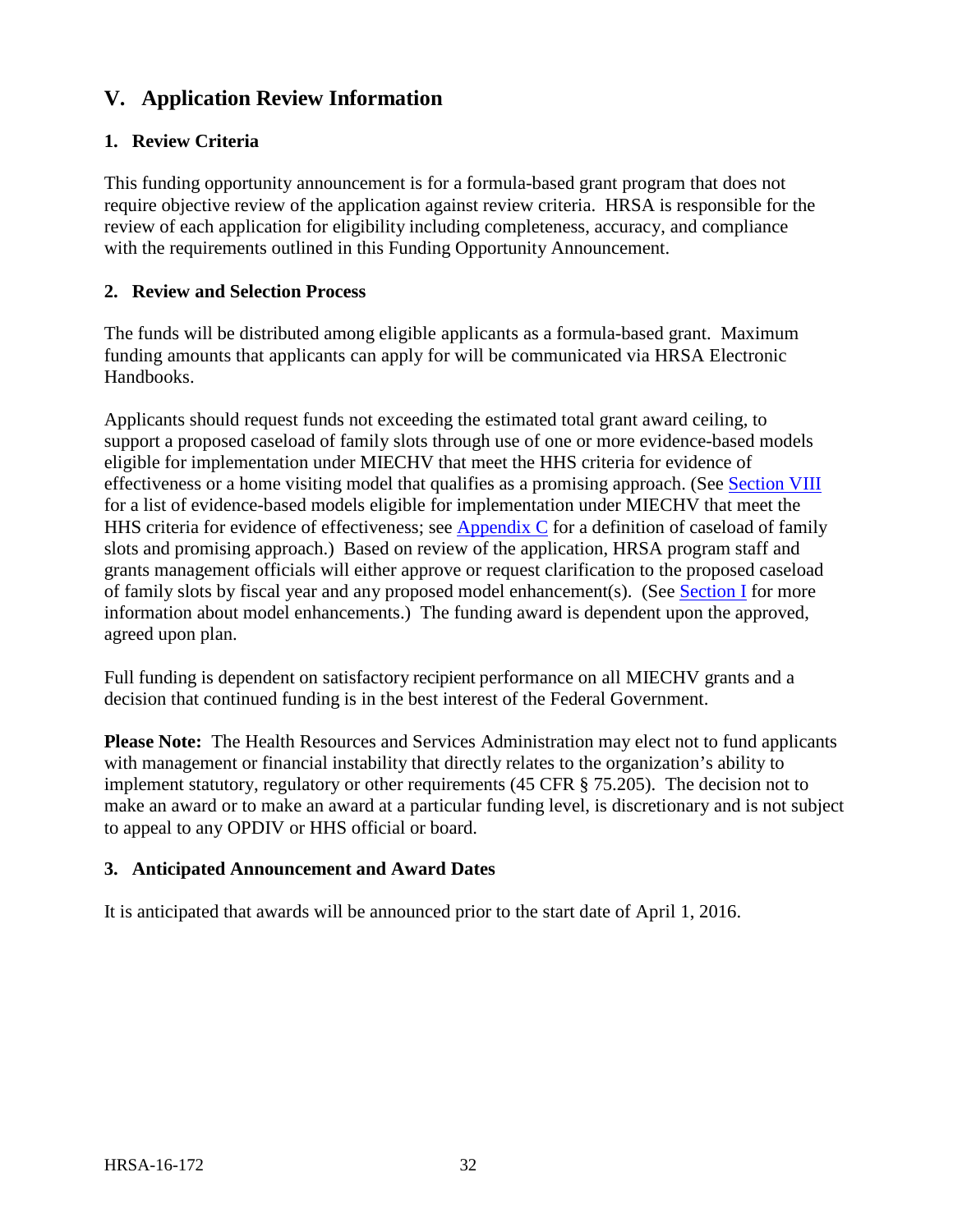# <span id="page-37-0"></span>**VI. Award Administration Information**

#### <span id="page-37-1"></span>**1. Award Notices**

The Notice of Award will be sent on or before April 1, 2016. See Section 5.4 of HRSA's *[SF-424](http://www.hrsa.gov/grants/apply/applicationguide/sf424guide.pdf) [Application Guide](http://www.hrsa.gov/grants/apply/applicationguide/sf424guide.pdf)* for additional information.

#### <span id="page-37-2"></span>**2. Administrative and National Policy Requirements**

See Section 2 of HRSA's *SF-424 [Application Guide](http://www.hrsa.gov/grants/apply/applicationguide/sf424guide.pdf)*.

#### **Human Subjects Protection:**

Federal regulations (45 CFR Part 46) require that applications and proposals involving human subjects must be evaluated with reference to the risks to the subjects, the adequacy of protection against these risks, the potential benefits of the research to the subjects and others, and the importance of the knowledge gained or to be gained. If research involving human subjects is anticipated, recipients must meet the requirements of the HHS regulations to protect human subjects from research risks as specified in the Code of Federal Regulations, Title 45 – Public Welfare, Part 46 – Protection of Human Subjects (45 CFR Part 46), available online at [http://www.hhs.gov/ohrp/humansubjects/guidance/45cfr46.html.](http://www.hhs.gov/ohrp/humansubjects/guidance/45cfr46.html)

#### <span id="page-37-3"></span>**3. Reporting**

The successful applicant under this FOA must comply with Section 6 of HRSA's *[SF-424](http://www.hrsa.gov/grants/apply/applicationguide/sf424guide.pdf) [Application Guide](http://www.hrsa.gov/grants/apply/applicationguide/sf424guide.pdf)* **and** the following reporting and review activities:

#### **Federal Financial Report (SF-425)**

The Federal Financial Report (SF-425) will be required on an annual basis.

#### **Federal Funding Accountability and Transparency Act (FFATA) Reporting**

Timely FFATA reporting is required by the recipient of federal grant funds to the FFATA Subaward Reporting System. (See **Section IV** for additional detail.)

#### **Status Reports**

#### 1) **Administrative Forms**

#### **(DGIS Forms 1, 2, 4, 6, and Products and Publications)**

The HRSA MCHB Discretionary Grant Information System (DGIS) Forms 1, 2, 4, 6, and Products and Publications reports are due within 120 days of the Notice of Award (NoA) issue date. To prepare successful applicants for their reporting requirements, the listing of MCHB administrative forms and performance measures for this program can be found at: [https://perf-data.hrsa.gov/mchb/DgisApp/FormAssignmentList/X10\\_1.HTML.](https://perf-data.hrsa.gov/mchb/DgisApp/FormAssignmentList/X10_1.HTML)

2) **Demographic, Service Utilization, Benchmark Area, and Quarterly Data Reporting (DGIS-HV Forms 1, 2, and 4)**

Data for FY 16 DGIS-HV Forms 1 and 2 (available online at <http://mchb.hrsa.gov/programs/homevisiting/ta/resources/enrolleeschildrenform.pdf> and [http://mchb.hrsa.gov/programs/homevisiting/ta/resources/recipientdefinedperformancemea](http://mchb.hrsa.gov/programs/homevisiting/ta/resources/granteedefinedperformancemeasuresform.pdf) [suresform.pdf\)](http://mchb.hrsa.gov/programs/homevisiting/ta/resources/granteedefinedperformancemeasuresform.pdf) must be submitted by October 30 of each fiscal year. Recipients will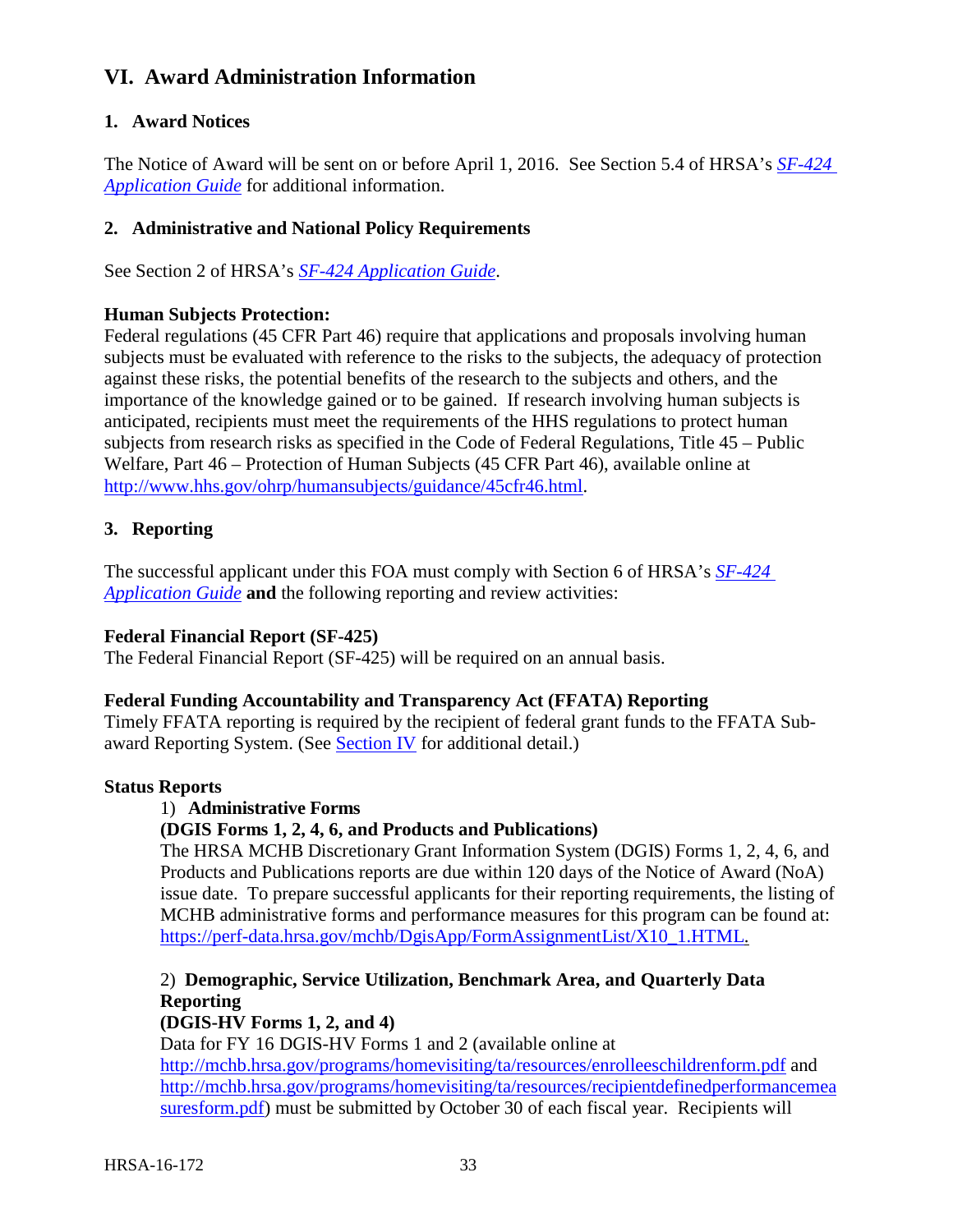provide demographic, service utilization and benchmark area-related data into DGIS. The demographic and service utilization data report will include: an unduplicated count of enrollees; selected characteristics by race and ethnicity; socioeconomic data; other demographics; numbers of enrolled from priority populations; and, service utilization across all models. **Note that all data regarding enrollees should include only those enrollees served by a trained home visitor implementing services with fidelity to the model for whom at least 25% of his/her personnel costs (salary/wages including benefits) are paid for with MIECHV funding.** The benchmark data report will include an update of data collected for all constructs within each of the six benchmark areas. The benchmark data report will also provide the following information: the name of the benchmark and construct; the performance measure; the operational definition; the measurement tool utilized; rationale for the measure; the reporting period value; and, the definition of improvement.

HRSA anticipates that recipients will be required to submit data reports on a quarterly basis (pending OMB approval) that include: the number of new and continuing households served; maximum service capacity; identification of communities and zip codes where households are served; family engagement and retention, and; staff recruitment and retention. In addition, any recipient who is implementing an Improvement Plan will be required to submit updates to benchmark area data for all of the constructs within each benchmark area where they did not demonstrate improvement after the third-year assessment required in statute. **Note that all data regarding enrollees should include only those enrollees served by a trained home visitor implementing services with fidelity to the model for whom at least 25% of his/her personnel costs (salary/wages including benefits) are paid for with MIECHV funding.** These reports will be submitted through the DGIS system. Quarterly reporting periods are defined as follows. Reports will be due no later than 60 days after the end of each reporting period:

- O1 October 1-December 31;
- Q2 January 1-March 31;
- $Q3 April 1$ -June 30;
- $Q4 July 1-September 30$

HRSA has set a target that MIECHV-supported LIAs that have been active for a year or longer will maintain an active enrollment of at least 85% of their maximum service capacity. Quarterly data reports will assist HRSA in tracking this information at the statelevel for grants oversight and monitoring purposes and to be better able to target technical assistance resources, as necessary.

*Future Demographic, Service Utilization, Benchmark Area, and Quarterly Data Reporting* HRSA anticipates updating MIECHV performance measures beginning in the FY 2017 reporting period (October 1, 2016-September 30, 2017) pending OMB approval. All recipients will be asked to report on their FY 2017 activities, including those supported by FY 2016 funds, using the new forms. The goal of the update is to streamline and standardize performance measures for the program. Recipients will likely need to utilize FY 2016 funds to modify their management information systems over the course of FY 2016 in order to be prepared to collect data from local implementing agencies at the start of FY 2017 (October 2016) and subsequently report recipient data to HRSA at the end of FY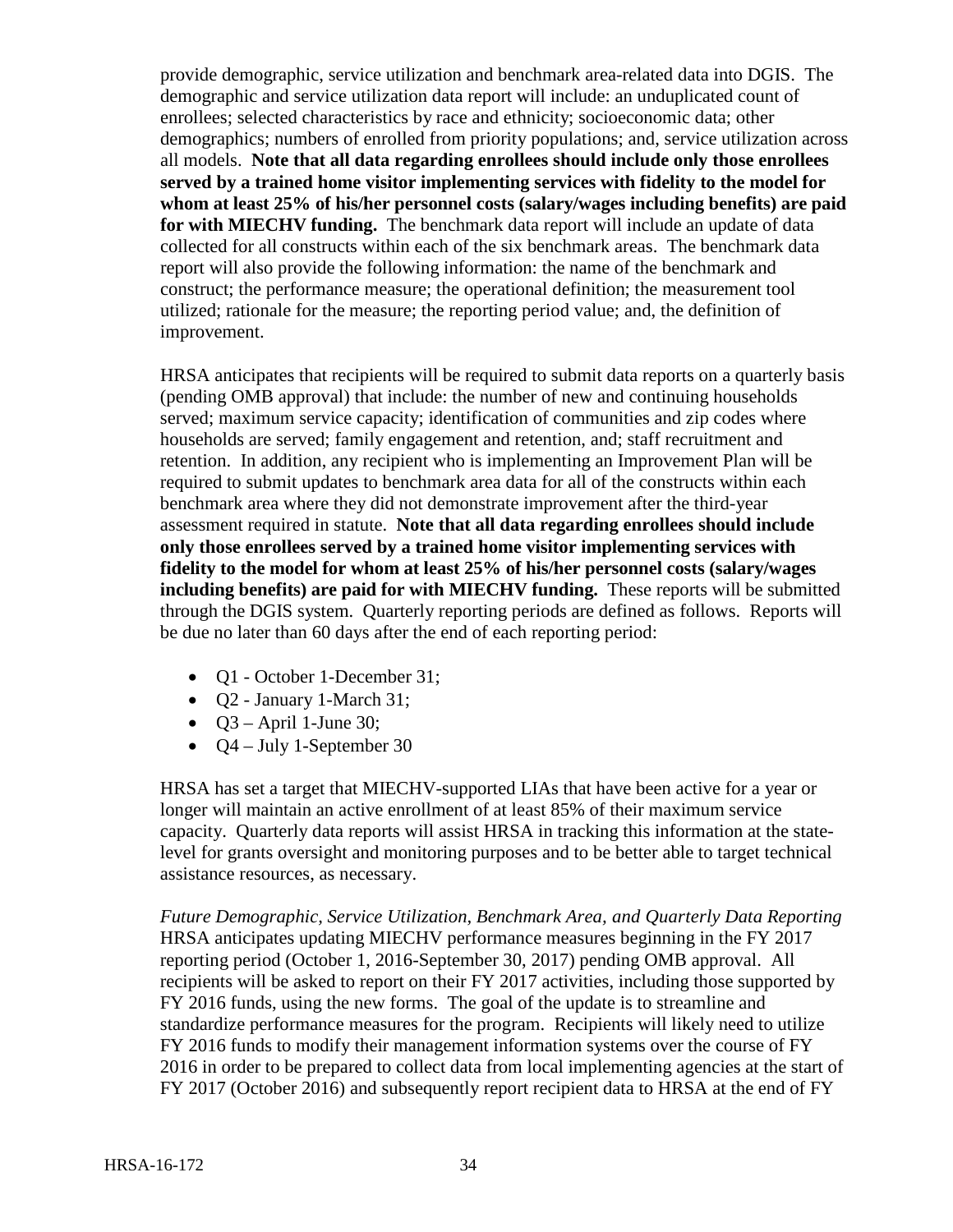2017 (October 2017). It is anticipated that future MIECHV funding decisions may be allocated based on recipient performance, including on benchmark performance areas.

HRSA also anticipates collecting limited Form 1 data (pending OMB approval) beginning in the FY 2017 reporting period (October 1, 2016-September 30, 2017) about enrollees that are served by a MIECHV recipient in an evidence-based home visiting model or a model that qualifies as a promising approach by a trained home visitor implementing services with fidelity to the model for whom *less than* 25% of his/her personnel costs (salary/wages including benefits) are paid for with MIECHV funding. The purpose of collecting these data is to document the number of home visiting enrollees *indirectly* served by MIECHV, acknowledging that MIECHV grants support states' and territories' ability to leverage additional funding for evidence-based home visiting services.

# 3) **FY 2017 Interim Application and Prior Year Annual Report**

By June 30, 2017, recipients will be required to submit an interim application and prior year annual report for FY 2017 funds. The funds are proposed to be awarded by the end of FY 2017 (September 30, 2017). The Interim Application and Prior Year Annual Report will include a report to HRSA on the progress under the FY 2016 grant and plans for FY 2017 addressing the areas outlined in the Project Narrative of **[Section](#page-16-0) IV** of this FOA. Additional information will be forthcoming.

# 4) **Project Period End Performance Reporting**

Final performance reports are due within 90 days of the end of the project period. The reports include financial, performance measure, program, and abstract data, as well as products and publications. Recipients will receive notification via e-mail from the HRSA Electronic Handbooks (EHBs). Successful applicants receiving grant funding will be required to electronically complete the program specific data forms that appear for this program at: [https://perf-data.hrsa.gov/mchb/DgisApp/FormAssignmentList/X10\\_1.HTML.](https://perf-data.hrsa.gov/mchb/DgisApp/FormAssignmentList/X10_1.HTML)

# <span id="page-39-0"></span>**VII. Agency Contacts**

Applicants may obtain additional information regarding business, administrative, or fiscal issues related to this FOA by contacting:

Mickey Reynolds Grants Management Specialist HRSA Division of Grants Management Operations, OFAM Parklawn Building, Room 11A-02 5600 Fishers Lane Rockville, MD 20857 Telephone: (301) 443-0724 Fax: (301) 443-6686 E-mail: [mreynolds@hrsa.gov](mailto:mreynolds@hrsa.gov)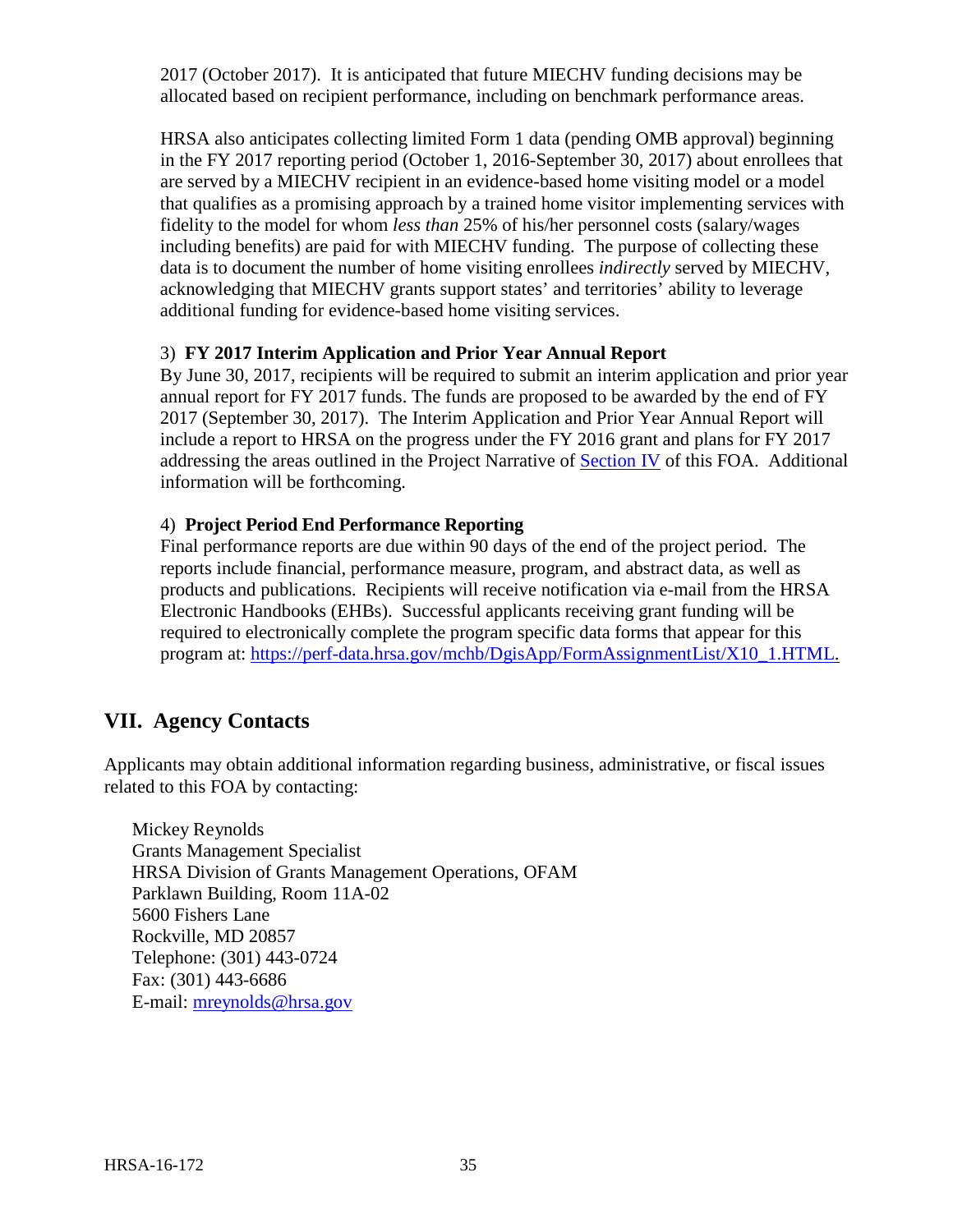Additional information related to the overall program issues and/or technical assistance regarding this funding announcement may be obtained by contacting:

Marilyn Stephenson, RN, MSN Team Lead, Eastern Branch Division of Home Visiting and Early Childhood Systems Maternal and Child Health Bureau Health Resources and Services Administration 61 Forsyth Street SW, Suite 3M60 Atlanta, GA 30303 Telephone: (404) 562-1489 Fax: (301) 443-8921 E-mail: [mstephenson@hrsa.gov](mailto:mstephenson@hrsa.gov)

#### OR

Lisa R. King, MA Team Lead, Western Branch Division of Home Visiting and Early Childhood Systems Maternal and Child Health Bureau Health Resources and Services Administration 5600 Fishers Lane, Room 10-89 Rockville, MD 20857 Telephone: (301) 443-9739 Fax: (301) 443-8918 E-mail: [lking@hrsa.gov](mailto:lking@hrsa.gov)

Applicants may need assistance when working online to submit their application forms electronically. Applicants should always obtain a case number when calling for support. For assistance with submitting the application in Grants.gov, contact Grants.gov 24 hours a day, seven days a week, excluding federal holidays at:

Grants.gov Contact Center Telephone: 1-800-518-4726 (International Callers, please dial 606-545-5035) E-mail: [support@grants.gov](mailto:support@grants.gov) iPortal: <https://grants-portal.psc.gov/Welcome.aspx?pt=Grants>

Successful applicants/recipients may need assistance when working online to submit information and reports electronically through HRSA's Electronic Handbooks (EHBs). For assistance with submitting information in HRSA's EHBs, contact the HRSA Contact Center, Monday-Friday, 8:00 a.m. to 8:00 p.m. ET:

HRSA Contact Center Telephone: (877) 464-4772 TTY: (877) 897-9910 Web: <http://www.hrsa.gov/about/contact/ehbhelp.aspx>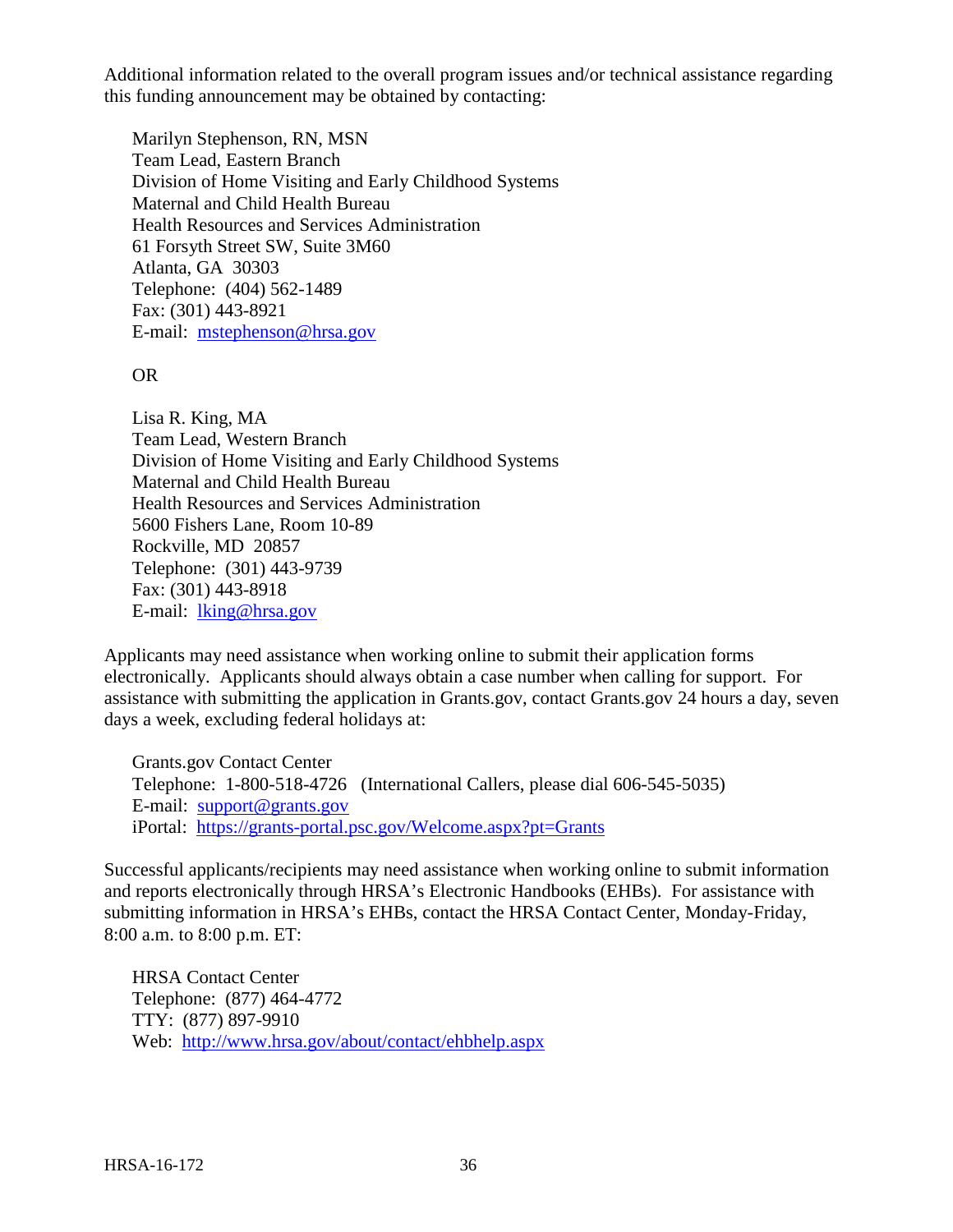# <span id="page-41-0"></span>**VIII. Other Information**

#### <span id="page-41-1"></span>**1. Technical Assistance**

Two technical assistance webinars for this funding opportunity will be provided. All applicants are encouraged to participate in one or both webinars. The webinars will: (1) help prepare applicants to submit an FY 2016 application; (2) highlight significant program requirements; and (3) offer participants an opportunity to ask questions. The webinars will be hosted on:

- Thursday, December 3, 3:00-5:00 P.M. Eastern Time
- Thursday, December 10, 3:00-5:00 P.M. Eastern Time

Webinar and registration information is available on the Maternal and Child Health Bureau website at: [http://mchb.hrsa.gov/programs/homevisiting/ta.](http://mchb.hrsa.gov/programs/homevisiting/ta) Please send questions about the programmatic aspects of this funding opportunity via e-mail to Marilyn Stephenson at [mstephenson@hrsa.gov](mailto:mstephenson@hrsa.gov) or Lisa King at [lking@hrsa.gov,](mailto:lking@hrsa.gov) and the financial/budget related questions to Mickey Reynolds at **mreynolds@hrsa.gov**. The Division of Home Visiting and Early Childhood Systems will compile and address questions.

#### <span id="page-41-2"></span>**2. Evidence-based Models Eligible to Home Visiting Program Recipients**

Applicants may select one or more of the evidence-based service delivery models from the list below.

(Note: Models are listed alphabetically.)

**Child FIRST Durham Connects/Family Connects Early Head Start – Home-Based Option Early Intervention Program for Adolescent Mothers Early Start (New Zealand) Family Check-Up for Children Family Spirit Health Access Nurturing Development Services (HANDS) Program Healthy Beginnings Healthy Families America Home Instruction for Parents of Preschool Youngsters Maternal Early Childhood Sustained Home Visiting Program Minding the Baby Nurse-Family Partnership Parents as Teachers Play and Learning Strategies – Infant SafeCare Augmented**

These models have met HHS criteria for evidence of effectiveness. HHS uses Home Visiting Evidence of Effectiveness (HomVEE, [http://homvee.acf.hhs.gov/\)](http://homvee.acf.hhs.gov/) to conduct a thorough and transparent review of the home visiting research literature and provide an assessment of the evidence of effectiveness for home visiting program models that target families with pregnant women and children from birth to kindergarten.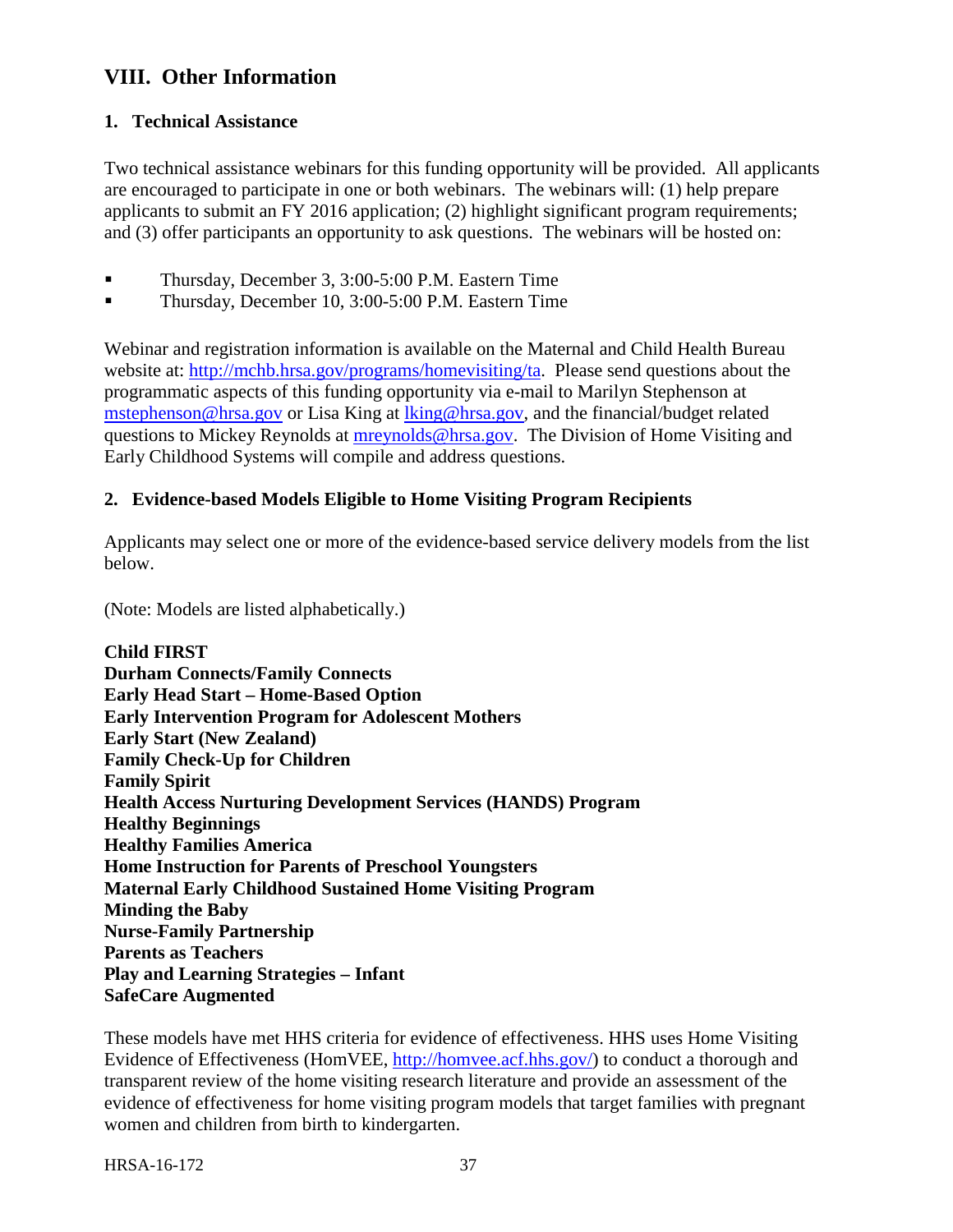**Note**: In addition to the HHS criteria for evidence of effectiveness, there are additional criteria identified in the authorizing statute for evidence-based models eligible for implementation under MIECHV. Legislative requirements for an evidence-based model to be implemented under MIECHV are that it: "conforms to a clear consistent home visitation model that has been in existence for at least three years and is research-based, grounded in relevant empirically-based knowledge, linked to program determined outcomes, associated with a national organization or institution of higher education that has comprehensive home visitation program standards that ensure high quality service delivery and continuous program quality improvement," among other requirements.<sup>[22](#page-42-2)</sup>

When selecting a model or multiple models for a state/territory, applicants must ensure the selection can: (1) meet the needs of the state's or territory's identified at-risk communities and/or the state's or territory's targeted priority populations named in statute; (2) provide the best opportunity to accurately measure and achieve meaningful outcomes in benchmark areas and measures; (3) be able to be implemented effectively with fidelity to the model in the state or territory based on available resources and support from the model developer; and (4) be well matched for the needs of the state's or territory's early childhood system. Recipients may select multiple models for different communities and use a combination of models with a family, avoiding concurrent dual enrollment, to support a continuum of home visiting services that meets families' specific needs.

# <span id="page-42-0"></span>**3. Resources**

# **Affordable Care Act Outreach and Education**

See Section 2.2 of HRSA's *[SF-424 Application Guide](http://www.hrsa.gov/grants/apply/applicationguide/sf424guide.pdf)* for additional information.

# **Continuous Quality Improvement**

Additional information regarding CQI and other issues related to home visiting programs and improved child and family outcomes is available at [http://mchb.hrsa.gov/programs/homevisiting/ta/resources/index.html.](http://mchb.hrsa.gov/programs/homevisiting/ta/resources/index.html)

# **Logic Models:**

Additional information on developing logic models can be found at the following website: [http://www.cdc.gov/nccdphp/dnpao/hwi/programdesign/logic\\_model.htm.](http://www.cdc.gov/nccdphp/dnpao/hwi/programdesign/logic_model.htm)

Although there are similarities, a logic model is not a work plan. A work plan is an "action" guide with a timeline used during program implementation; the work plan provides the "how to" steps. Information on how to distinguish between a logic model and work plan can be found at the following website: [http://www.cdc.gov/healthyyouth/evaluation/pdf/brief5.pdf.](http://www.cdc.gov/healthyyouth/evaluation/pdf/brief5.pdf)

# <span id="page-42-1"></span>**4. Public Burden Statement:**

Public Burden Statement: An agency may not conduct or sponsor, and a person is not required to respond to, a collection of information unless it displays a currently valid OMB control number. The OMB control number for this project is 0915-0355. Public reporting burden for this collection of information is estimated to average 42 hours per response, including the time for

<span id="page-42-2"></span><sup>&</sup>lt;sup>22</sup> Social Security Act, Title V, Section  $511(d)(3)(A)$ .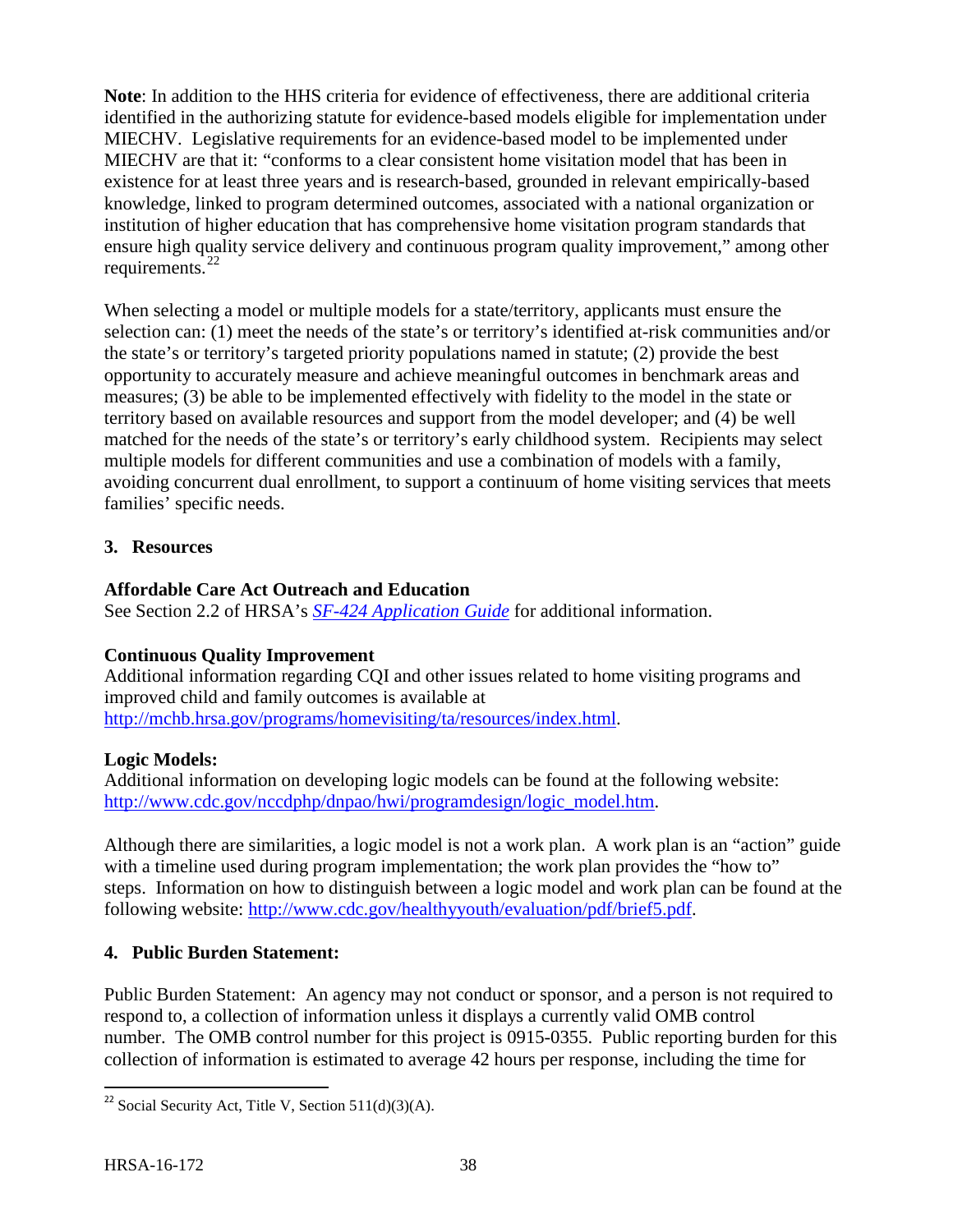reviewing instructions, searching existing data sources, and completing and reviewing the collection of information. Send comments regarding this burden estimate or any other aspect of this collection of information, including suggestions for reducing this burden, to HRSA Reports Clearance Officer, 5600 Fishers Lane, Room 10C-03I, Rockville, Maryland, 20857.

# <span id="page-43-0"></span>**IX. Tips for Writing a Strong Application**

See Section 4.7 of HRSA's *[SF-424 Application Guide](http://www.hrsa.gov/grants/apply/applicationguide/sf424guide.pdf)*.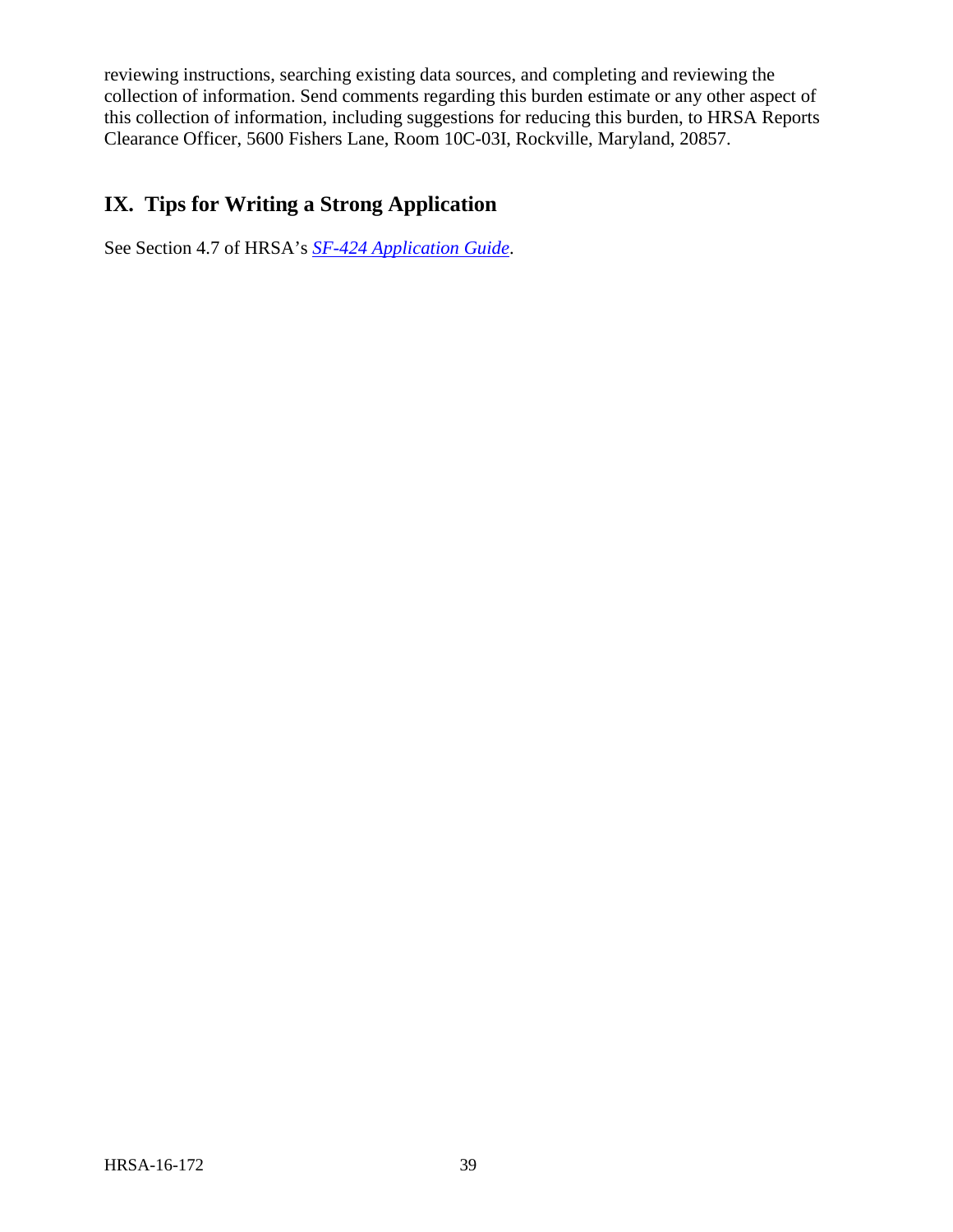# <span id="page-44-0"></span>**APPENDIX A: EXPECTATIONS FOR PROMISING APPROACHES AND OTHER RESEARCH AND EVALUATION ACTIVITIES**

A national evaluation is underway which will answer broad questions about the scale-up of four evidence-based models, best practices in implementation, and effects of evidence-based home visiting on families and children. Grantee-led evaluations are an important complement to the national evaluation. There are two kinds of grantee-led evaluations: (1) evaluations of promising approaches, and (2) evaluations of other recipient activities. Each has slightly different requirements, but all evaluations are required to be well-designed, rigorous, and effectively executed.

#### *Promising Approaches:*

The purpose of the evaluation of a promising approach is to contribute to the evidence that may help support meeting HHS's criteria for evidence of effectiveness. Such an evaluation must include an appropriate evaluation design for an assessment of impact and meet expectations of rigor outlined later in this Appendix. As described in [Section IV,](#page-16-0) the applicant must submit an update on the progress of existing evaluations for implemented promising approaches. Proposed evaluations for promising approaches must meet the following criteria:

- Be a rigorous impact evaluation with the purpose of assessing the effectiveness of the program model (see criteria for rigorous evaluation below) and
- Use appropriate comparison conditions (i.e. randomized controlled trial or quasiexperimental design).

Technical assistance will be provided to assist recipients in finalizing their evaluation plans, developing internal capacity to conduct the evaluation, coordinating grantee-led evaluations that are addressing common questions of interest, and in disseminating evaluation results.

#### *Evaluation of Other Recipient Activities:*

Applicants that are not proposing to implement a promising approach are *not required* to conduct an evaluation of their home visiting program. However, HRSA encourages applicants to conduct and/or continue evaluations These are an important component of the continuous learning and knowledge-building that is key to the MIECHV program.

For other evaluations proposed or continued, the applicant must describe an evaluation plan that will: (1) answer an important question or questions of interest to the recipient; (2) include an appropriate evaluation design for the question(s) of interest; and (3) meet expectations of rigor, as defined below. Technical assistance will be provided to assist recipients in finalizing their evaluation plans, developing internal capacity to conduct the evaluation, coordinating grantee-led evaluations that are addressing common questions of interest, and in disseminating evaluation results.

- **Evaluations must address a question or questions of interest to the recipient:** The evaluation methodology should be specific and related to the stated goals, objectives, and priorities of the project. Evaluations should be designed to directly address a question or questions of interest to the recipient.
- **Evaluations must go beyond collecting and analyzing benchmark data:** The evaluation guidance is different from the statutorily-required benchmark data collection. Evaluations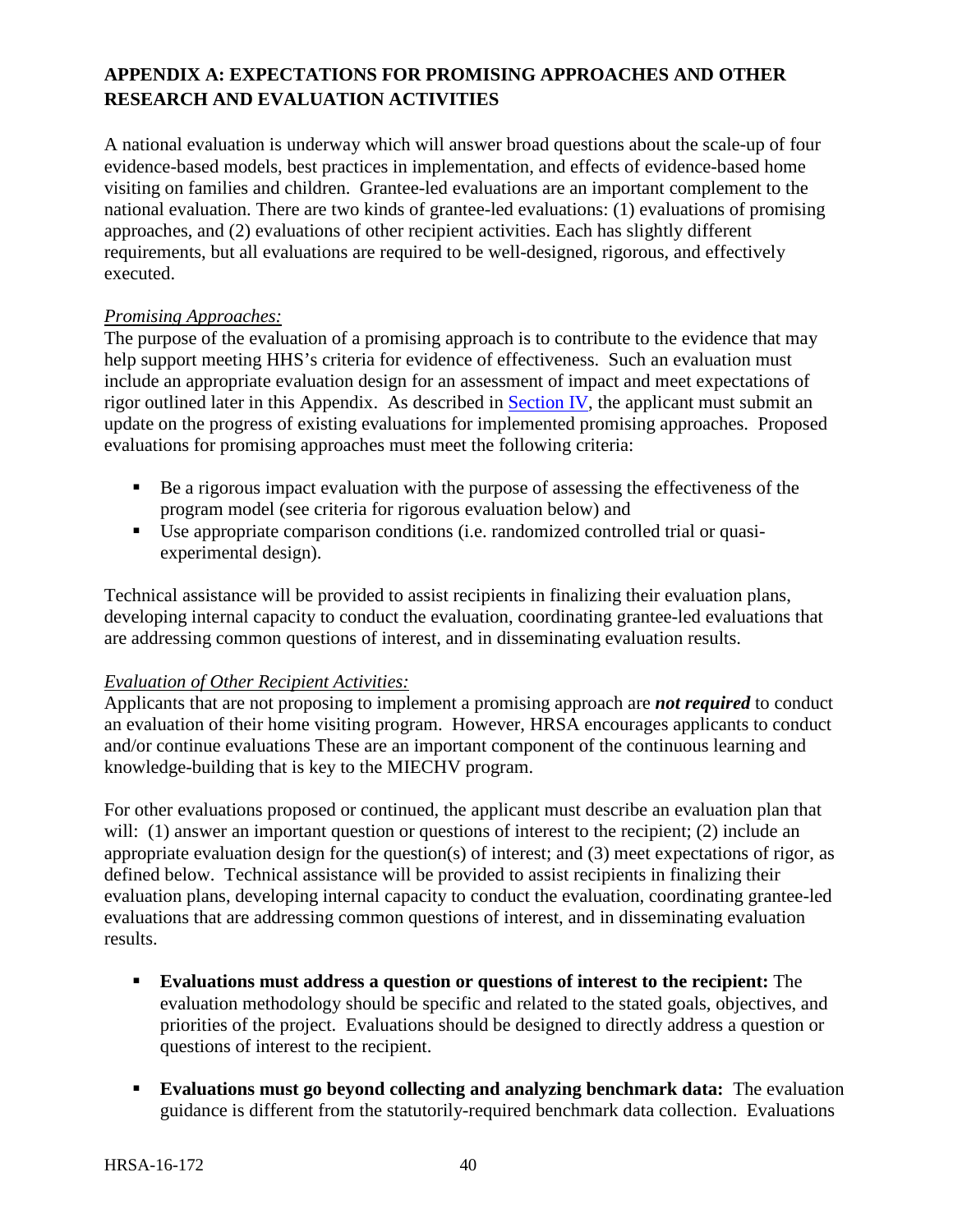may explore methods to improve benchmark measurement or outcomes in those domains but the evaluation proposed may not be the same activities recipients are required to conduct for benchmark performance plans.

- **Recipients will contract with third party evaluators, if necessary:** If the recipient does not have the in-house capacity to conduct an objective, comprehensive evaluation, the recipient may, if necessary, contract with an institution of higher education, or a third-party evaluator specializing in social science research and evaluation. It is important that evaluators have the necessary independence from the project to support objectivity. A skilled evaluator can assist in designing an evaluation strategy that is rigorous and appropriate given the goals and objectives of the proposed project.
- **All proposed evaluations must be approved by HRSA:** Recipients who propose an evaluation must submit a detailed proposed evaluation plan to HRSA for review and approval prior to conducting their evaluation. HHS supports a contract for the provision of technical assistance for evaluation-related activities for home visiting programs. Recipients will receive support from the technical assistance provider as their evaluation plans are reviewed by HRSA. Recipients can expect extensive assistance from the Project Officer, technical assistance provider, and other federal staff prior to the final approval of any evaluation plan. It is HRSA's expectation that proposed evaluation plans may undergo significant revisions prior to final approval.
- **Recipients may choose the type of evaluation they will implement:** Assuming the proposed evaluation design is appropriate to address the question(s) of interest and meets the requirements for rigor (outlined below), recipients may conduct formative evaluation, process evaluation, or an impact evaluation. The evaluation may utilize qualitative and/or quantitative research approaches. However, applicants should be sensitive to the limitations of drawing conclusions about program efficacy from non-experimental evaluation designs and should design the proposed evaluation accordingly in order to answer the evaluation question(s).
- **Recipients must provide updates on the progress of their evaluations to HRSA:** Recipients are required to provide regular quarterly updates about evaluation activities, challenges, and progress through conference calls with the HRSA Project Officer, technical assistance provider, and other federal staff. Recipients will provide updates on meeting evaluation milestones described in the approved evaluation plan, and will use these meetings to discuss solutions to any challenges experienced. Any requested changes to approved evaluation plans should be discussed during these meetings. In addition, recipients who are evaluating promising approaches are required to submit semi-annual written updates on the progress of the evaluation to the HRSA Project Officer, technical assistance provider, and other federal staff.
- **Recipients must provide final reports of evaluation results to HRSA:** Recipients are required to provide summary final reports of evaluation results to HRSA in accordance with the timeline included in the approved evaluation plan. Final reports should contain sufficient information on the evaluation question(s), and the design, implementation, results, and limitations of the evaluation to allow for the dissemination of findings and allow HRSA to describe results across projects.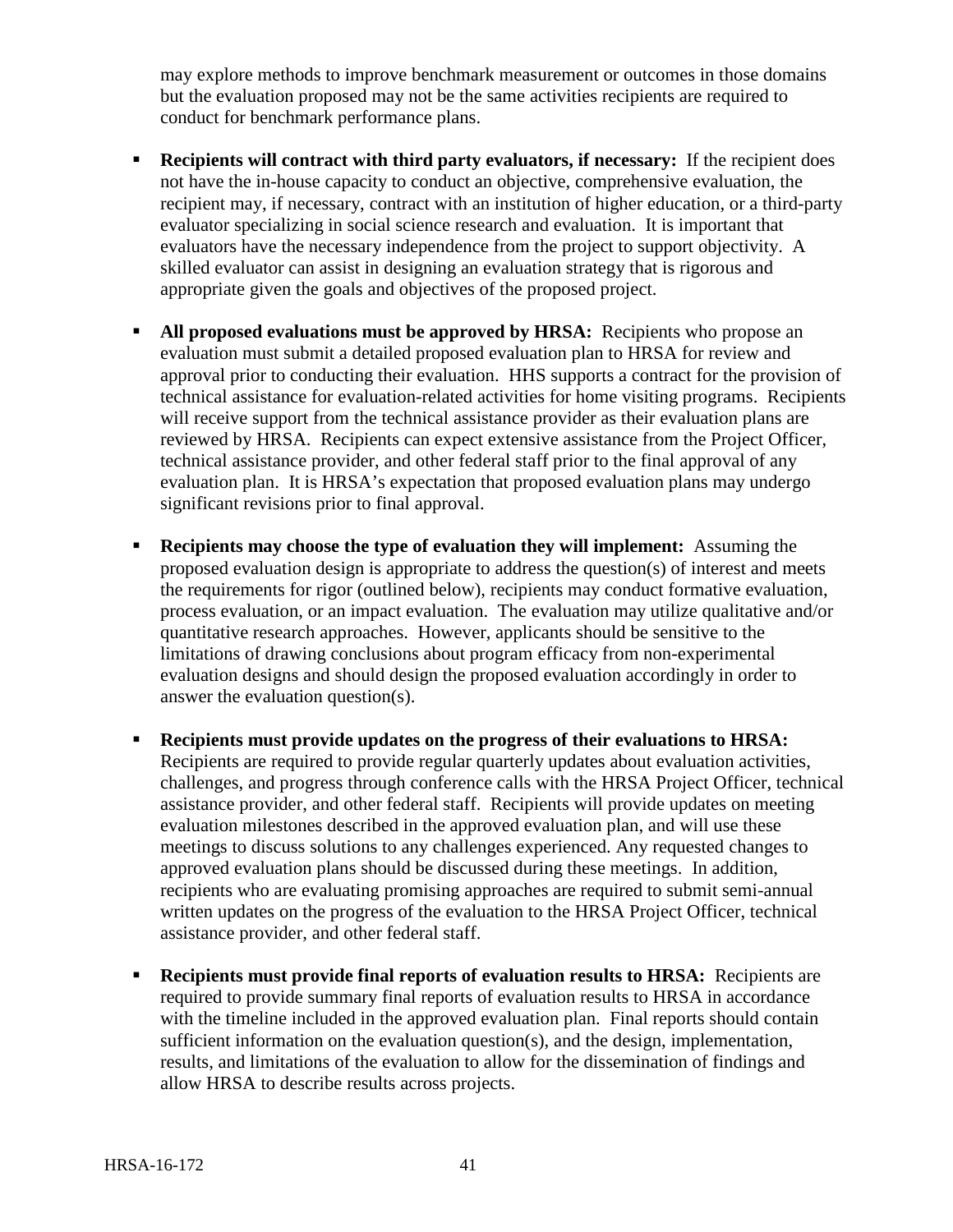Budgets for evaluation activities should be: (1) appropriate for the evaluation design and question(s); (2) adequate to ensure quality and rigor, and; (3) in line with available program and organizational resources. HRSA recommends a maximum funding ceiling of 10% of the total requested budget for evaluation activities. HRSA also recommends that a minimum of \$100,000 be devoted to evaluation-related activities to ensure the appropriate level of quality and rigor. However, if appropriate to the scale, complexity, and design of the evaluation, an applicant may propose less than this amount. The applicant should provide appropriate support for their evaluation budget in the budget justification.

HRSA encourages applicants to plan ahead and budget accordingly in anticipation of expected revisions to the DGIS performance measurement system in FY 2017, as well as new requirements related to quarterly performance data collection that are pending OMB approval. More information about these changes can be found in [Section VI.](#page-37-3)

**What it means to be rigorous:** No specific study type is more rigorous than another. Descriptive studies, quasi-experimental studies, and experimental studies can all be rigorous. Rigorous evaluation incorporates the following features across methodologies:

| <b>Rigor in Quantitative Evaluation</b><br>(i.e.: Outcome Evaluations)                                                                                                                                                                                                                               | <b>Rigor in Qualitative Evaluation</b><br>(i.e.: Formative or Process Evaluations)                                                                                                                                                                                                                                                                                                                                                                                                                                            |
|------------------------------------------------------------------------------------------------------------------------------------------------------------------------------------------------------------------------------------------------------------------------------------------------------|-------------------------------------------------------------------------------------------------------------------------------------------------------------------------------------------------------------------------------------------------------------------------------------------------------------------------------------------------------------------------------------------------------------------------------------------------------------------------------------------------------------------------------|
| <b>Credibility/Internal Validity:</b> Ensuring what is                                                                                                                                                                                                                                               | <b>Credibility:</b> Presenting an accurate description                                                                                                                                                                                                                                                                                                                                                                                                                                                                        |
| intended to be evaluated is actually what is<br>being evaluated; ensuring that the method(s)<br>used is the most definitive and compelling<br>approach that is available and feasible for the<br>question being addressed.                                                                           | or interpretation of human experience that<br>people who also share the same experience<br>could recognize. Strategies for accomplishing<br>this include obtaining informal feedback from<br>the participants who provided the data to<br>ensure that the interpretations reported are<br>recognized as accurate representations.<br>Drawing on the words of research participants<br>when composing a final report and the amount<br>of time spent with participants both strengthen<br>the validity of a qualitative study. |
| <b>Applicability/External Validity:</b><br>Generalizability of findings beyond the current<br>project (i.e. when findings "fit" into contexts<br>outside the study situation). Ensuring the<br>population being studied represents one or<br>more of the populations being served by the<br>program. | <b>Transferability:</b> The ability to transfer<br>research findings or methods from one group<br>to another. A way of accomplishing this kind<br>of applicability with qualitative findings is to<br>provide extensive descriptions of the<br>population studied—in terms of the context<br>and demographics of participants—and<br>conducting a study that is methodologically<br>similar with demographically different<br>participants.                                                                                   |
| Consistency/Reliability: When processes and<br>methods are consistently followed and clearly<br>described so that someone else could replicate<br>the approach and other studies can confirm<br>what is found.                                                                                       | Dependability: When another researcher can<br>follow the decision chain in qualitative work,<br>by describing the: purpose of the study;<br>inclusion criteria; data collection methods;<br>interpretative methods; and techniques for                                                                                                                                                                                                                                                                                        |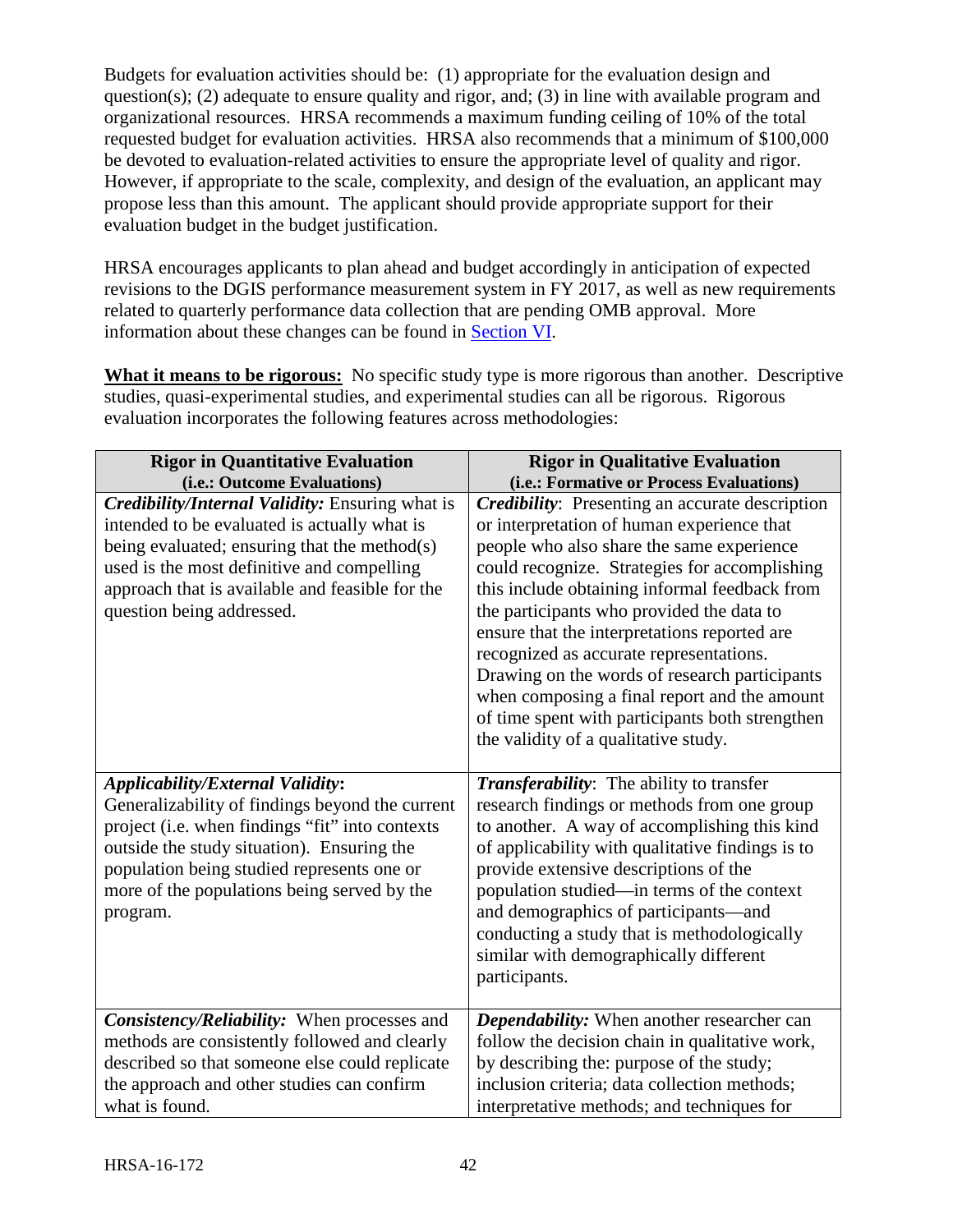|                                                                                                                                                                                                     | determining the credibility of findings.                                                                                                                                                                                                                                                                |
|-----------------------------------------------------------------------------------------------------------------------------------------------------------------------------------------------------|---------------------------------------------------------------------------------------------------------------------------------------------------------------------------------------------------------------------------------------------------------------------------------------------------------|
| <b><i>Neutrality:</i></b> Producing results that are as<br>objective as possible and acknowledge the bias<br>and limitations brought to the collection,<br>analysis, and interpretation of results. | <b>Confirmability:</b> Requiring the researcher to be<br>reflexive, or self-critical about how their own<br>biases affect the research; takes into account<br>the researcher's unique perspective and<br>examines the extent to which another<br>researcher can corroborate or confirm the<br>findings. |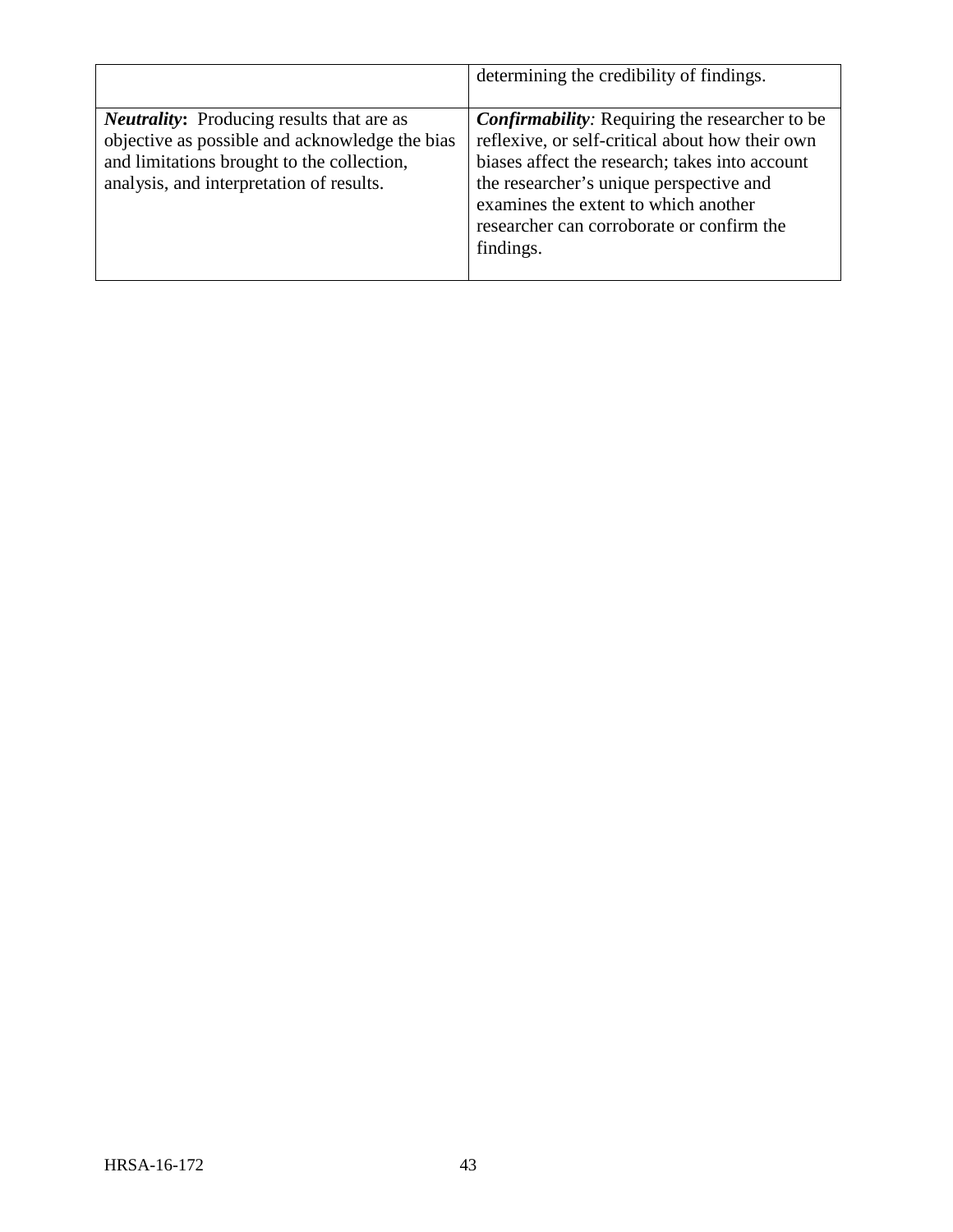# <span id="page-48-0"></span>**APPENDIX B: SPECIFIC GUIDANCE REGARDING BENCHMARK AREAS AND CONTINUOUS QUALITY IMPROVEMENT PLAN**

#### *Benchmark Areas*

Guidance for meeting legislatively-mandated reporting on benchmark areas, demographic data, and service utilization data is available online at

[http://mchb.hrsa.gov/programs/homevisiting/ta/resources/guidanceoct2012.pdf.](http://mchb.hrsa.gov/programs/homevisiting/ta/resources/guidanceoct2012.pdf) It includes the constructs under each of the six legislatively mandated benchmark areas for which performance measures have been proposed and tracked. Information collected for these benchmarks is collected from participants voluntarily enrolled in the home visiting program and who have provided informed consent. The collected data is aggregated for grant-level data reporting and personal identifiers are not reported to the Federal Government.

Under each benchmark area, recipients have defined measures using the following criteria: A) name and type of performance measure, B) operational definition, C) measurement tool utilized or question(s) posed, D) definition of measurable improvement, and E) plan for data collection and analysis. Each recipient should have an approved Benchmark Performance Measurement Plan that outlines the details of each performance measure and related data collection, reporting, and analysis activities. Applicants should *not* propose updates or changes to those plans at this time.

See [Section VI](#page-37-3) for further information regarding plans related to meeting legislatively-mandated reporting in FY 2017.

#### *Continuous Quality Improvement Plan*

All recipients must submit a new or updated CQI plan within 90 days of the Notice of Award issuance date. That plan should incorporate a summary of any past state-, territory-, or localspecific CQI projects from previously submitted plans and describe how those implementation experiences will inform next steps. If the recipient has not proceeded beyond the planning phase outlined in the previously submitted CQI plan, please indicate what steps will be taken to support implementation of the updated plan.

The following criteria should be addressed in the submitted CQI new or updated plan:

- A list of LIAs that will participate in CQI activities, including the topic(s) of focus for each LIA, a justification for why those topics were selected, and an explanation for how those efforts will align with statewide priorities.
- SMART (specific, measurable, attainable, relevant and timely) aims for the CQI projects proposed or underway at individual LIAs. These aims are not limited to performance measurement constructs and/or benchmarks.
- A description of data systems available at the local level for CQI purposes, including plans for how CQI data will be collected in an appropriately frequent manner (monthly is typical for CQI purposes). Briefly explain the mechanisms available to CQI teams and home visitors at the local level to: track progress; determine if change ideas tested result in improvement; identify the need for course corrections; and use data to drive decision making.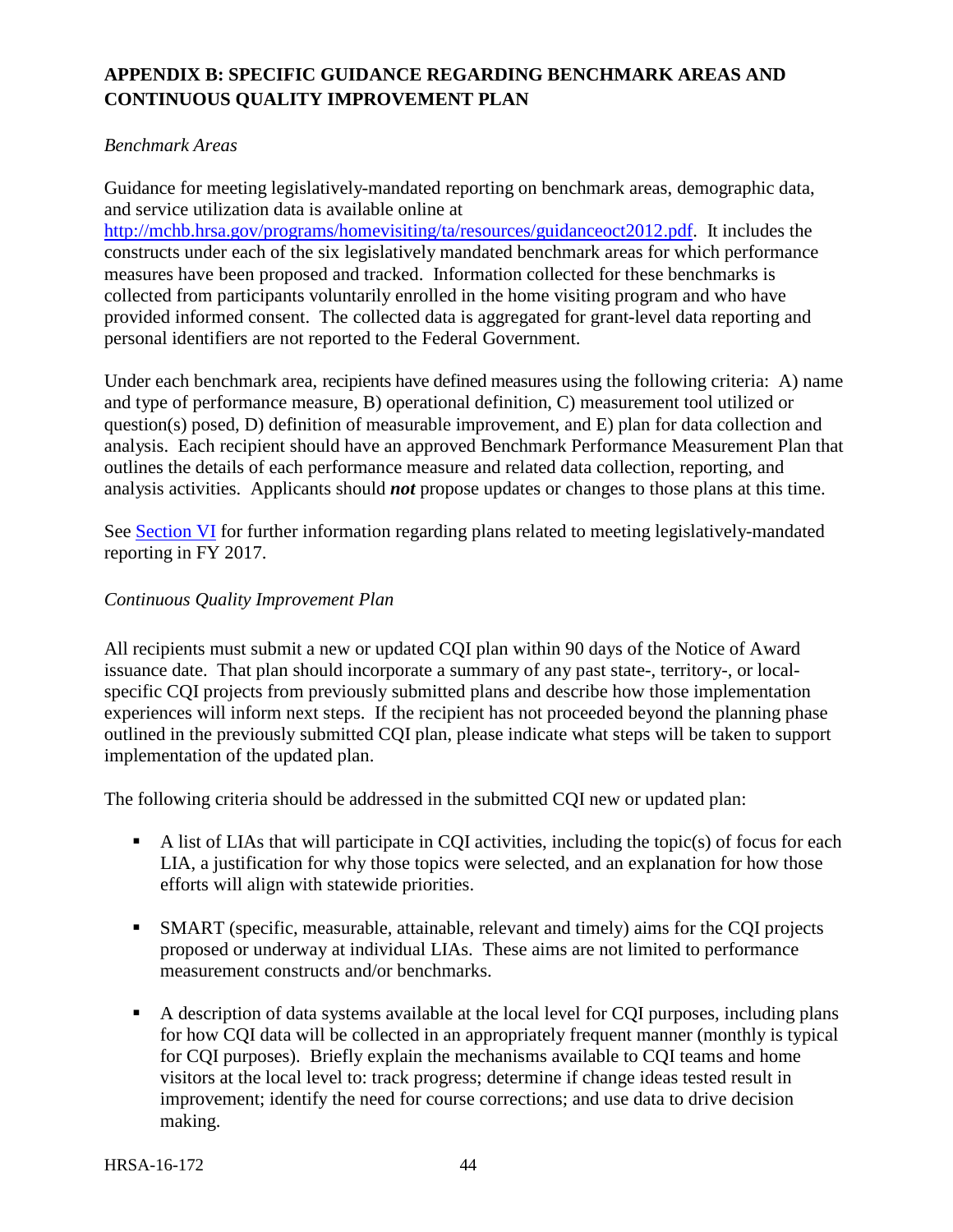- A description of how the recipient will foster an environment which encourages reflective practice and specific methods and processes for integrating learning based on data into staff training and technical assistance provided to LIAs.
- A description of how the recipient will engage with technical assistance providers for the purposes of improving practices and methods related to practice- and system-based learning.
- A description of how the recipient will foster an environment which encourages reflective practice and specific methods and processes for integrating reflective practice into staff training and technical assistance provided to LIAs.
- A description of how the recipient will engage with technical assistance providers for the purposes of improving practices and methods related to reflective practice.
- A description of the CQI tools utilized by LIA teams. These may include a charter that outlines the scope of the CQI project, a driver diagram that displays the theory of change underlying the improvement effort, a small set of outcome and process measures to track progress, process maps (also known as flow charts), cause and effect diagrams, and data graphs such as frequency plots, run charts and Pareto charts.
- A description of to what extent the LIA management support direct involvement in CQI activities and allocation of staff time.
- A description of to what extent home visiting clients are included in CQI teams.
- A summary of financial support for CQI, including allocation of resources and staff time at the state/territory-level and local-level.
- A list of state/territory-level personnel assigned to CQI teams, including their relevant experience and skills.
- A list of active and completed CQI projects at the state-level including type (e.g., collaborative), topic, and SMART aims.
- A description of training and coaching activities planned to strengthen CQI competencies for state/territory and LIA teams. Include any plans to disseminate successful CQI activities beyond the original sites and describe processes for assessing progress and providing support to LIAs, when needed.

All recipients are required to report annually on progress related to the CQI plan submitted in response to this FOA. Technical assistance will be available to recipients in planning and implementing their CQI projects. Recipients should consider the cost of CQI activities in developing their budgets. If a CQI plan changes substantially from one year to the next, recipients will be expected to provide their HRSA Project Officer with an updated plan and rationale for the modification within 90 days.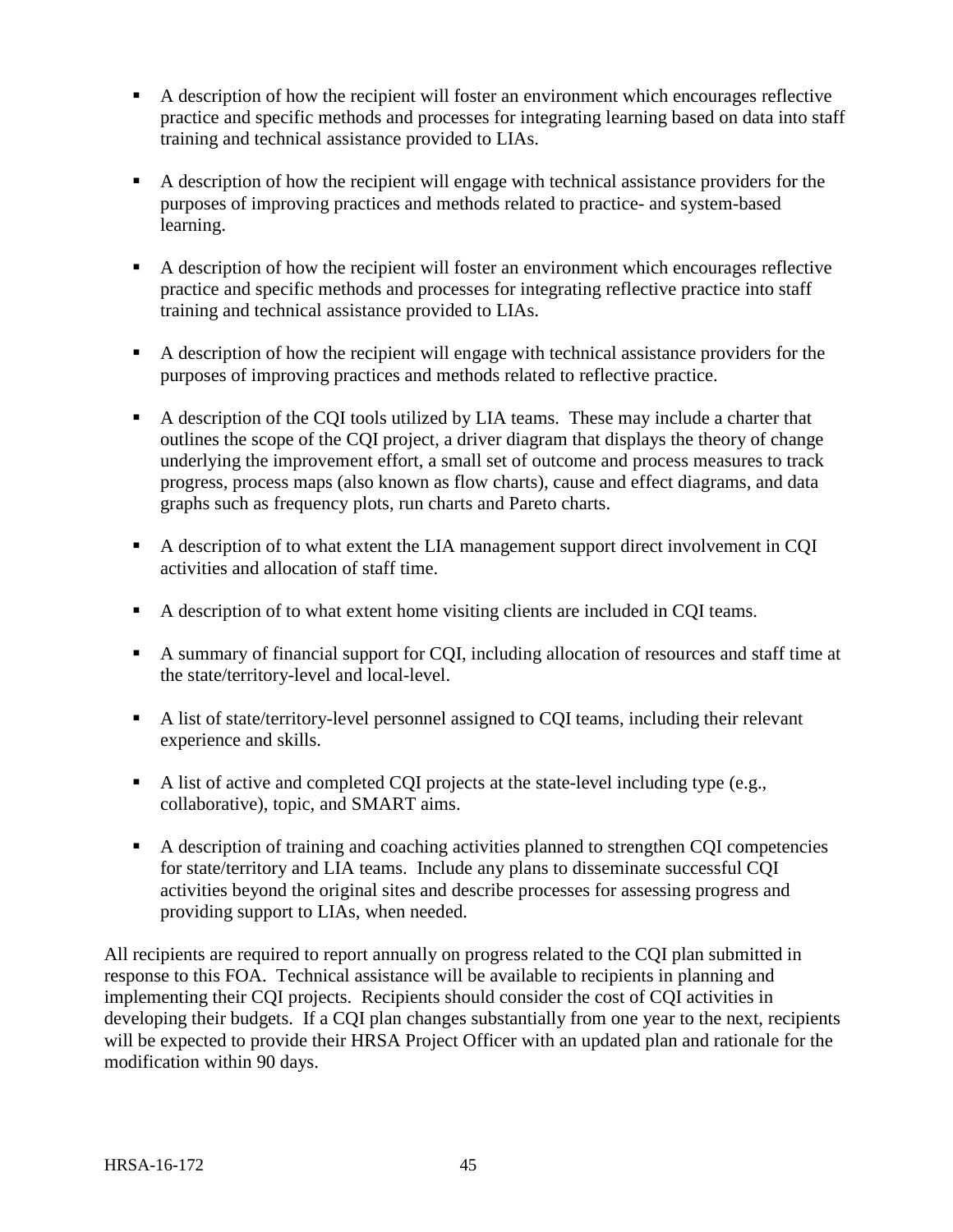# <span id="page-50-0"></span>**APPENDIX C: GLOSSARY OF SELECTED TERMS**

*At-risk communities* **-** As a statutory requirement for MIECHV funding for state home visiting programs, states are required to give service priority to eligible families residing in at-risk communities identified by a statewide needs assessment.<sup>23</sup> A MIECHV-specific statewide needs assessment was required to be submitted within six months of the date of enactment of the Affordable Care Act as a condition of receiving FY 2011 MCH Block Grant funding.<sup>[24](#page-50-2)</sup>

At-risk communities were defined as those communities for which indicators, in comparison to statewide indicators, demonstrated that the community was at greater risk than the state as a whole. At-risk communities were further defined as communities with concentrations of the following indicators: premature birth, low-birth weight infants, and infant mortality, including infant death due to neglect, or other indicators of at risk prenatal, maternal, newborn, or child health; poverty; crime; domestic violence; high rates of high-school dropouts; substance abuse; unemployment; or child maltreatment. The identification of at-risk communities was to be based on a comparison of statewide data and data for the community identified as being at-risk. These data could be supplemented with any other information the state may have had available that informed the designation of a community as being at-risk; consequently, updates to the designation of at-risk communities are also permissible. Once the state identified the at-risk communities, the state had the option to target them all or to target the community(ies), sub-communities or neighborhoods deemed to be at greatest risk, if sufficient data for these smaller units were available for assessment.

*Caseload of family slots* **-** The caseload of family slots (associated with the *maximum service capacity*) is the highest number of families (or households) that could potentially be enrolled at any given time if the program were operating with a full complement of hired and trained home visitors. Family slots are those enrollment slots served by a trained home visitor implementing services with fidelity to the model for whom at least 25% of his/her personnel costs (salary/wages including benefits) are paid for with MIECHV funding. All members of one family or household represent a single caseload slot. The count of slots should be distinguished from the cumulative number of enrolled families during the grant period. It is known that the caseload of family slots may vary by federal fiscal year pending variation in available funding in each fiscal year. Applicants should remember that inability to meet proposed caseloads may result in deobligated funds, which may impact future funding.

*Community* **-** A community is a geographically distinct area that is defined by the MIECHV recipient. Communities should be areas that hold local salience and may be defined as a neighborhood, town, city, or other geographic area. Services provided within a particular community should be distinguishable from services provided in other communities.

*Eligible families* **-** The term "eligible family," under the MIECHV authorizing legislation, means (A) a woman who is pregnant, and the father of the child if the father is available; or (B) a parent or primary caregiver of a child, including grandparents or other relatives of the child, and foster parents, who are serving as the child's primary caregiver from birth to kindergarten entry, and

<span id="page-50-2"></span><span id="page-50-1"></span><sup>&</sup>lt;sup>23</sup> Social Security Act, Title V, Section 511(d)(4).<br><sup>24</sup> Social Security Act, Title V, Section 511(b).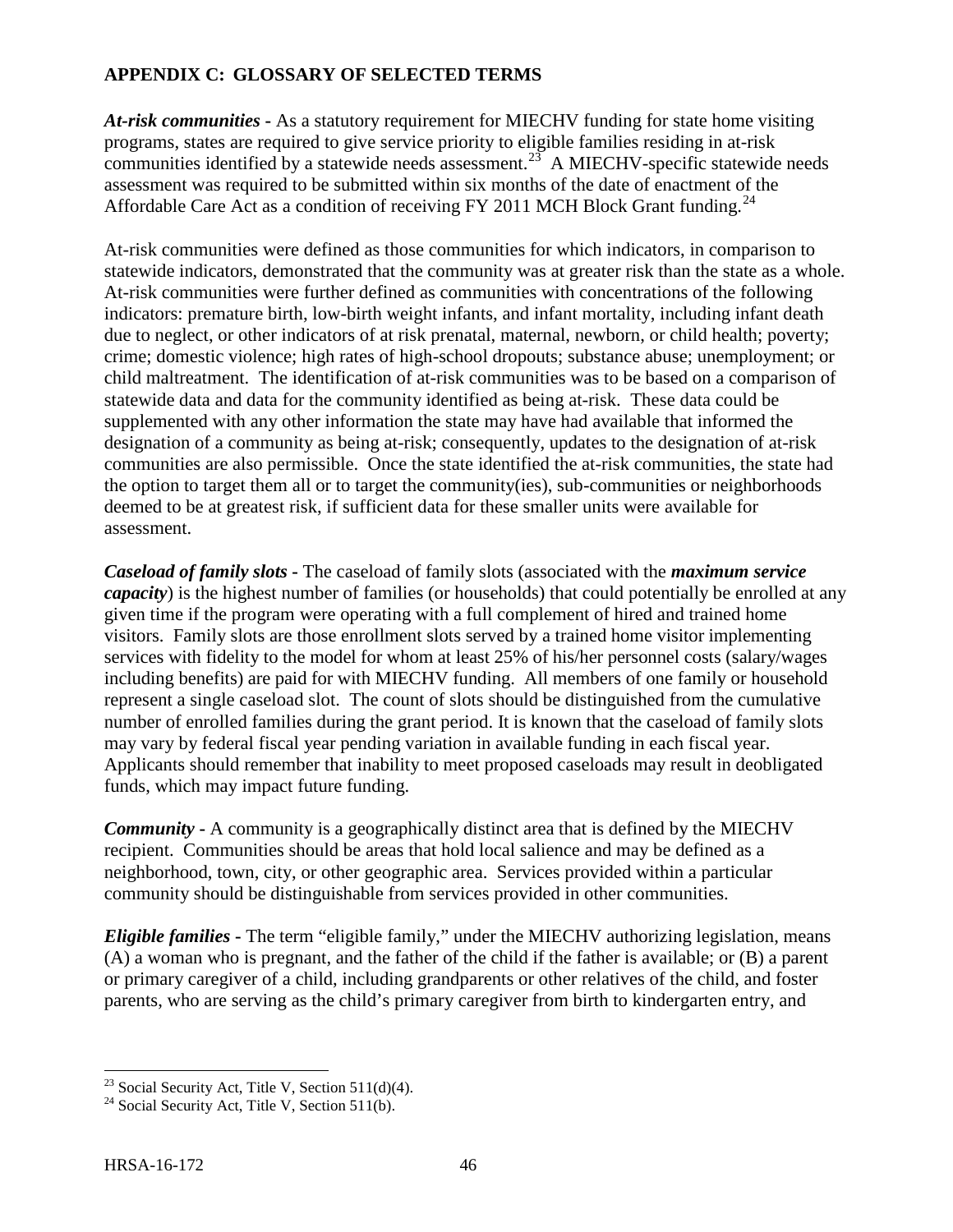including a noncustodial parent who has an ongoing relationship with, and at times provides physical care for, the child. $^{25}$  $^{25}$  $^{25}$ 

*HHS criteria for evidence of effectiveness* **-** To meet HHS' criteria for an "evidence-based early childhood home visiting service delivery model," program models must meet at least one of the following criteria:

- At least one high- or moderate-quality impact study of the model finds favorable, statistically significant impacts in two or more of the eight outcome domains
- At least two high- or moderate-quality impact studies of the model using non-overlapping analytic study samples with one or more favorable, statistically significant impacts in the same domain

In both cases, the impacts must either (1) be found in the full sample or (2) if found for subgroups but not for the full sample, be replicated in the same domain in two or more studies using nonoverlapping analytic study samples. Additionally, following statute, if the program model meets the above criteria based on findings from randomized controlled trial(s) only, then one or more favorable, statistically significant impacts must be sustained for at least one year after program enrollment, and one or more favorable, statistically significant impacts must be reported in a peer-reviewed journal.<sup>[26](#page-51-1)</sup>

For results from single-case designs to be considered towards the HHS criteria, additional requirements must be met:

- At least five studies examining the intervention meet the What Works Clearinghouse's pilot single-case design standards without reservations or standards with reservations (equivalent to a "high" or "moderate" rating in HomVEE, respectively).
- The single-case designs are conducted by at least three research teams with no overlapping authorship at three institutions.
- The combined number of cases is at least 20.

*Home Visiting Collaborative Improvement and Innovation Network* **-** HRSA, through its cooperative agreement with the Education Development Center, facilitates the Home Visiting Collaborative Improvement and Innovation Network (HV CoIIN), the first national learning collaborative of its kind based on the Breakthrough Series Model which has been successfully utilized in health care and social service settings. The HV CoIIN brings together MIECHV teams from local implementing agencies across multiple states, tribal entities, and a non-profit recipient to seek collaborative learning, rapid testing for improvement, and sharing of best practices. The HV CoIIN uses the Model for Improvement which includes small tests of change (known as Plan-Do-Study-Act cycles) to adapt evidence-based practices recommended by faculty of the collaborative to the local context of participating agencies. The collaborative tracks individual agency and overall progress of the HV CoIIN using standardized outcomes and process measures for each target area. Each team reports on these measures monthly as they test and adapt the recommended changes.

*Home Visiting Evidence of Effectiveness (HomVEE)* **-** The Department of Health and Human Services uses Home Visiting Evidence of Effectiveness (HomVEE) to conduct a thorough and transparent review of the home visiting research literature. Using the HHS criteria for evidence of effectiveness, HomVEE provides an assessment of the evidence of effectiveness for home visiting

<span id="page-51-1"></span><span id="page-51-0"></span><sup>&</sup>lt;sup>25</sup> Social Security Act, Title V, Section 511(k)(2).<br><sup>26</sup> Social Security Act, Title V, Section 511 (d)(3)(A)(i)(I).